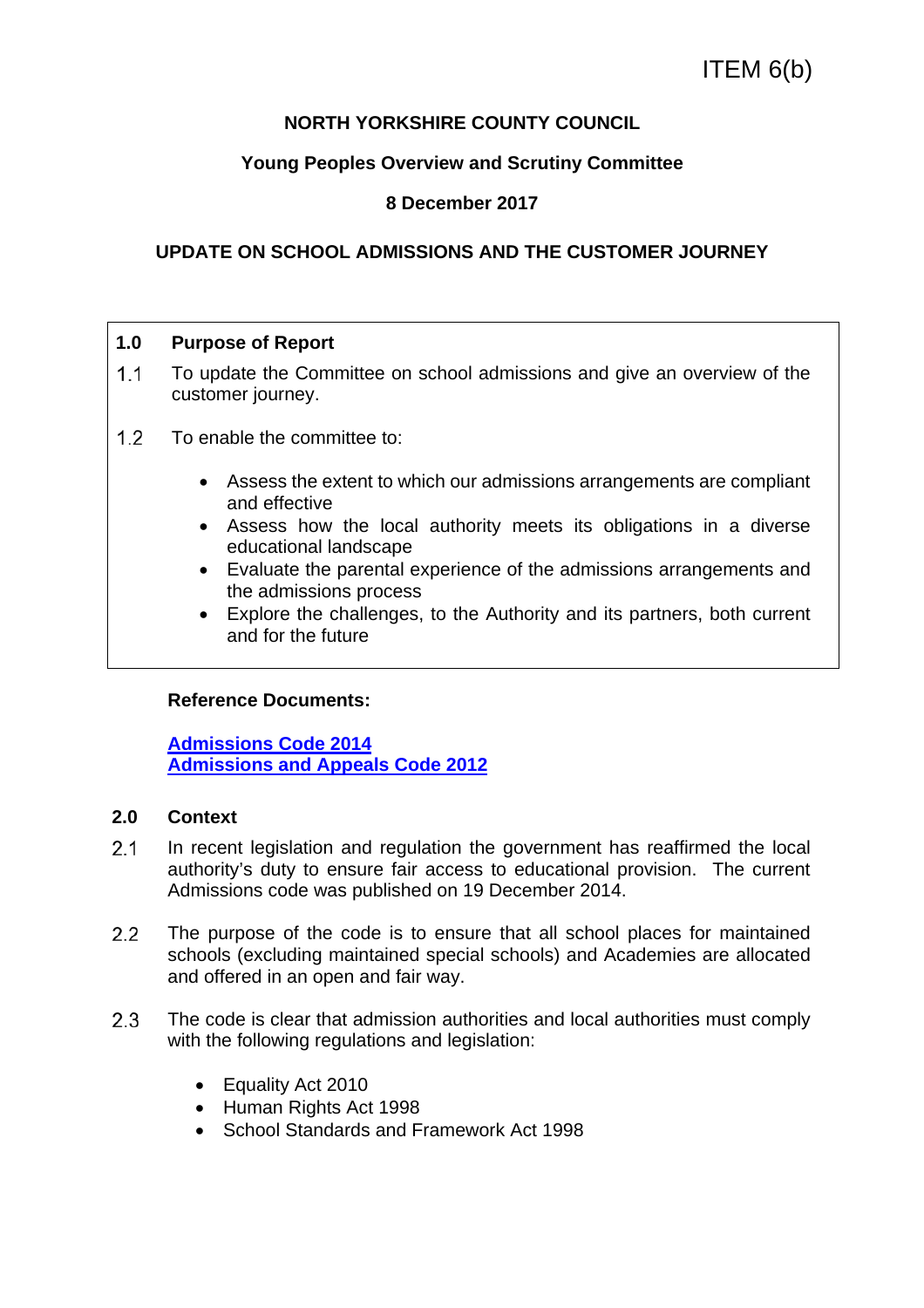- The School Admission (Admission Arrangements and Co-ordination of Admission Arrangements) (England) (Amendment) Regulations 2014 also came into force on the same date.
- The new Schools Admission Code 2014 introduced a number of new freedoms and duties, which included some changes to the admissions timetable and some minor drafting changes
- The two main changes allowed all state-funded schools to give priority in their admissions arrangements to eligible for pupil premium or service premium funding. The DfE issued non-statutory advice to help admission authorities who wanted to change their arrangements.
- 2.7 The provision relating to the admission of children outside of their normal age group, in particular summer born children where parents wish to delay their admission to Reception, were clarified. As a result of this clarification authorities are now required to describe their arrangements for such requests and take into consideration certain information when reaching a decision, again nonstatutory advice from DfE was issued.
- The Admissions Codes have the force of law, and where the words "Must" or "Must Not" are used, they represent a mandatory requirement.

# **3.0 How Admissions Work**

- All schools must have admission arrangements that are "Clear". These arrangements inform parents how their child will be admitted into a school. The arrangements include the "Criteria" that will be applied if there are more applications than places available.
- Admission authorities "must" set (determine) admissions arrangements annually and confirmation of that process must be published by 28 February each year.

# **4.0 Published Admission Number**

 Admission authorities set an admission number for each relevant group (Reception and Year 7), this is known as the Published Admission Number or PAN. This is the number of places that admission authorities must allocate up to during the normal admissions round and must be included in the determined arrangements.

# **5.0 Oversubscription Criteria**

All admission authorities "Must" set out their arrangements or criteria against which places at the school will be allocated. Places are allocated against the criteria when there are more applications than there are places. The criteria confirms the priority afforded to each group.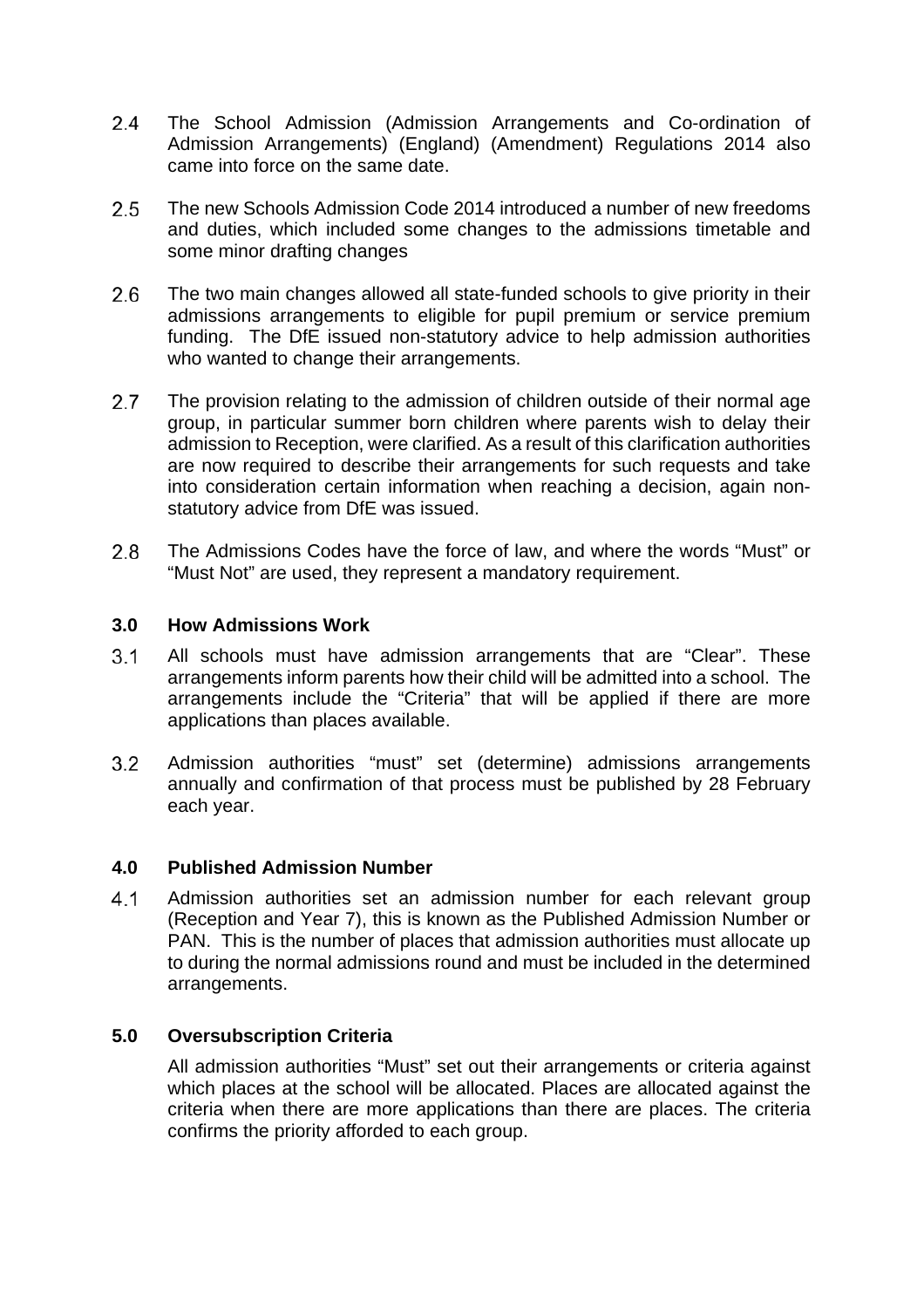It should be noted that children with a statement of Special Education Needs (SEN) or Education, Health and Care Plan are admitted outside of the published criteria.

- The Admissions Code confirms that Looked after Children or Previously Looked after Children must be given the highest priority. The oversubscription criteria must be reasonable, clear, objective and procedurally fair. Admission authorities must also ensure that their arrangements does not disadvantage unfairly, either directly or indirectly a child from any particular social or racial group, or a child with a disability or special educational needs (SEN(D)).
- The code confirms in detail conditions that must not be used as part of your admission arrangements. It confirms that it is for admission authorities to decide which criteria they feel would be the most suitable for the school(s) and the local circumstances. The code lists the most commonly used oversubscription criteria:
	- Looked After and Previously Looked After
	- Siblings at the School
	- Distance from the School
	- Catchment areas
	- Feeder Schools
	- Social and medical Need
	- Selection by ability or aptitude Selective schools only
	- Faith based oversubscription criteria
	- Children of Staff at the school
	- Children eligible for pupil premium or service premium
- Our current determined arrangements are contained within Appendix A Information for Parents 2018/2019 pages 11 and 12.

# **6.0 Admissions Consultation**

- The authority consults each year on its proposed admission arrangements. Currently we are consulting on our proposed school admission arrangements for the academic year 2019/2020.
- The authority consults in accordance with our statutory duty under the School Admissions (Admission Arrangements) (England) Regulations 2012. Our current consultation opened on 16 October 2017 and will close on 4 December 2017.
	- We consult with all Primary and Secondary Headteachers
	- Headteachers of Academies
	- All Diocesan Bodies
	- All Neighbouring Authorities
	- All parents (Via the North Yorkshire Web Site)
- The authority consults each year on the following documents: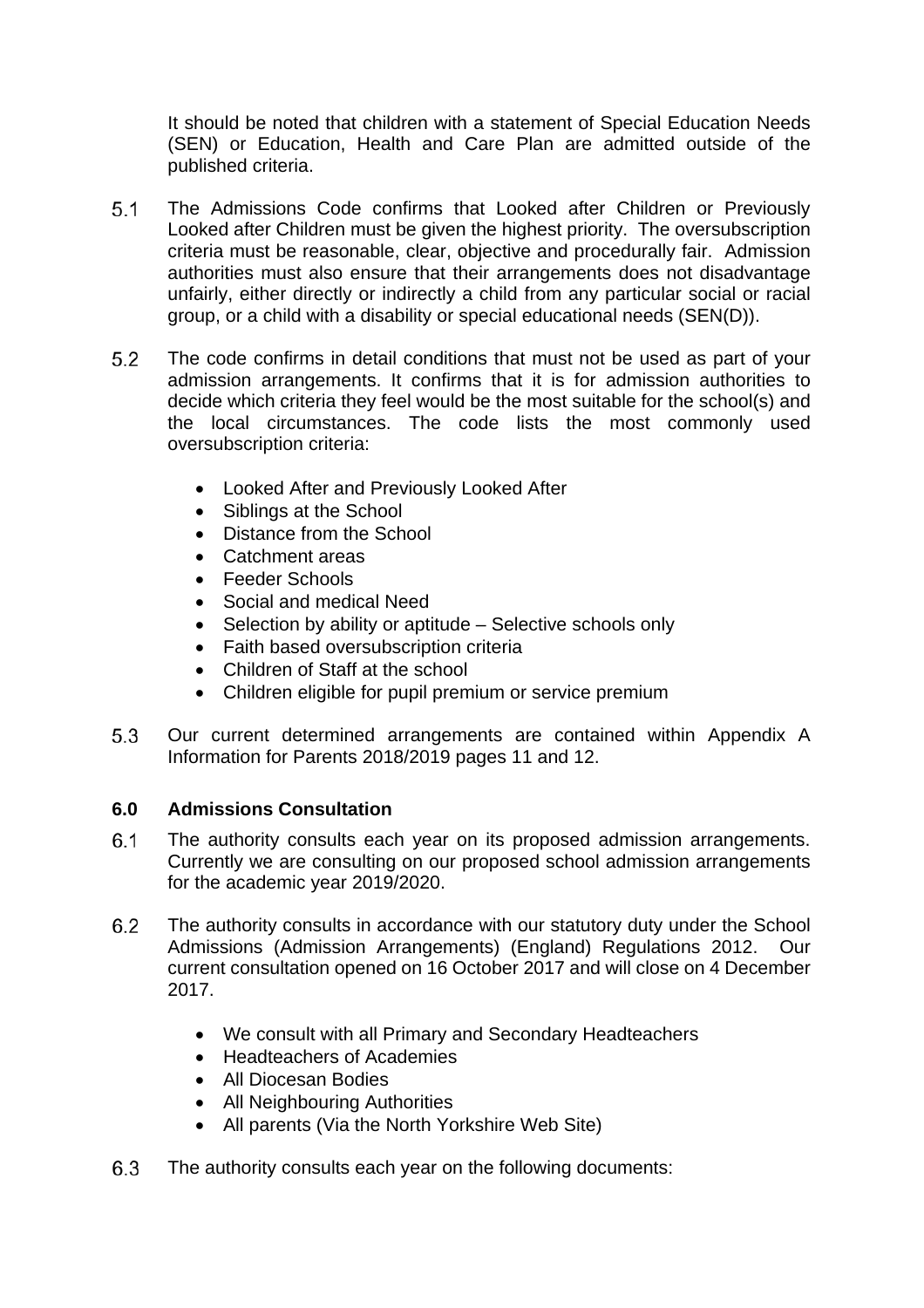- The proposed policy
- The proposed nursery policy
- The co-ordinated admissions arrangements
- The in-year fair access protocol
- Proposed primary published admission numbers
- The proposed secondary published admissions numbers

# **7.0 Future Challenges**

- Admissions recognise the changing landscape of school admissions and the complex role the authority plays. Our role has changed over recent years and that speed of change has not diminished.
- To continue to work with all schools acting as the admission authority for our community and voluntary controlled schools, and advisor and critical friend to our increasing numbers of academies and voluntary aided schools. Through review of own admission authority policies, coordination of "Bulk" admissions and traded services with schools carrying out the administration of the admissions and appeals process we work hard to ensure that all schools are compliant with the regulations and Codes.
	- Appendix A: Information for Parents 2018/2019
	- Appendix B: Admissions Process and the Customer Journey

# **8.0 Recommendation**

 The Young Peoples Overview and Scrutiny Committee note the information in this report.

# **STUART CARLTON CORPORATE DIRECTOR CHILDREN AND YOUNG PEOPLES SERVICE**

County Hall, NORTHALLERTON

Report compiled by: William Burchill, Admissions Manager Contact Details: Tel: 01609 532644 E-mail: william.burchill@northyorks.gov.uk

28 November 2017 Background Documents Nil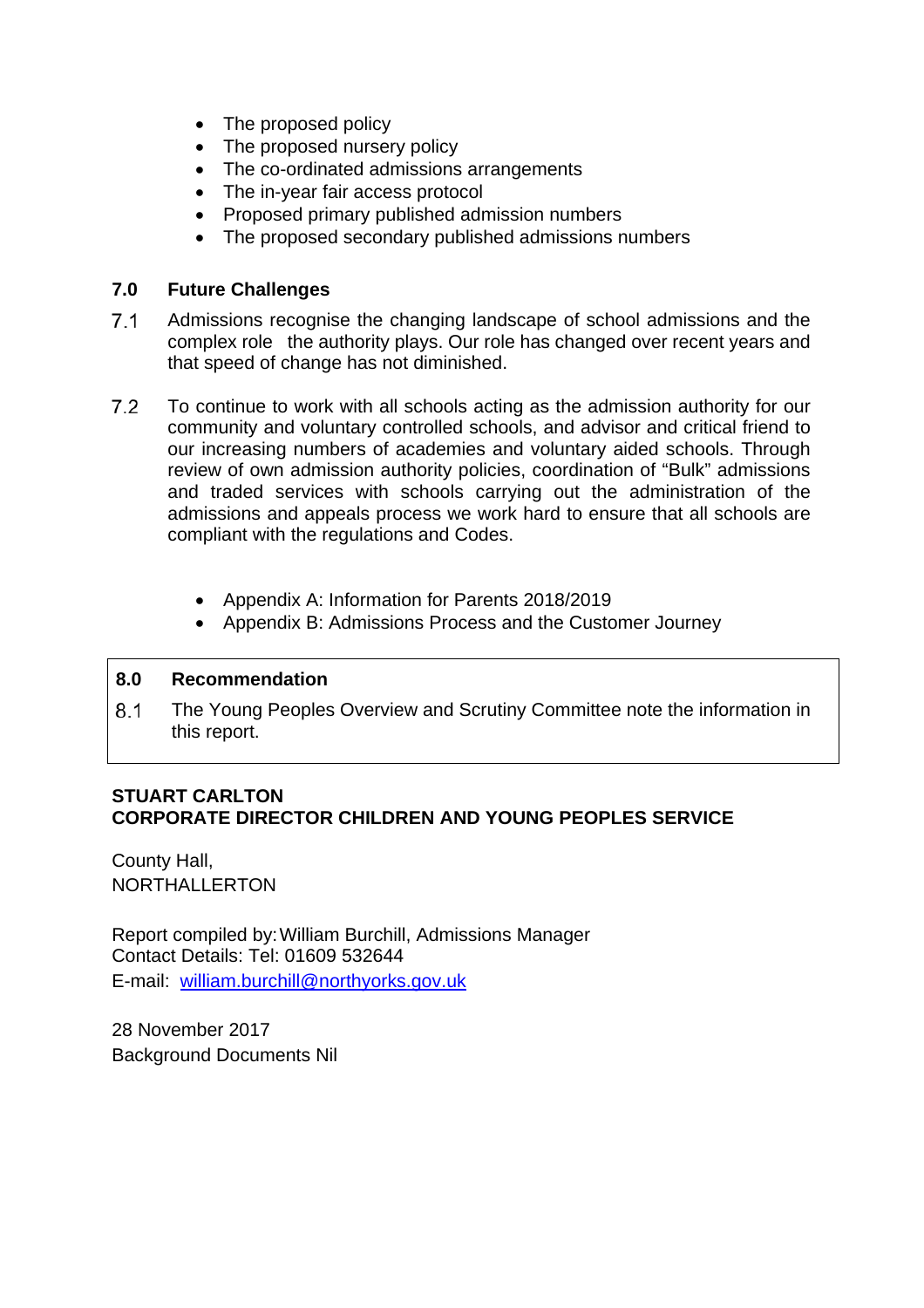# Admission to Schools 2018/19

# **Information for Parents**

### **Index**

| Page      | $1 - 4$   | <b>Key Dates</b><br>Closing dates<br>Starting in Reception or transferring to Junior School in 2018/2019<br>Transferring to Secondary School in 2018/2019<br>Selection Scheme 2018/2019<br>٠                                                                                                                                                                                                                                                           |
|-----------|-----------|--------------------------------------------------------------------------------------------------------------------------------------------------------------------------------------------------------------------------------------------------------------------------------------------------------------------------------------------------------------------------------------------------------------------------------------------------------|
| Page      | 4 -7      | Help and Advice<br>Selecting the right school<br>Information about your address, where your child lives and if you move<br>٠<br>address<br><b>Fraudulent or Intentionally Misleading Applications</b><br>٠<br>Children with special educational needs<br>٠<br>Listing your preferences / Equal Preference<br>٠<br><b>Parental Responsibility</b><br>٠<br><b>Enhanced Mainstream Provision</b><br>$\bullet$<br><b>Financial Assistance</b><br>$\bullet$ |
| Page 8-13 |           | <b>Admission Policies</b><br>Determination of Admission Arrangements 2018-2019<br>Community and Voluntary Controlled Schools (Order of Priority)<br>٠<br><b>Tie Break</b><br>$\bullet$<br><b>Random Allocation</b><br>$\bullet$<br><b>Local Arrangements</b><br>٠<br>Deferred Applications and Admission Outside Normal Age Group<br>٠                                                                                                                 |
| Page      | $13 - 14$ | Statutory Right of an Admission Appeal<br><b>Admissions Appeals</b><br>Infant Class Size 30<br>٠<br><b>Special Educational Needs</b>                                                                                                                                                                                                                                                                                                                   |
| Page      | 14-16     | <b>Types of Schools</b>                                                                                                                                                                                                                                                                                                                                                                                                                                |
| Page      | $17 - 19$ | Home to School Transport<br>Policy<br>Type of Transport provided<br><b>Transport to Denominational Schools</b><br>Distance Measurements & Safety<br>Appealing for Home to School Transport<br><b>Paid Travel Permits</b>                                                                                                                                                                                                                               |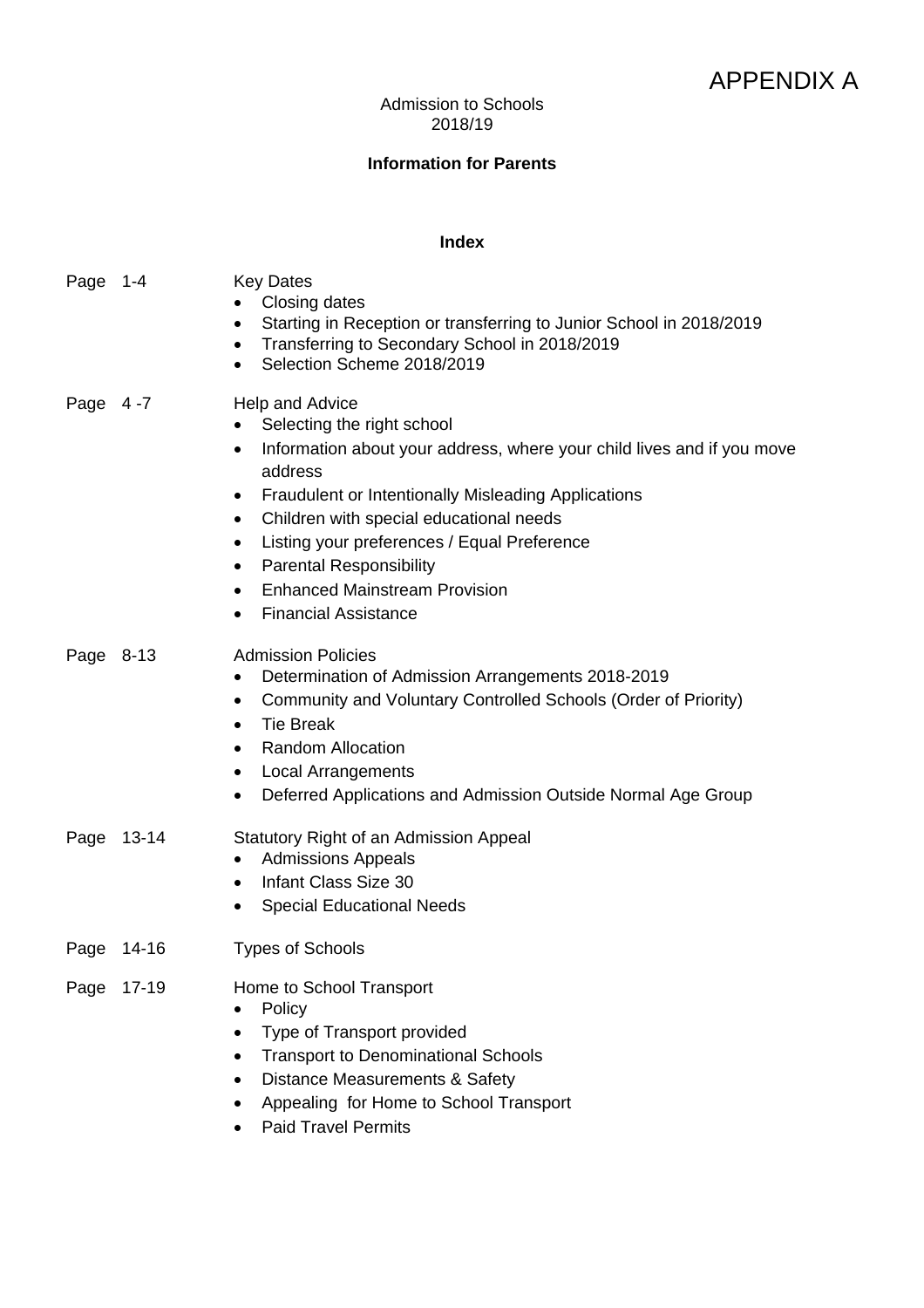|            | Page 20-21 | New Information<br>• Academy Schools |
|------------|------------|--------------------------------------|
|            | Page 22-35 | Frequently Asked Questions (FAQ's)   |
| Page 36-37 |            | Glossary of Terms                    |
| Page       | - 38       | Useful Contacts                      |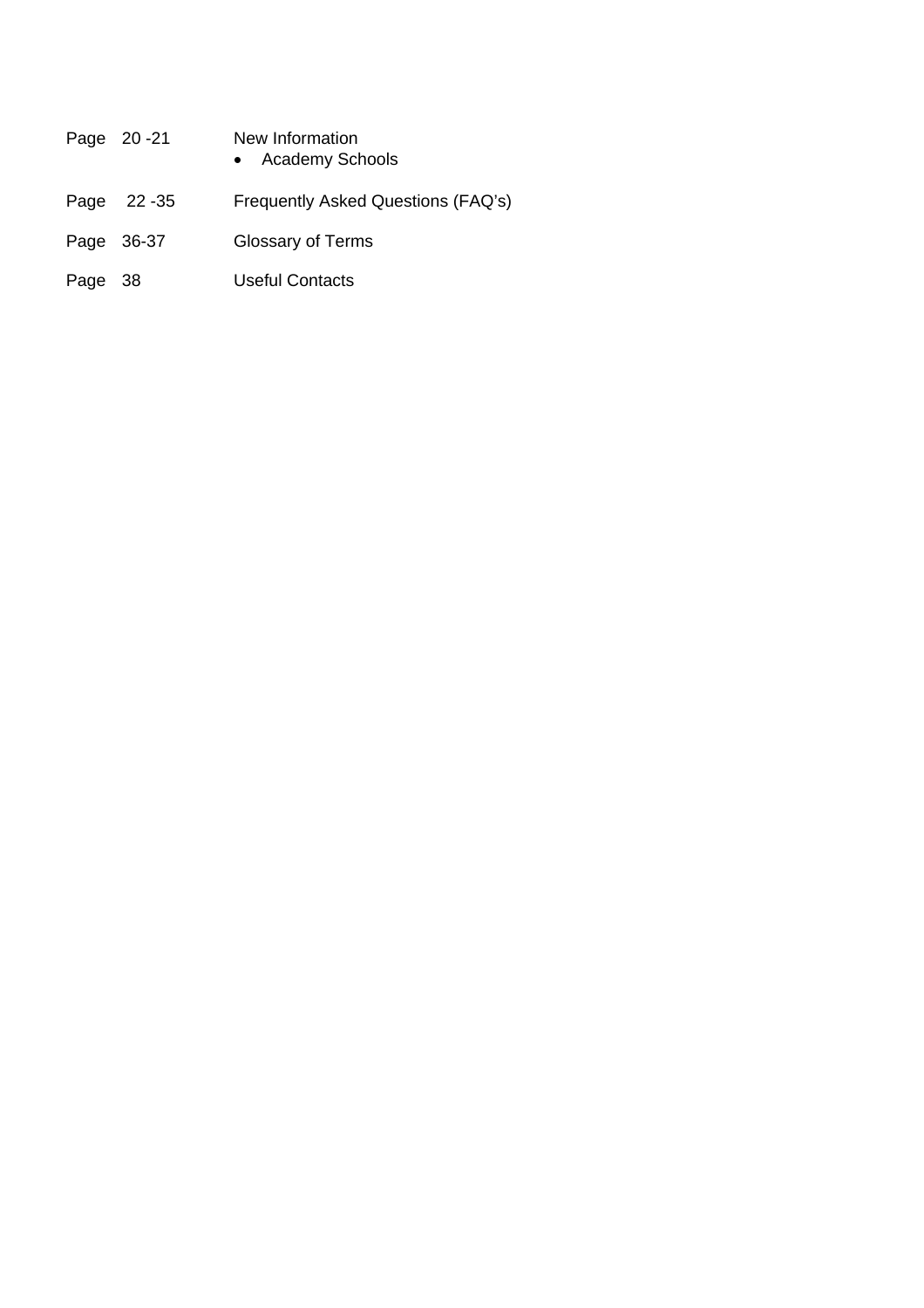### **Key Dates**

There are a number of important dates you need to be aware of if you are applying for a school place for September 2018.

\_\_\_\_\_\_\_\_\_\_\_\_\_\_\_\_\_\_\_\_\_\_\_\_\_\_\_\_\_\_\_\_\_\_\_\_\_\_\_\_\_\_\_\_\_\_\_\_\_\_\_\_\_\_\_\_\_\_\_\_\_\_\_\_\_\_\_\_\_

Admission to Reception class – If your child was born between 1<sup>st</sup> September 2013 and 31<sup>st</sup> August 2014 they are due to start in Reception class in September 2018, you must submit their application form by the **closing date 15th January 2018.**

**Infant to junior school transfers** - If your child was born between 1<sup>st</sup> September 2010 and 31<sup>st</sup> August 2011, attends an infant school and you wish them to transfer to a junior school, you must also submit your application form by the **closing date 15th January 2018.** 

**Primary to secondary school transfer** - If your child was born between 1<sup>st</sup> September 2006 and 31st August 2007, they are due to transfer to secondary school in September 2018, you must submit their application form by the **closing date 31st October 2017.**

**In Year transfers** – If you wish your child to transfer between schools at any other time you should complete an In Year application form, applications are considered 6 weeks before a place is required. This includes parents who wish their child to transfer from an infant school to a primary school at the end of Year 2.

### **Closing Dates**

Forms received after the closing dates for applications will be considered as a late application, (unless you provide a reason that is acceptable to us), and will therefore be processed after we have considered all the other applications for a place at the school. For example, an application that we receive by the deadline date for a child living outside the catchment area of the school will have priority over a late application for a child living within the catchment area of the school. We may still be able to offer your child a place at your preferred school if there are places available, however if there are no places available the school allocated to you may be some distance away from your home.

If you do not submit an application form and your child is not already attending a North Yorkshire maintained school we may not know they need a school place.

| <b>Key Date</b>            | <b>WHAT HAPPENS</b>                                                                                                                                                                                                                                                                                                                                    |
|----------------------------|--------------------------------------------------------------------------------------------------------------------------------------------------------------------------------------------------------------------------------------------------------------------------------------------------------------------------------------------------------|
| September 2017             | Primary admissions round opens.<br>(children born between $01.09.13 - 31.08.14$ and $01.09.10 - 31.08.11$ )<br>Information about applying for infant, junior and primary schools is released<br>online at www.northyorks.gov.uk/admissions.<br>Parents without internet access should contact the Admissions Team on<br>01609 533679 for a paper copy. |
| 15th January 2018          | Closing date for primary school applications.<br>Applications (online and paper) must be received by this date.                                                                                                                                                                                                                                        |
| 9 <sup>th</sup> March 2018 | Last date for changes to applications<br>No changes can be made to applications after this date. Any change will be<br>considered after National Offer Day                                                                                                                                                                                             |

#### **Starting in a Reception Class and transfers from an Infant to Junior School 2018/2019**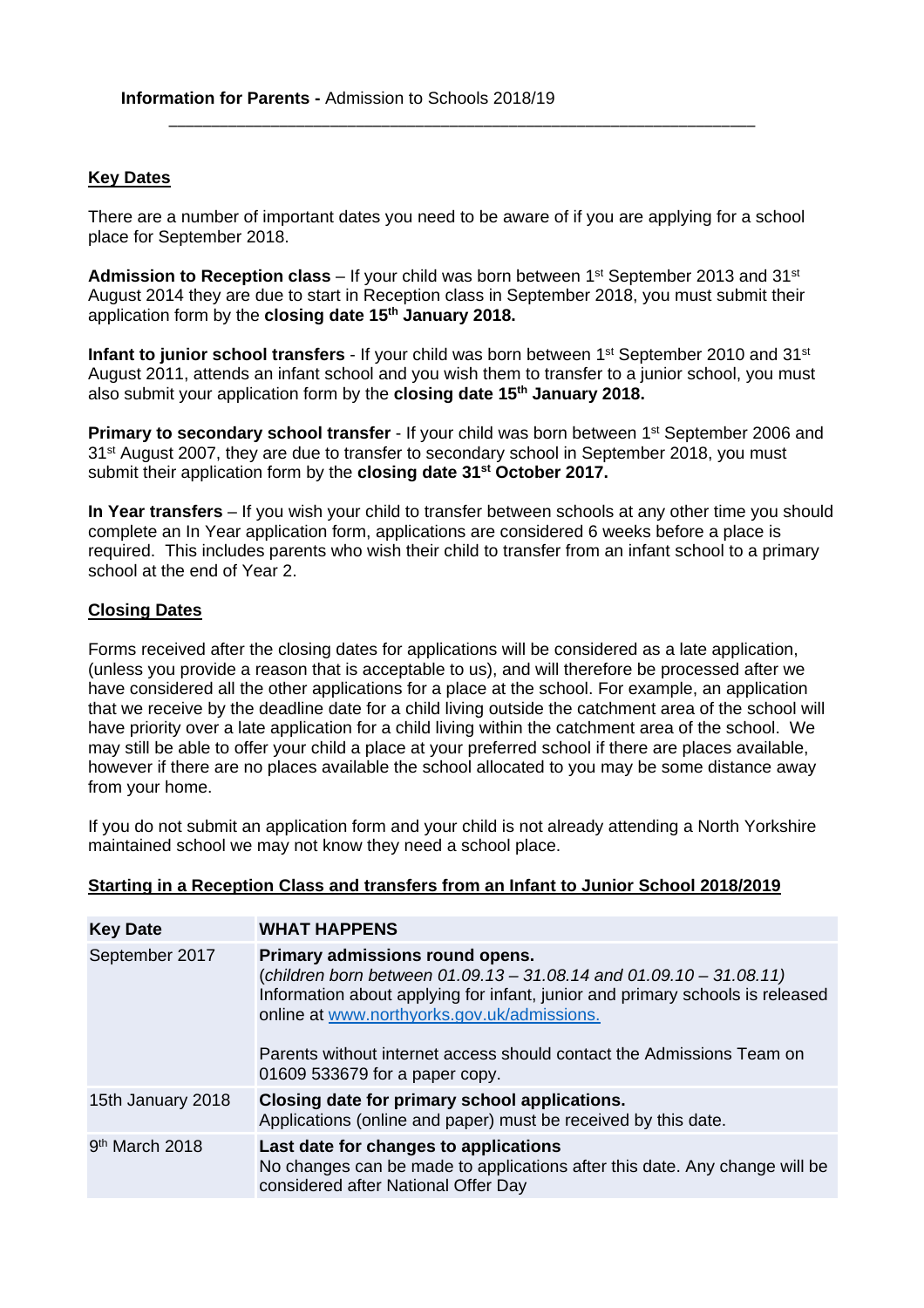| 16th April 2018           | <b>National Offer Day 2018.</b><br>If you have applied online you will receive an email (by 5pm at the latest)<br>informing you which school your child has been offered. You will also be<br>able to view the offer by accessing your online account.<br>If you have applied using a paper copy of the application form, a letter<br>informing you which school your child has been offered will be posted 2 <sup>nd</sup><br>class. |
|---------------------------|---------------------------------------------------------------------------------------------------------------------------------------------------------------------------------------------------------------------------------------------------------------------------------------------------------------------------------------------------------------------------------------------------------------------------------------|
| 1st May 2018<br>(onwards) | Changes to your application<br>From this date onwards any late changes to your application and new late<br>applications that have not been processed will be considered.                                                                                                                                                                                                                                                              |
| 15th May 2018             | Closing date for primary admission appeals.<br>Appeals for primary school places must be received by this date.                                                                                                                                                                                                                                                                                                                       |
| June/July 2018            | <b>Admission Appeal Hearings.</b><br>Main primary admission appeals to be heard during this period.                                                                                                                                                                                                                                                                                                                                   |
|                           | 31 <sup>st</sup> December 2018 Closing date for holding school waiting lists.<br>All waiting lists held by us end on this day.                                                                                                                                                                                                                                                                                                        |

# **Starting at secondary school in Year 7 in September 2018**

| <b>Key Date</b>               | <b>WHAT HAPPENS</b>                                                                                                                                                                                                                                                                                         |
|-------------------------------|-------------------------------------------------------------------------------------------------------------------------------------------------------------------------------------------------------------------------------------------------------------------------------------------------------------|
| <b>July 2017</b>              | Secondary admission round information.<br>Letters will be distributed to primary schools for Year 5 children who live in<br>North Yorkshire and attend a maintained North Yorkshire school.                                                                                                                 |
| 1 September 2017              | Secondary school admission round opens.<br>(for children born between 01.09.06 - 31.08.07)<br>The parental portal will be available for online applications at<br>www.northyorks.gov.uk/admissions. Parents without internet access should<br>contact the Admissions Team on 01609 533679 for a paper copy. |
| 31 <sup>st</sup> October 2017 | <b>Closing date for applications.</b><br>The last date for on time applications to be received for a school place in<br>Year 7. After this date both online and paper applications will be considered<br>as late.                                                                                           |
| 26th January 2018             | Last date for changes to applications<br>No changes can be made to applications after this date. Any change will be<br>considered after National Offer Day                                                                                                                                                  |
| 15th February 2018            | <b>Special Educational Needs.</b><br>The school to which a child with an Education, Health and Care Plan<br>(formerly a final Statement of Special Educational Needs) will transfer in<br>September 2018 is named in their Plan by this date.                                                               |
| 1 <sup>st</sup> March 2018    | <b>National Offer Day.</b><br>If you have applied online you will receive an email informing you which<br>school your child has been offered. You will also be able to view the offer<br>by accessing your online account.                                                                                  |
|                               | If you have applied using a paper copy of the application form, a letter<br>informing you which school your child has been offered will be posted 2nd<br>class.                                                                                                                                             |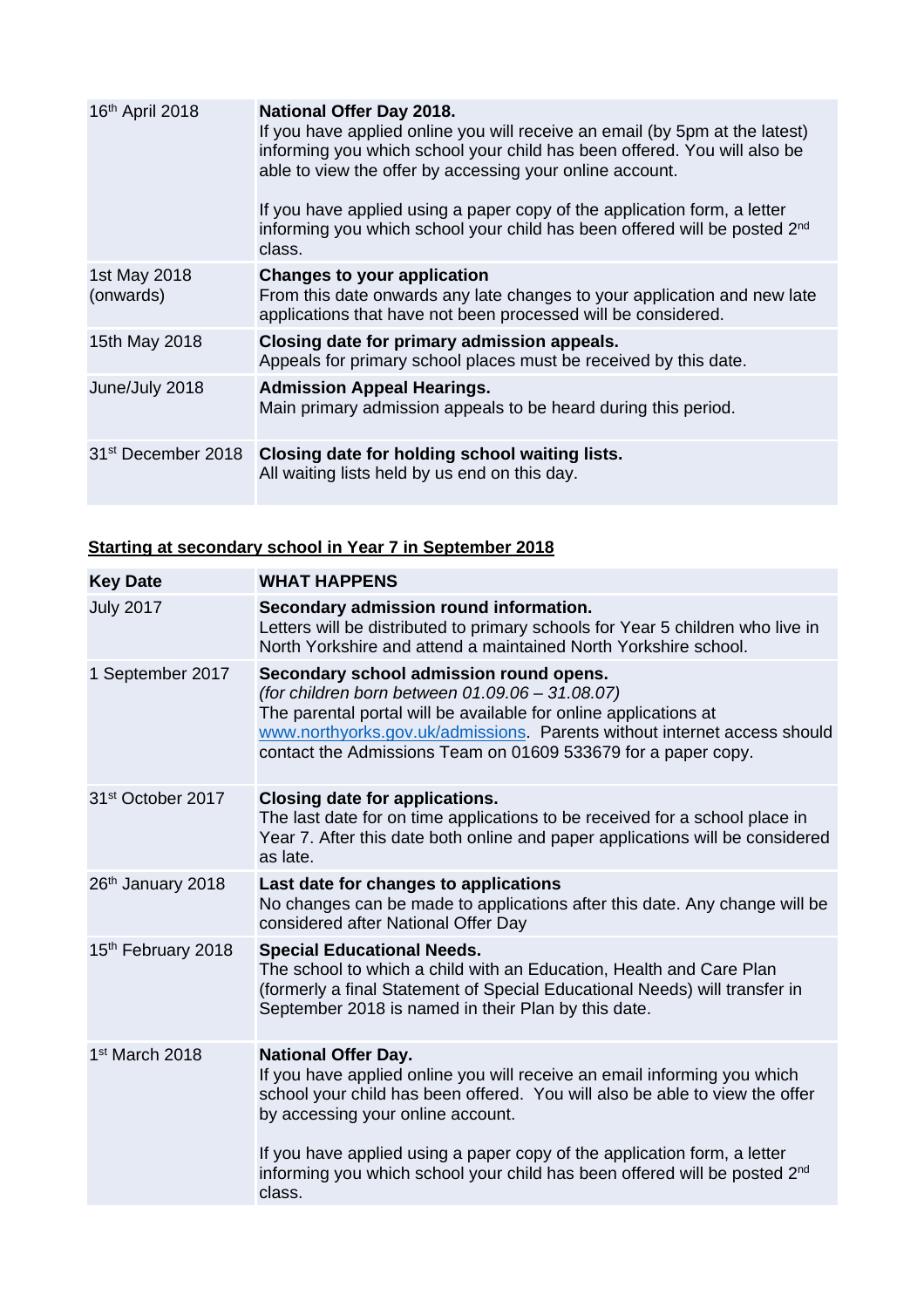| 16 <sup>th</sup> March 2018<br>(onwards) | Changes to your application<br>From this date onwards any late changes to your application and late<br>applications that have not been processed will be considered. |
|------------------------------------------|----------------------------------------------------------------------------------------------------------------------------------------------------------------------|
| 29th March 2018                          | Closing date for secondary admission appeals.<br>Appeals for a place at a particular secondary school must be received by<br>this date.                              |
| April/June 2018                          | <b>Admission Appeal Hearings.</b><br>Main secondary admission appeals to be heard during this period.                                                                |
| 31 <sup>st</sup> December 2018           | Closing date for school waiting lists.<br>All school waiting lists end on this day.                                                                                  |

# **Selection Scheme Information for entry to a grammar school in September 2018**

| <b>Key Date</b>                      | <b>WHAT HAPPENS</b>                                                                                                                                                               |
|--------------------------------------|-----------------------------------------------------------------------------------------------------------------------------------------------------------------------------------|
| 29th June 2017<br>7pm                | Selection evening for parents - Ripon Grammar School.<br>At this meeting officers will explain how the selection procedure is<br>administered and address any issues raised.      |
| 6th July 2017<br>7pm                 | Selection evening for parents - Ermysted's Grammar School.<br>At this meeting officers will explain how the selection procedure is<br>administered and address any issues raised. |
| 21st July 2017                       | Closing date for requesting for selection testing.<br>Requests for children to be entered for selection testing in September 2017<br>must be received by this date.               |
| 9th September 2017<br>(Saturday)     | <b>First selection tests.</b><br>The first selection test for Year 6 children to be held at Ermysted's Grammar<br>and Ripon Grammar Schools.                                      |
| 16th September<br>2017<br>(Saturday) | Second selection tests.<br>The second selection test for Year 6 children will be held at Ermysted's<br>Grammar and Ripon Grammar Schools.                                         |
| 13th October 2017                    | <b>Selection test results.</b><br>A letter informing you of your child's selection test results will be posted to<br>you.                                                         |
| 31 <sup>st</sup> October 2017        | Closing date for secondary school applications.<br>Applications for a school place in Year 7 must be received by this date.                                                       |
| 26th January 2018                    | Last date for changes to applications<br>No changes can be made to applications after this date. Any change will be<br>considered after National Offer Day                        |
| 1 <sup>st</sup> March 2018           | <b>National Offer Day.</b>                                                                                                                                                        |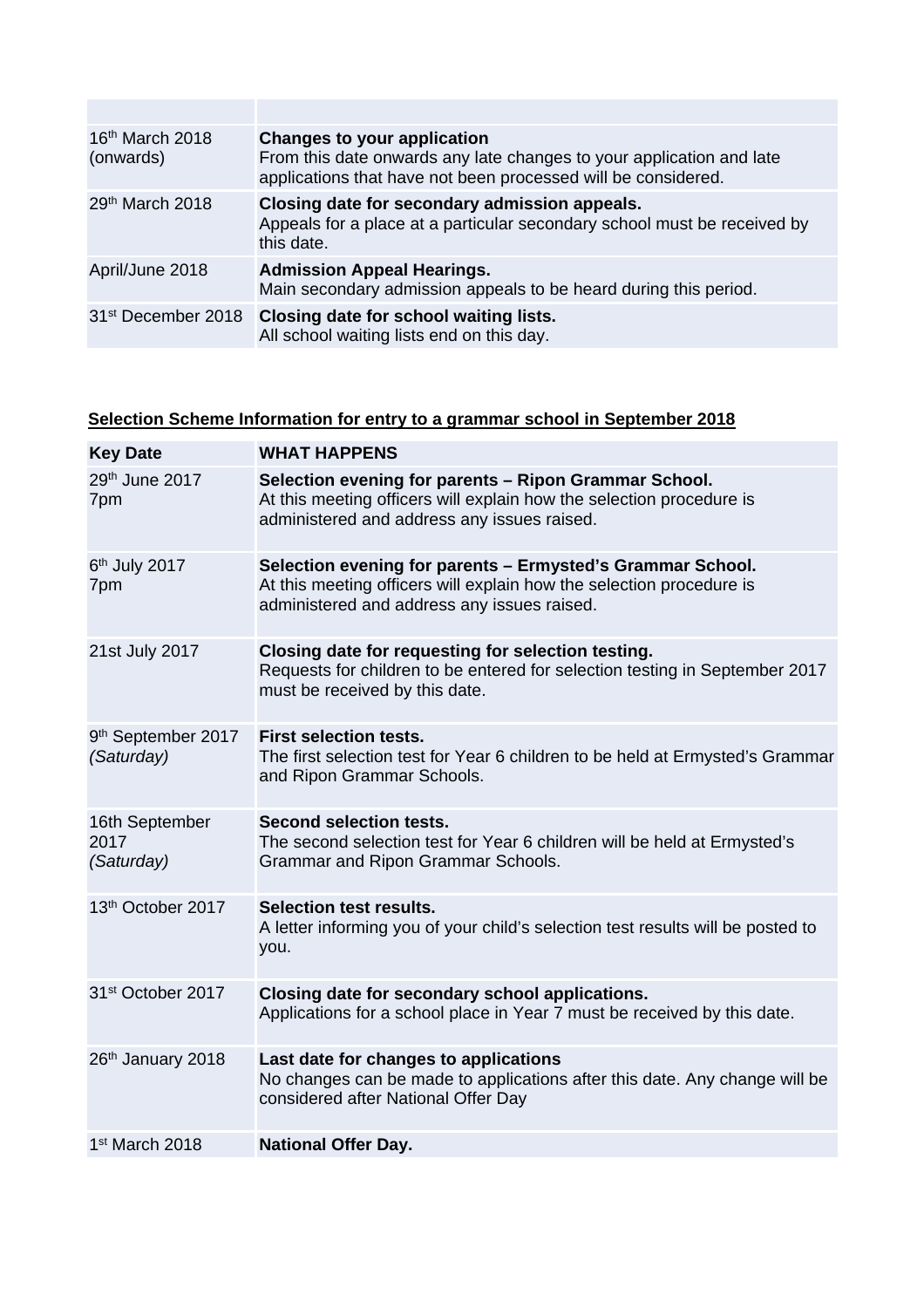|                                          | If you have applied online you will receive an email informing you which<br>school your child has been offered. You will also be able to view the offer<br>by accessing your online account.<br>If you have applied using a paper copy of the application form, a letter<br>informing you which school your child has been offered will be posted 2nd<br>class. |
|------------------------------------------|-----------------------------------------------------------------------------------------------------------------------------------------------------------------------------------------------------------------------------------------------------------------------------------------------------------------------------------------------------------------|
|                                          |                                                                                                                                                                                                                                                                                                                                                                 |
| 16 <sup>th</sup> March 2018<br>(onwards) | <b>Changes to your application</b><br>From this date onwards any late changes to your application and late<br>applications that have not been processed will be considered.                                                                                                                                                                                     |
| 29 <sup>th</sup> March 2018              | Closing date for secondary admission appeals.<br>Appeals for secondary school places must be received by this date.                                                                                                                                                                                                                                             |
| April/June 2018                          | <b>Admission Appeal Hearings.</b><br>Main secondary admission appeals to be heard during this period.                                                                                                                                                                                                                                                           |
| 31 <sup>st</sup> December 2018           | Closing date for school waiting lists.<br>All waiting lists held by us end on this day.                                                                                                                                                                                                                                                                         |

### **Help and Advice**

### **Selecting the right school for your child**

If your child is aged between 5 and 16, you have a legal duty to ensure they receive a full-time education suitable for their age and ability and we must make arrangements to help you decide which school you would prefer your child to attend.

As a parent or carer, you are able to preference any school you would like your child to attend. We encourage parents to preference between 3 and 5 different schools and to rank them in order of preference. When making your preferences it is important you check which school serves your home address, this may be known as your catchment, local, normal or appropriate school. If you list a school which is not your catchment school you will be responsible for transport arrangements and any associated costs. Further details about school transport and eligibility are available on the North Yorkshire website.

Things to do before applying:

- View the school website and prospectus.
- Visit the schools you are interested in and attend their open day / evenings.
- Read the schools Office for Standards and Education (Ofsted) Report. You can view their most recent reports on line at www.ofsted.gov.uk/reports.
- Read the schools oversubscription policy. This explains how places are allocated when there are more applications than there are places available. This is known as oversubscription.
- Read the supporting information on the North Yorkshire website.

We coordinate admissions to all schools except independent schools. The School Admissions Code (2014) states admission authorities must allocate places on the basis of their determined admission arrangements only, and a decision to offer or refuse a school place must not be made by a single individual in an admissions authority. Where a school is its own admissions authority the whole governing body or admissions committee, established by the governing body, must make such decisions. It is important you understand the type of school you are applying for, as this affects the criteria used to determine which children will be offered places, who make the decisions and who you must appeal to if you are unhappy with the decision.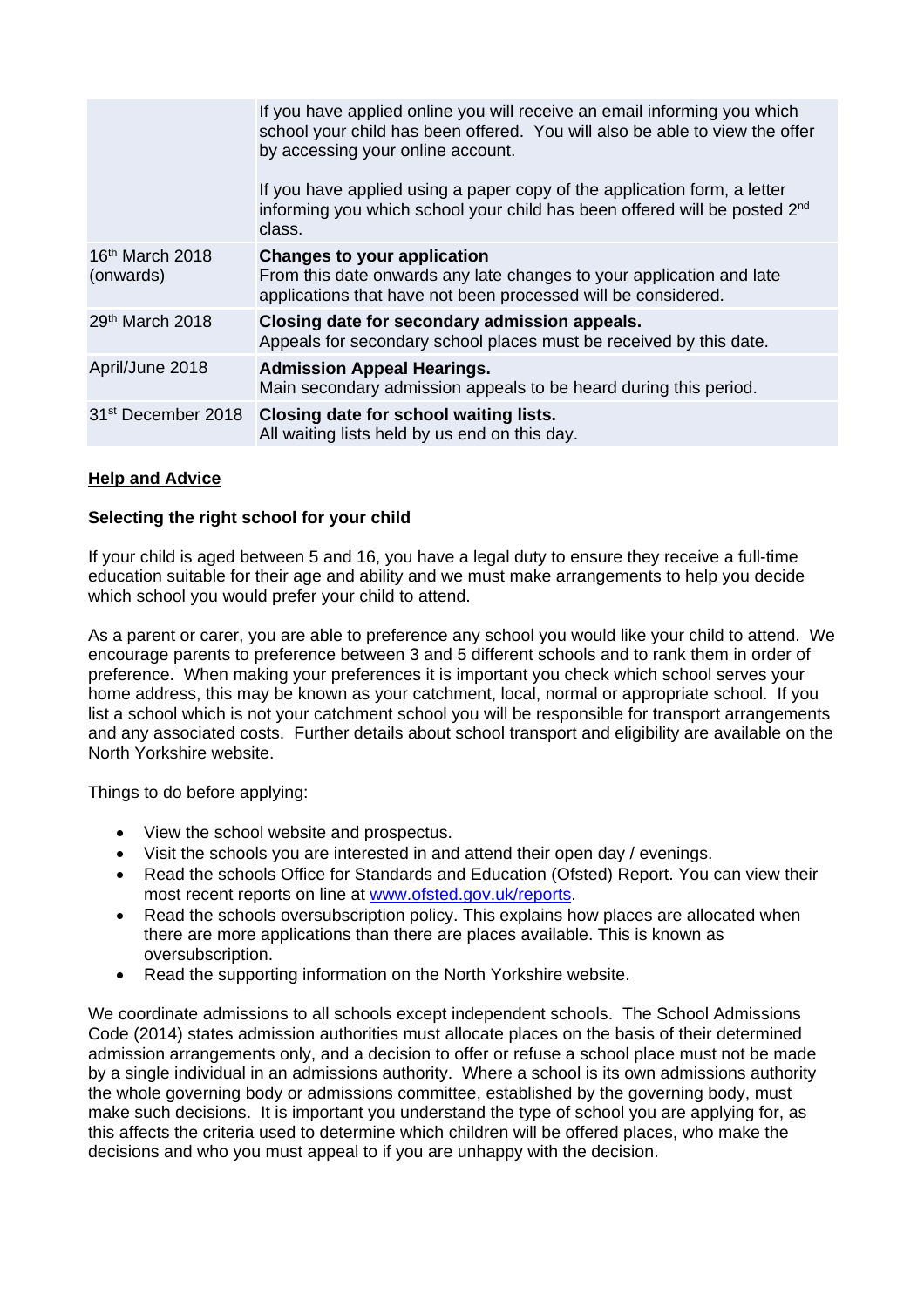**Please note** head teachers or other school officials are not allowed to give any indication of whether your application will be successful. In addition they cannot inform parents their child has been allocated a place before a formal offer has been made by the local authority.

When a school is oversubscribed which means there are more applications than there are places available at the school, the allocation of places is determined by the published admissions criteria (please see Admission Polices Section on page 8 for more details on criteria). Part of the criteria uses the child's principal, permanent home address therefore it is important that you notify us of any change of address immediately.

### **Information about your address, where your child lives and if you move address**

The definition of 'home address' or 'principal, permanent residence', for the purpose of school admissions is the address at which your child resides most of the time. If the residency of your child is split between both parents, we consider the home address to be the address where the child lives for the majority of the school week (Monday to Friday). Parents will be required to complete and return a split residency form detailing the split.

If you are intending to move address part way through the application process, or you move address after you have submitted your application form, you will need to complete a changes form, this is available on line or from the Admissions Team. You will also be asked to provide documentary evidence that your new address is your principal residence and that you are living in the property.

| One of the documents below:                                                                                                                                                                                                                                                  | As well as Two of the documents<br>below:                      |
|------------------------------------------------------------------------------------------------------------------------------------------------------------------------------------------------------------------------------------------------------------------------------|----------------------------------------------------------------|
| A solicitor's letter confirming exchange of contracts<br>on your property sale and purchase                                                                                                                                                                                  | A copy of your driving licence showing<br>your updated address |
| A full copy of your new tenancy agreement, signed<br>by yourself and your landlord, for a minimum<br>duration of 12 months                                                                                                                                                   | A copy of your removal invoice showing<br>both addresses       |
| A letter from your current landlord confirming the<br>date the tenancy ceased                                                                                                                                                                                                | A copy of your Tax Credit / Benefit award<br>notice            |
| If returning to a property you already own, you will<br>need to provide written evidence of the date you<br>will resume living in the property. If you have<br>rented out this property you need to provide<br>evidence that you have given your tenants notice<br>to leave. | A copy of your motor insurance showing<br>your updated address |
| A third party declaration form - where you have<br>moved or are moving to live with another family<br>member please contact the Admissions Team. The<br>family member will be required to complete a<br>declaration form to confirm you are living at their<br>address.      | A copy of your Child Benefit award notice                      |

### Examples of acceptable documentary evidence: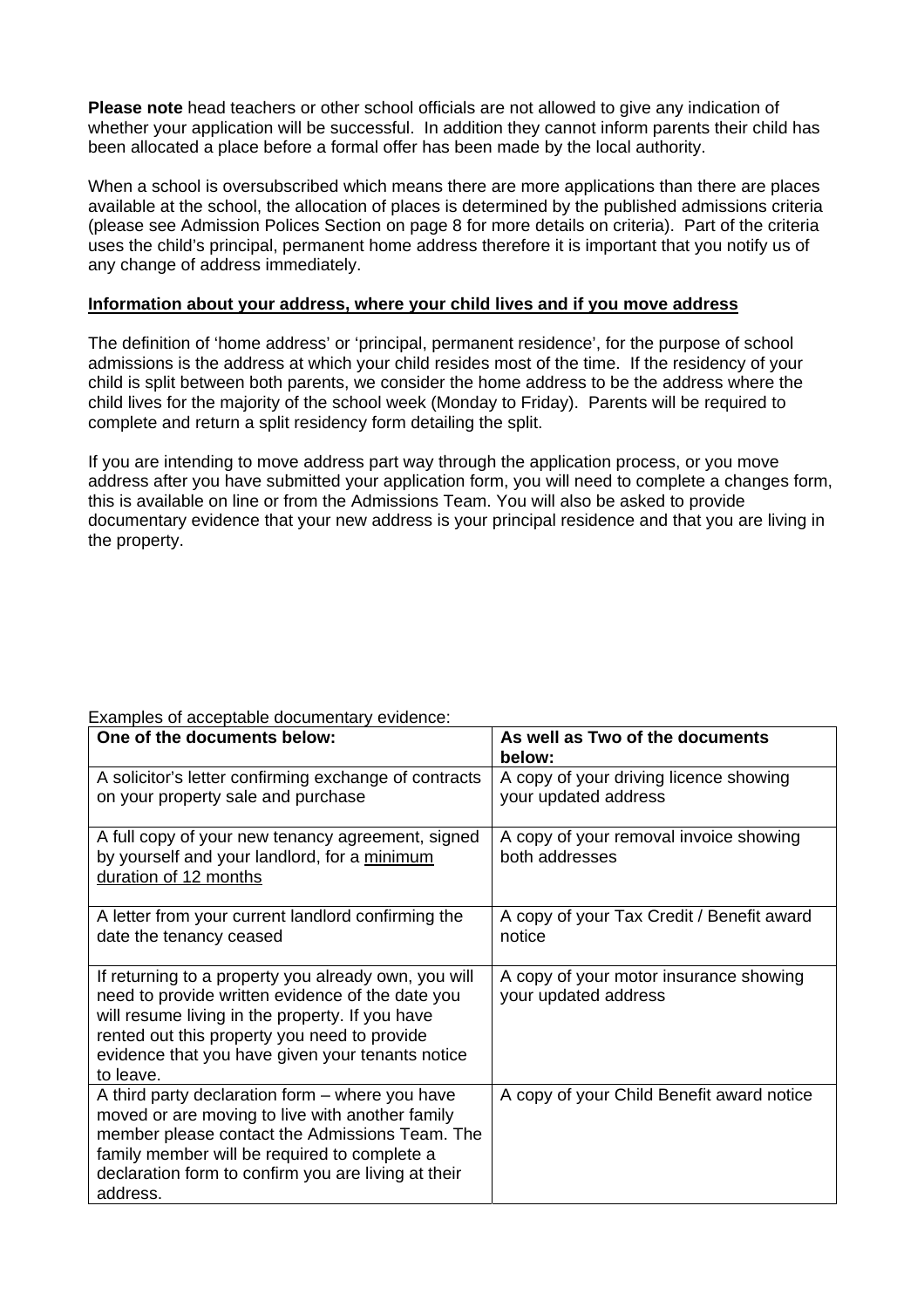Please note that until the evidence is received and the Local Authority is satisfied that the information provided proves that you have moved to the address you have used to apply for a school place, (in particular at a school that is normally oversubscribed), the local authority will not be able to consider your application from your new address.

Please refer to Key dates for when we will action changes including a change of address.

### **Fraudulent or intentionally misleading applications and address verification**

The Authority has a duty to ensure the allocation of school places is carried out in a fair and equitable manner. Whenever a school place is obtained through the use of a fraudulent or intentionally misleading address, another child is deprived of their rightful place, therefore we check carefully to ensure correct addresses are used to prioritise applications.

Where the local authority has reason to suspect information in support of an application may be fraudulent or intentionally misleading, a range of checks will be undertaken on behalf of the local authority. This may include a visit to the addresses in question. If an address used to support an application for a community or voluntary controlled school is found to be fraudulent or intentionally misleading, the Authority reserves the right to withdraw the offer of a place. In cases where the application is for a Foundation, Free, Trust, Voluntary Aided or Academy school, the Authority will inform the relevant school of its findings.

Short-term tenancies (less than 12 months) entered into for the sole purpose of securing a place at a particular school will not qualify as the 'home address' or 'principal permanent residence'. You should be aware it is not usual practice for us to accept a temporary address if you still possess a property which was previously used as your home address.

If you have reason to believe another parent has not provided the correct information on their application form please contact The Admissions, Transport and Welfare Team, in confidence. Contact details can be found on page 38.

### **Children with special educational needs**

It is not possible for a parent or carer to apply for a place at a special school through this application process. If your child has an Education Health and Care Plan (or a statement of special educational needs) the school application process will be dealt with through the Special Educational Needs Team (SEN). Parents must contact the SEN team on 01609 535002.

Information for children with an Education Health and Care Plan (EHCP) or a final Statement of Special Educational Needs can be found at www.northyorks.gov.uk/send

### **Listing your preferences**

You are able to preference up to 5 different schools and you should list them in order of preference. Listing only 1 school or the same school more than once, will not increase your chances of obtaining a place at that school and this may lead to you being allocated a place at a school you would prefer your child not to attend. We recommend you list between 3 and 5 schools. Parents who have expressed a preference for a school will be considered first.

If you do not preference a school, if there are places available, we will allocate a place at the catchment school for your home address. If the catchment school for your home address is oversubscribed we will allocate a place at the nearest school with a vacancy, which may be some distance from your home.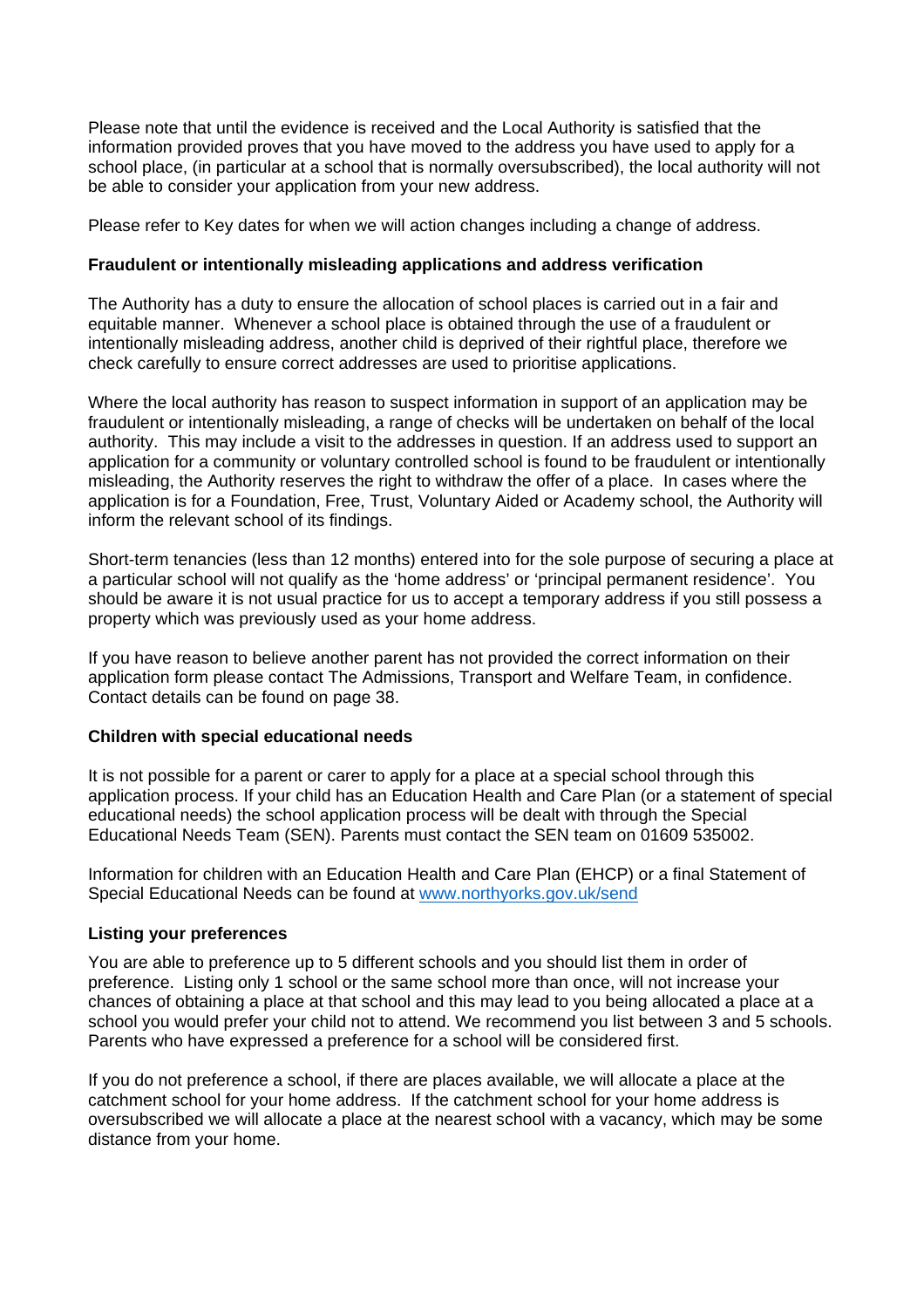The number of applications varies from year to year therefore, even though your neighbour's child or even an older brother or sister of your child was offered a place at a particular school in a previous year, it does not guarantee a place will be allocated this year.

Please note- if your child attends a school which is not your catchment school or it is not the nearest school to your home address you will be responsible for getting your child to school, making the necessary arrangements and any associated transport costs. This will be for the duration of your child's time at the school. It is important that you do not rely on existing education transport services when choosing a school. This is because a school service may have no spare seats for non entitled pupils, the capacity can be reduced or the service can be removed depending on the number of entitled pupils who are travelling. Please see the home to school transport section, on page 17, for more details on transport entitlement.

It is important for you to note infant and junior schools are separate schools. If you apply for a place at an infant school for your child and they have a brother or sister at the junior school your application will not be given priority under the sibling link criterion.

If you have multiple birth children, for example twins or triplets, we will try, wherever possible, to offer all the children a place at the same school. Infant classes (Key Stage 1) should be restricted to no more than 30 children with a single school teacher in accordance with the School Admissions Code (2014). Additional children may be admitted under limited exceptional circumstances, for example a child whose twin or sibling from a multiple birth has been admitted other than as an excepted pupil. These children will remain as 'excepted pupils' whilst they remain in an infant class or until the class numbers fall back to the current infant class size limit.

Our overall aim is to ensure a single offer of a school place is made on the National Offer Day and that we meet your highest preference wherever possible. We have a good record of meeting parental preferences however not all children will be offered a place at the school named as their highest preference. **Please note** it is important to let us know if you intend to home school your child or they are to be educated at an independent school.

If you live within another local authority but would like a North Yorkshire school we will try and accommodate your preferred school however we do not need to do this if:

- This would affect the education of other children because the school is oversubscribed.
- Your preferred school is an academy, a voluntary aided, foundation or trust school and meeting your preference would not be in line with their admission arrangements.
- The arrangements for admission to the preferred school are based totally or partly on your child's academic ability, and meeting your preference would not be in line with the school's selection arrangements.

### **Equal Preference**

In line with the School Admissions Code (2014) we operate an equal preference with ranking system. This is a national model designed to ensure, as far as possible, parent/carers' preferences for particular schools are considered fairly, equitably and consistently.

Equal preference requires the admission authority to consider all preferences received for a particular school (first, second, third, fourth and fifth) equally and, where the school is oversubscribed, apply the oversubscription criteria. Where more than one preference can be met the local authority will offer the highest ranking preference.

### **School Admissions and Parental Responsibility**

By submitting an application for a school place, you are stating that you have parental responsibility for the child named on the form, or if you share parental responsibility, that you are in agreement regarding the preferences stated on the application for a school place.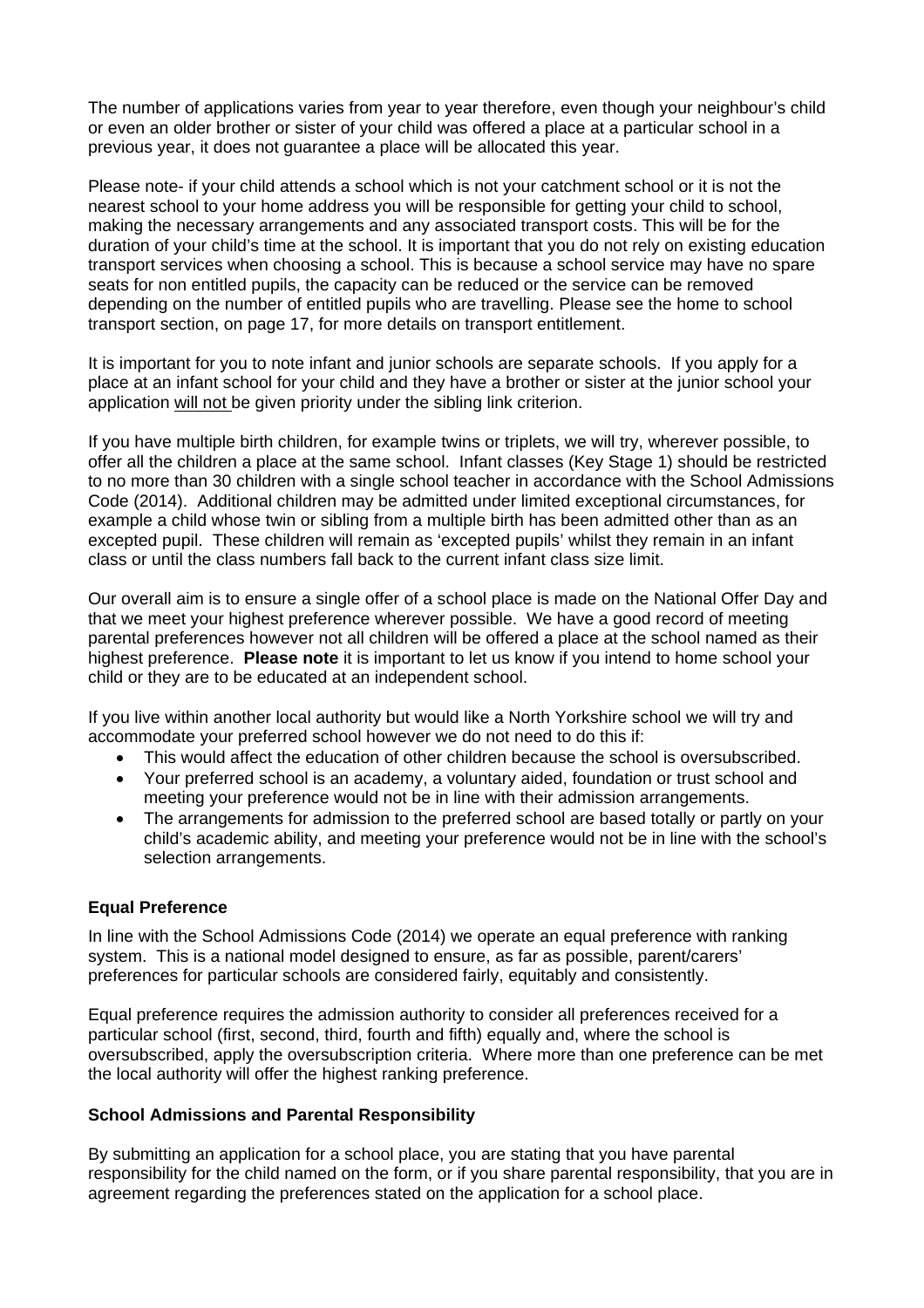If we receive conflicting instructions for a child, we will not be able to process the application or allocate a place for your child. We may require legal clarification before proceeding with applications in these circumstances.

More information on parental responsibility can be found at

https://www.gov.uk/parental-rights-responsibilities/who-has-parental-responsibility

### **Enhanced Mainstream Provision**

A number of schools across the county have enhanced mainstream provision for a range of special educational needs. Access to enhanced mainstream provision is shared across the wider local area. A child may access the provision when the local authority deems the child has special educational needs and the provision is appropriate to meet those needs. It is important to note **the presence of enhanced mainstream provision at a school does not form part of the local authority's admission policy** and is not considered as a reason for applying for a place at that particular school unless a child has an Education Health and Care Plan which names that school.

### **Financial Assistance**

We are able to offer some financial assistance schemes including:

- Free school meals for families receiving various state benefits.
- Reduction of fees for board and lodgings in residential centres for families receiving various state benefits.

Schools must provide free of charge, any activities which take place out of school hours but relate to the national curriculum or form part of a public exam syllabus. The exception to this is where the activities are provided by Bewerley Park and East Barnby Outdoor Centres. Schools may charge for the cost of board and lodgings on field trips and may ask for voluntary contributions for activities which the law does not allow them to charge for. Schools may levy a charge for certain activities but only after the governors have agreed on a detailed policy for charging.

### **Admissions Policies**

### **Determination of Admission Arrangements 2018-2019**

North Yorkshire County Council, being the admission authority for all community and voluntary controlled primary and secondary schools in its area has determined the admission arrangements for the 2018-19 school year. The admission arrangements for those schools within North Yorkshire that are not community or voluntary controlled schools are determined by their respective governing bodies or academy trust.

Copies of the determined admission arrangements for voluntary aided, foundation and trust schools and academies are available from the individual schools.

Any person or body who considers that a maintained school or academy's arrangements are unlawful or not in compliance with the Code or relevant law relating to admissions can make an objection to the Schools Adjudicator. Objections **must** be referred to the adjudicator by 15 May in the determination year. Further information on how to make an objection can be obtained from the office of the schools adjudicator:

Office of the Schools Adjudicator, Bishopsgate House, Feethams, Darlington DL1 5QE Telephone: 01325 340402 Email: osa.team@osa.gsi.gov.uk Website: GOV.UK - office of the schools adjudicator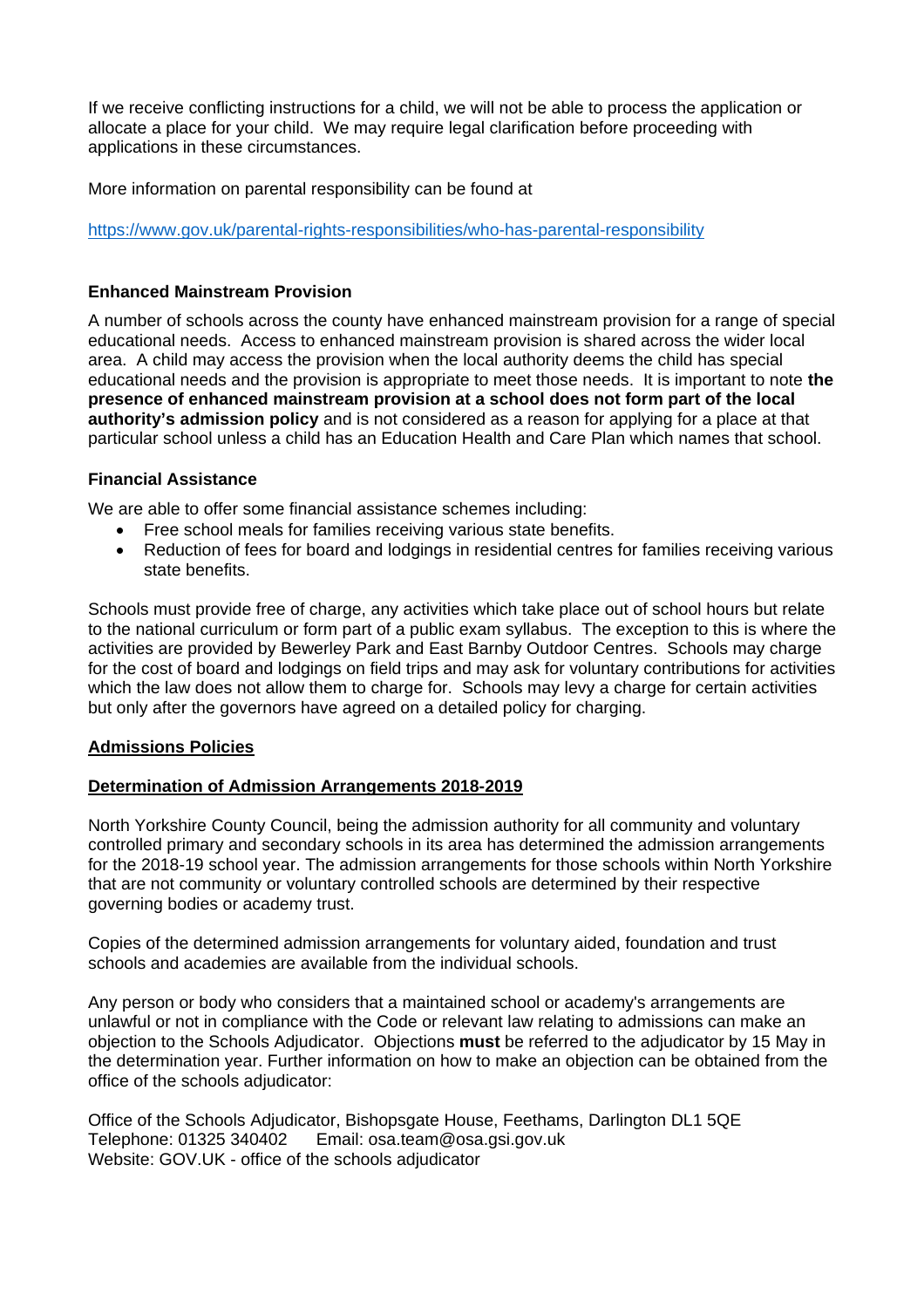Further information about the determined arrangements and advice on the objection procedure may be obtained from: Children and Young People's Service, North Yorkshire County Council, County Hall, Northallerton DL7 8AE, Telephone: 01609 532644

### **Listed below are the 'determined' school admissions policies for North Yorkshire schools together with admissions policies for 2018-19 for voluntary aided, foundation, trust schools and academies.**

If you are looking for the admission arrangements for voluntary aided, voluntary trust or academies schools and they are not displayed on the North Yorkshire County Council website, please refer directly to that school's website.

Where a school is oversubscribed all schools must give the highest priority to Looked After children and Previously Looked After children. Previously Looked After children are children who were previously in the care of a Local Authority, but ceased to be so because they were adopted or became subject to a Child Arrangement Order (CAO) or Special Guardianship Order (SGO).

### **Admissions Policy for Community and Voluntary Controlled Schools 2018/19**

All governing bodies are required by Section 324 of the Education Act 1996 or The Children & Families Act 2014 to admit to the school children with an Education, Health and Care plan (EHCP), (formerly a Statement of Special Educational Needs), which names the school. This is not an oversubscription criterion and relates only to children who have undergone statutory assessment and for whom an EHCP has been issued. If a school is oversubscribed after the admission of children with a final statement or EHCP the following criteria will apply for North Yorkshire schools:

| <b>Order of Priority:</b>                              | Notes:                                                                                    |  |
|--------------------------------------------------------|-------------------------------------------------------------------------------------------|--|
| Priority group 1.                                      | This applies to all Looked After Children, including                                      |  |
| Looked After Children and all Previously Looked        | those who are in the care of another local authority or                                   |  |
| After Children for whom the school has been            | being provided with accommodation by a local                                              |  |
| named as a preference. Previously Looked After         | authority in the exercise of their social services                                        |  |
| Children are children who were previously looked       | function at the time of making an application. In the                                     |  |
| after but ceased to be so because they were            | case of previously Looked After Children, a copy of                                       |  |
| adopted <sup>1</sup> or became subject to a Child      | the relevant documentation will be required in                                            |  |
| Arrangement Order <sup>2</sup> or Special Guardianship | support of the application.                                                               |  |
| Order.                                                 |                                                                                           |  |
|                                                        | <sup>1</sup> This includes children who were adopted under the                            |  |
|                                                        | Adoption Act 1976 and children who were adopted<br>under the Adopted & Children Act 2002. |  |
|                                                        |                                                                                           |  |
|                                                        | <sup>2</sup> Child Arrangement Orders replace Residence Orders                            |  |
|                                                        | and any residence order in force prior to $22nd$ April                                    |  |
|                                                        | 2014 is deemed to be a Child Arrangement Order.                                           |  |
|                                                        |                                                                                           |  |
| Priority group 2.                                      | We will only consider applications on social or                                           |  |
| Children the Authority believes to have                | medical grounds if they are supported by a                                                |  |
| exceptional social or medical reasons for              | professional recommendation from a doctor, social                                         |  |
| admission.                                             | worker or other appropriate professional. The                                             |  |
|                                                        | supporting evidence should set out the particular                                         |  |
|                                                        | social or medical reason(s) why the school in                                             |  |
|                                                        | question is the most suitable school and the                                              |  |
|                                                        | difficulties that would be caused if the child had to                                     |  |
|                                                        | attend another school.                                                                    |  |
|                                                        |                                                                                           |  |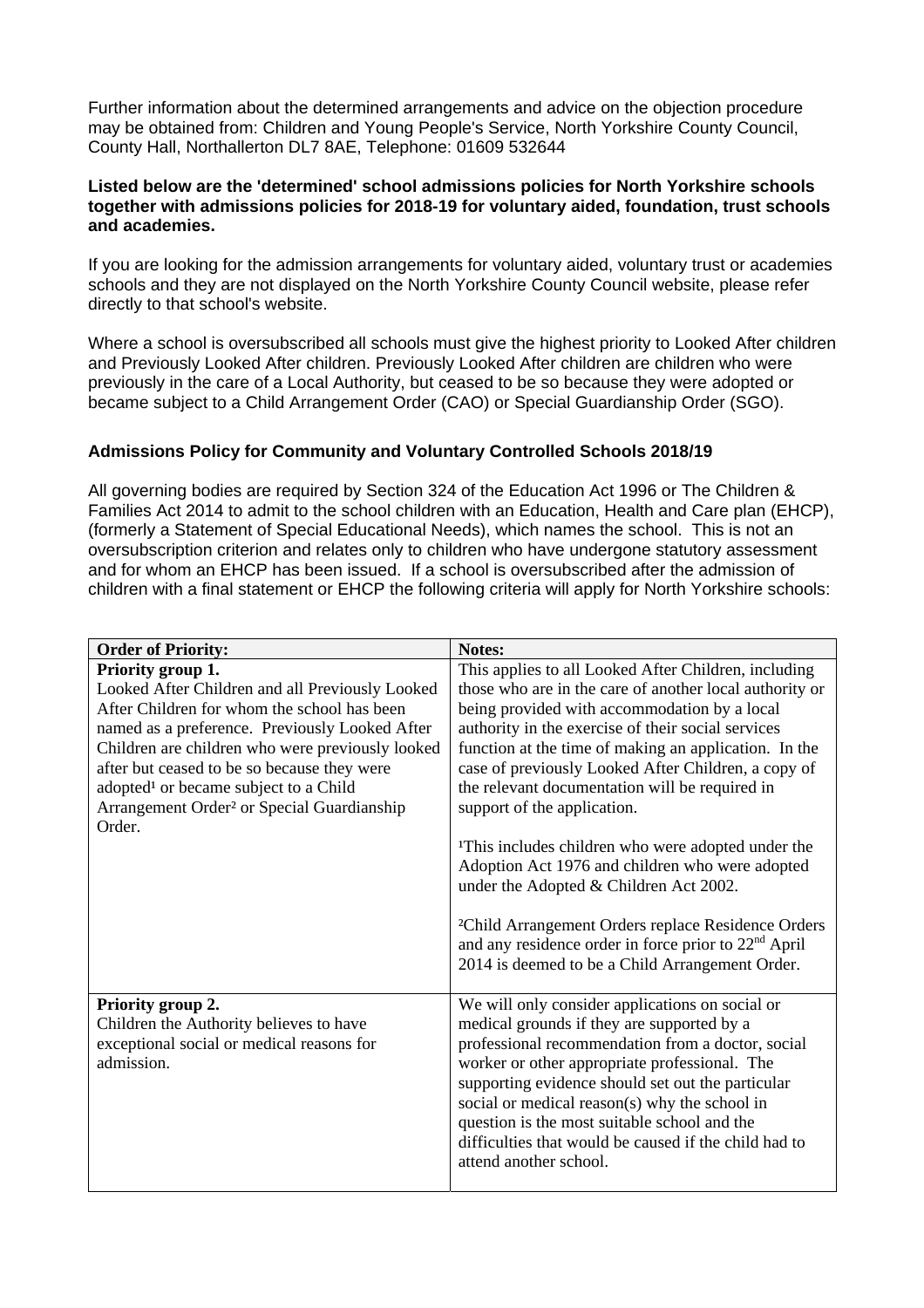|                                                                                   | All supported applications will be assessed by a panel<br>of qualified professionals. Unsupported applications<br>will not be considered under this criterion.                                                                                                                                                                                                                                                                                                        |
|-----------------------------------------------------------------------------------|-----------------------------------------------------------------------------------------------------------------------------------------------------------------------------------------------------------------------------------------------------------------------------------------------------------------------------------------------------------------------------------------------------------------------------------------------------------------------|
| Priority group 3.<br>Children living within the catchment area of the<br>school.  | If a school is oversubscribed priority will be given to<br>those with a sibling at the school in September 2018<br>and then to those living nearest the school. In all<br>cases 'sibling' refers to brother or sister, half-brother<br>or half-sister, step-brother or step-sister or the child<br>of a parent/carer's partner where the child for whom<br>the school place is sought is living in the same family<br>unit and at the same address as the 'sibling'.  |
| Priority group 4.<br>Children living outside the catchment area of the<br>school. | If a school is oversubscribed, priority will be given to<br>those with a sibling at the school in September 2018<br>and then to those living nearest the school. In all<br>cases 'sibling' refers to brother or sister, half-brother<br>or half-sister, step-brother or step-sister or the child<br>of a parent/carer's partner where the child for whom<br>the school place is sought is living in the same family<br>unit and at the same address as the 'sibling'. |

Children in higher numbered priority groups will be allocated places ahead of those in lower numbered priority groups. All applications within each priority groups will be considered equally (i.e. all applications, regardless of the order of school preference).

# **Tie Break**

All distance measurements are based on the nearest route recognised by the County Council's electronic mapping system from a child's home address to school. The measurement is made from a fixed point within the dwelling, as identified by Ordnance Survey, to the nearest school entrance using footpaths and roads. The routes measured to determine the allocation of school places will be those recognised by the electronic mapping system used by the school admissions team.

**The definition of 'home address' or 'principal, permanent residence', for the purpose of school admissions, is the address at which your child resides most of the time.** If the residency of your child is split between both parents, we consider the home address to be the address where your child lives for the majority of the school week (Monday to Friday). Parents will be required to complete and return a split residency form detailing the split.

If the distance tie-break is not sufficient to distinguish between applicants in a particular priority group a random allocation will be used.

**Please note** - If you preference a school other than your catchment area school, you will be responsible for transporting your child to that school, together with any associated costs, for the duration of their time at that school.

### **Random Allocation Procedure**

Random allocations are necessary where:

 There is more than one applicant ranked equally according to the published admission rules and there are insufficient places available to allocate all of the equally ranked applicants.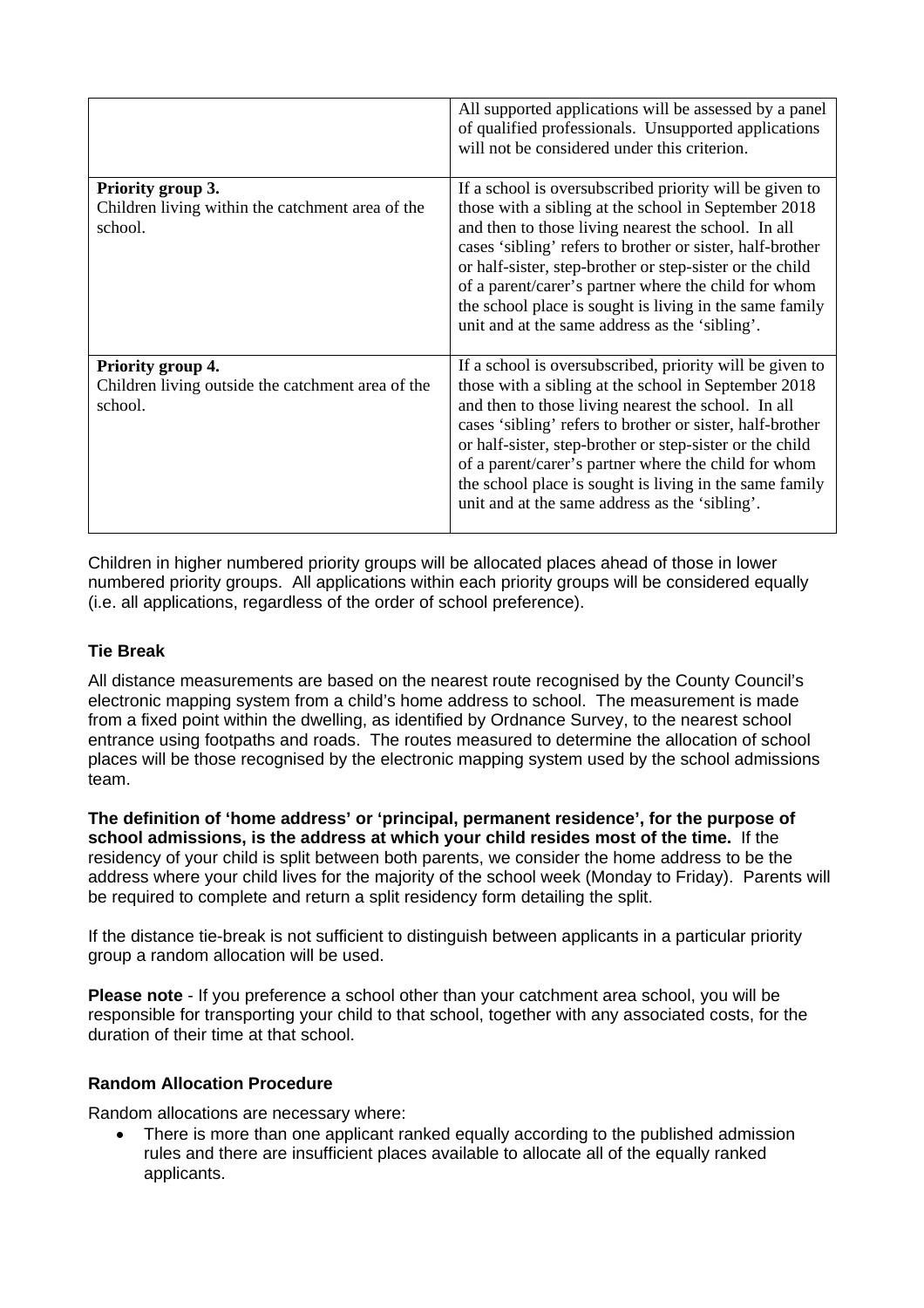• This occurs where applicants are equidistant from a school because the usual method of measuring distance to the school results in two unrelated applicants having the same distance measurement.

Each random allocation event only holds for the allocation of the currently available school place. On any waiting list the remaining applicants remain equally ranked and any further place is offered as the result of a further random exercise. In making a random allocation it is important that there is scrutiny from a person who is not involved in the allocation process.

### **Definition of Roles**

- **Independent scrutineer** this is a person who ensures the process is carried out in a correct and transparent way. The independent scrutineer must be independent of the school for which the allocation is made and also must be independent of the Council's admissions and transport team.
- **Admissions officer** this is an officer from the Council's admissions and transport team who is responsible for carrying out the administration of the random allocation procedure and recoding the results, under scrutiny of the independent *scrutineer*.
- **Person who makes the draw**  this must be a person independent of the school for which the allocation is to be made and must be a person who is not part of the Council's admissions and transport team.

### **Process Flow**

### **This entire process is to be conducted in sight of, and under scrutiny of, the independent scrutineer.**

- 1. The admissions officer allocates each pupil to be included in the draw a number and records it on the 'random allocation cross reference sheet'. This is placed in a sealed envelope.
- 2. The admissions officer prepares as many equal sized pieces of white paper as are necessary and which are numbered consecutively.
- 3. The admissions officer folds each numbered sheet and seals them in identical envelopes i.e. envelopes with no visibly identifiable differences.
- 4. The admissions officer shuffles the envelopes and hands them to the person who makes the draw, who shuffles the envelopes again, picks one and opens it.
- 5. The admissions officer records the first number drawn on the 'random allocation record sheet'.
- 6. If more than one place can be offered they continue to draw envelopes and record numbers until all of the available places are allocated.
- 7. The admissions officer then opens the previously sealed envelope containing the 'random allocation cross reference sheet' and records the numbers drawn on the 'random allocation cross reference sheet', marking clearly which children have been allocated a place and which have not.
- 8. Once the process has been completed, the admissions officer, independent scrutineer and person who makes the draw should sign and date both the 'random allocation record sheet' and the 'random allocation cross reference sheet' in order to certify that the procedure has been carried out correctly.

### **Local arrangements – Scarborough area**

# **Graham School**

For priority group 3 applications, that is, children living within the catchment area of the school, priority will be given as follows: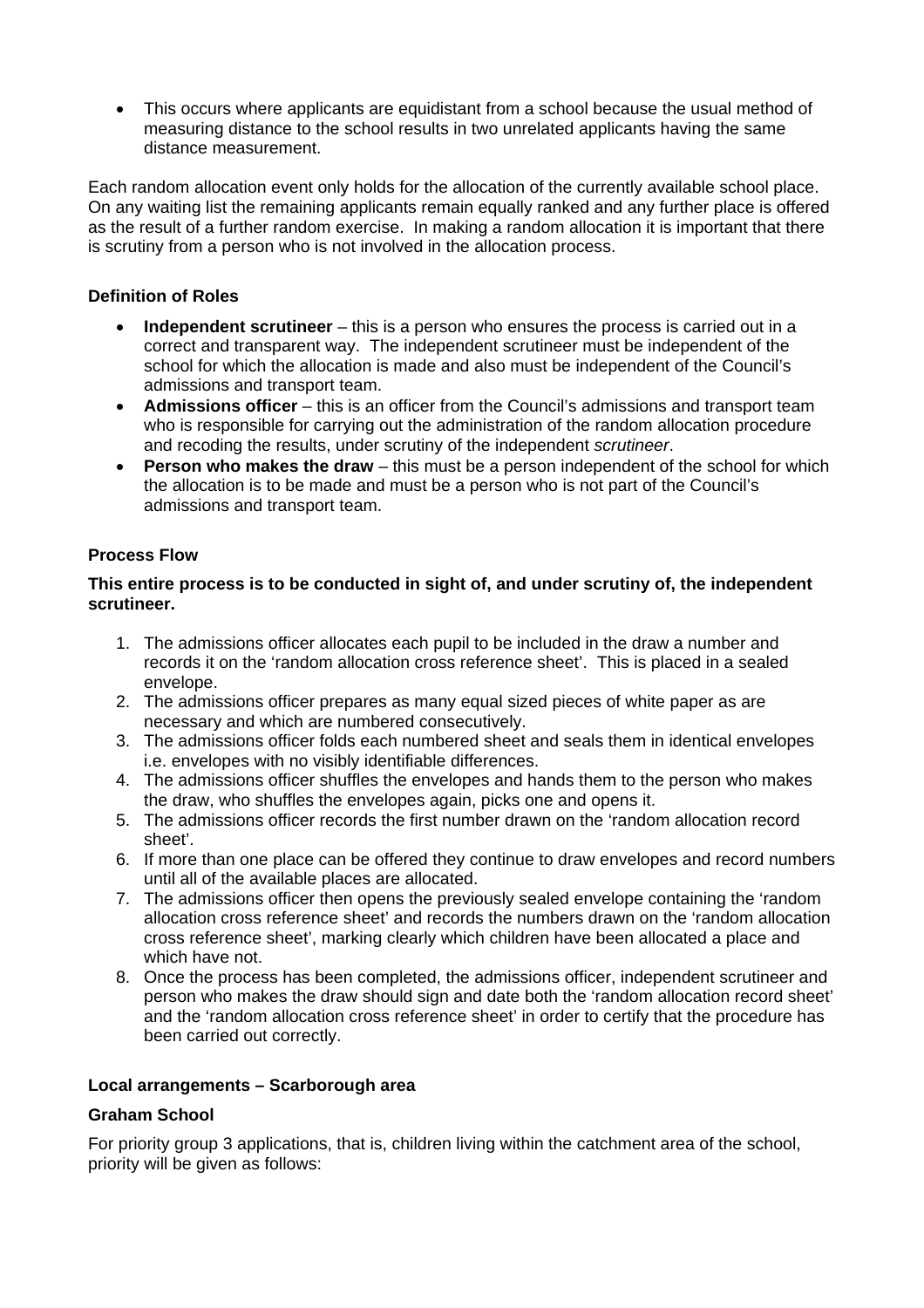- 1. Children living in the area normally served by East Ayton Community Primary School and the area west of Scalby Road from Lady Edith's Drive to Scalby Beck.
- 2. Children who will have an older sibling at the school in September 2018.
- 3. Children who live nearest to the school.

# **Scalby School**

For priority group 4 applications, that is, children living outside the catchment area of the school, priority will be given to children who live in the area normally served by East Ayton Community Primary School and the area west of Scalby Road from Lady Edith's Drive to Scalby Beck and who:

- 1. Will have an older sibling at Scalby School in September 2018.
- 2. Would have to make the longest journey to another school without them becoming eligible for assistance with travel costs under the local authority transport policy.

### **Local arrangements - Selby area**

### **Brayton Academy and Selby High School**

For the purposes of admissions for priority group 3 children, a distinction is drawn between those who live in Selby rural area and those who live in Selby town area. Brayton Academy School and Selby High School each has its own designated rural area but the schools are jointly the catchment schools for Selby town area. Places will be offered, within priority group 3, to children from the individual rural catchment area associated with each school before those in the town area. The tiebreak element of the Admissions Policy for community and voluntary controlled schools for the academic year 2018/19 will be applied where necessary.

### **Local arrangements – Ripon area**

### **Outwood Academy Ripon**

Outwood Academy Ripon is an Academy Trust School that is the designated secondary school for pupils living within a defined catchment area. All distance measurements to determine the allocation of school places are based on a straight line distance as determined by the County Council's electronic mapping system from a child's home address to the nearest school entrance.

### **Ripon Grammar School**

 $\overline{a}$ 

Ripon Grammar School is a designated grammar school as designated by the Education (Grammar School Designation) Order 1998 (SI 1998/2219)1. This means the school is permitted to select its entire intake based on academic ability (Section 104 of the School Standards and Framework Act 1996). The school does not have to fill all its available places if applicants have not reached the required standard. Ripon Grammar School offers 103 day places and 14 boarding places.

As a maintained boarding school Ripon Grammar School may take boarders as well as day pupils. Maintained boarding schools can set separate admission numbers for day places and boarding places and may interview applicants to assess their suitability for boarding. Such interviews however, **must** only consider whether:

- The child presents a serious health and safety hazard to other boarders.
- The child would be able to cope with and benefit from a boarding environment.

To help with this assessment the school may use:

 $1$  Where a designated Grammar School converts to become an Academy, the Academy is permitted to continue selecting their entire intake: Section 6(3) of the Academies Act 2010.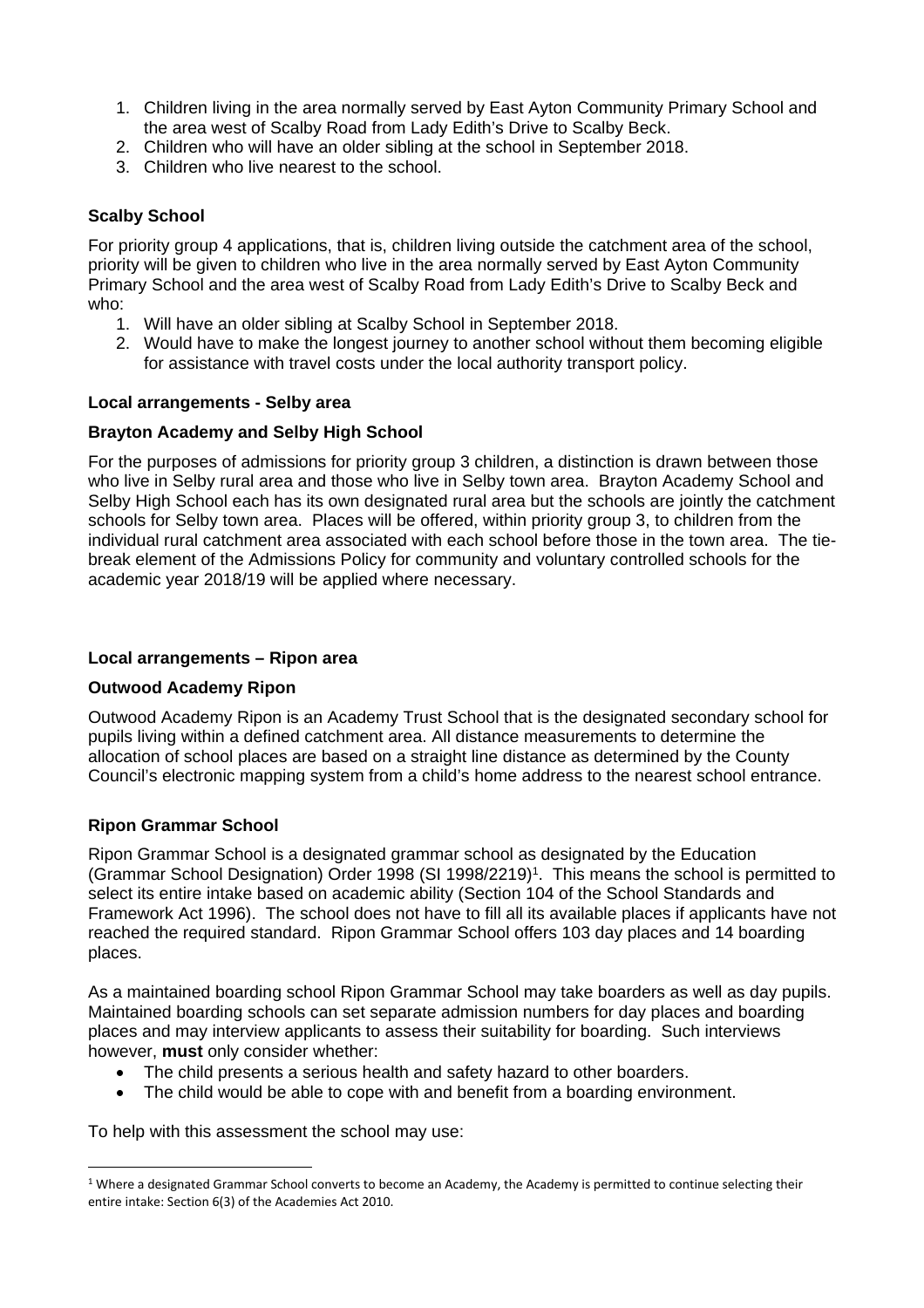- A Supplementary Information Form (SIF).
- Information from the previous school.
- Information from the child's home authority (safeguarding issues).

Boarding schools **must** give priority in their oversubscription criteria in the following order:

- 1. Looked After and Previously Looked After children.
- 2. Children of UK Armed Forces personnel who qualify for Ministry of Defence financial assistance with the cost of boarding fees.
- 3. Children with a 'boarding need', defined by Ripon Grammar School as follows:

a. Children 'at risk' or with an unstable home environment, and children of service personnel who died whilst serving or were discharged from service as a result of attributable injury. b. Children of key workers and Crown Servants working abroad, for example the children of charity workers, people working for voluntary service organisations, the diplomatic service, European Union or teachers, law enforcement officers and medical staff working aboard whose work dictates they spend much of the year overseas.

### **Deferred Applications for Infants**

Admission authorities must provide for the admission of all children in the September following their fourth birthday.

In accordance with the admissions code (2014), parents offered a place in reception for their child can defer the date their child starts, or take the place up part-time until the child reaches compulsory school age. Places cannot be deferred beyond the beginning of the final term of the school year for which the offer was made. Children reach compulsory school age on the prescribed day following their 5<sup>th</sup> birthday (or on their 5<sup>th</sup> birthday if it falls on a prescribed day). The prescribed days are 31 August, 31 December and 31 March.

# **Admission of Children Outside of Their Normal Age Group**

The School Admissions Code states 'Parents may seek a place for their child outside their normal age group, for example, if the child is gifted and talented or has experienced problems such as ill health.

In addition, the parents of a summer born child may choose not to send that child to school until the September following their fifth birthday and may request they are admitted out of their normal age group – to reception rather than Year 1.'

 For further details regarding summer born children please refer to Frequently Asked Questions 'What if my Child is Summer Born?'

### **Statutory Right of an Admission Appeal**

### **Admission Appeals**

By law, if you are refused a place at your preferred school, you have the right to appeal against that decision to an independent panel. School admission appeal panels are independent of the school and the local authority.

It is not always possible to allocate a place at a parent or carer's preferred school(s). This may be due to the school(s) being oversubscribed or, in the case of a selective grammar school, because your child did not achieve the standard required in the selection tests. An admissions appeal allows you to present your reasons for preferring that particular school to an independent panel who will decide whether your reasons are strong enough to overturn the admission authority's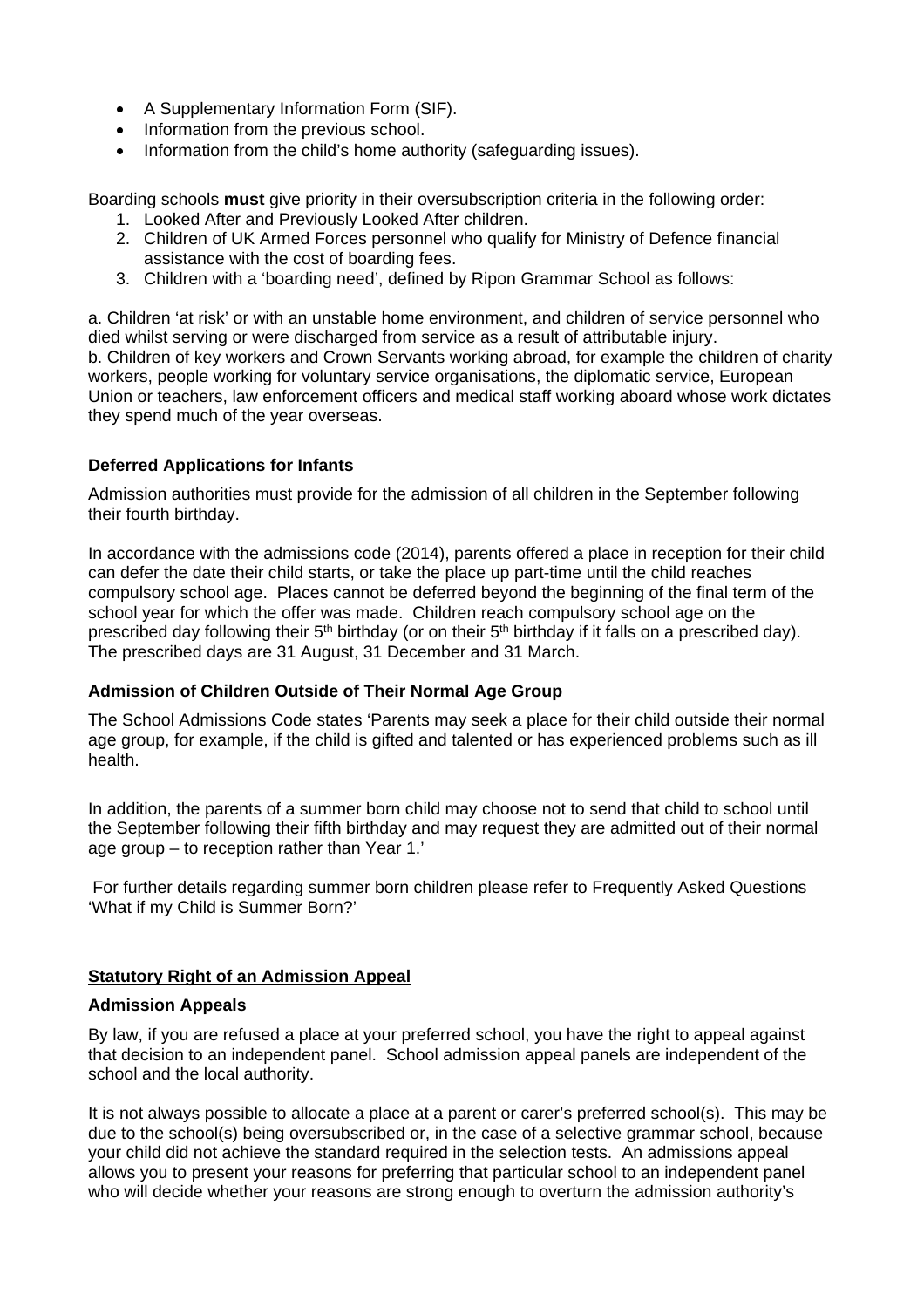decision. For community and voluntary controlled schools the admission authority is the local authority and in the case of an academy, voluntary aided, foundation or trust school it is the governing body.

If you submit an appeal, you will be informed, by the clerk to the Appeals Panel, when and where your appeal will be heard. At least 7 days in advance of the hearing you will be sent a written summary of the case for refusing your child a place at the school. Your appeal hearing will be held in private and it is recommended you attend your hearing in person if at all possible.

At the hearing there will be 3 panel members who make the decision, a clerk who will record the proceedings and advise on matters of law and procedure, a representative from the admission authority and you as the appellant. The officer from the admission authority will state the case for not meeting your preference and you will be given the opportunity to explain the reasons why you wish your child to attend that particular school. In the first instance the panel will determine whether the admission authority has proved why it cannot admit more children and if so, will go on to consider all the points you have made. The panel's decision is based around balancing the needs of the child against the effect of admitting another child into the school. All admission appeals panels act independently and their decisions are binding on all parties. There is no further right of appeal for a place in the same academic year group unless there is a significant change in your circumstances.

The Local Government Ombudsman can investigate complaints of maladministration. Further details about this will be provided if your appeal is not upheld.

### **Infant Class Size 30 (CS30)**

If you are appealing for a place in a Reception class, you have a more limited right of appeal because the law states infant class sizes must be restricted to 30 children with a single teacher. In such cases the panel may only uphold your appeal if the admission rules were not administered correctly and your child should have been offered a place, or the decision to refuse a place was not one which a reasonable admission authority would make under the circumstances.

**ACE Education Advice** – Parents may also wish to contact ACE Ltd which is an independent national advice centre. ACE Ltd can provide advice and information on admission appeals through a national advice line and a wide range of publications. More information can be found at www.ace-ed.org.uk

For further information on general admission appeals and copies of appeal forms please visit www.northyorks.gov.uk/admission\_appeals or contact the Admissions, Transport and Welfare Team:

#### **Special Educational Needs**

Please note there is a different appeals process for children with an Education, Health and Care Plan or final Statement of Special Educational Needs. Please contact the SEN Team for details on 01609 535002

### **Types of Schools in North Yorkshire**

You must complete a Common Application Form (CAF) for all schools. The Local Authority has a statutory duty to co-ordinate all admissions to school for the normal year of entry.

Below is a list of the different types of schools available within North Yorkshire. Some schools may require you to complete a Supplementary Information Form (SIF) in addition to the CAF. You should contact schools direct for information on their SIF requirements. Failure to complete a SIF,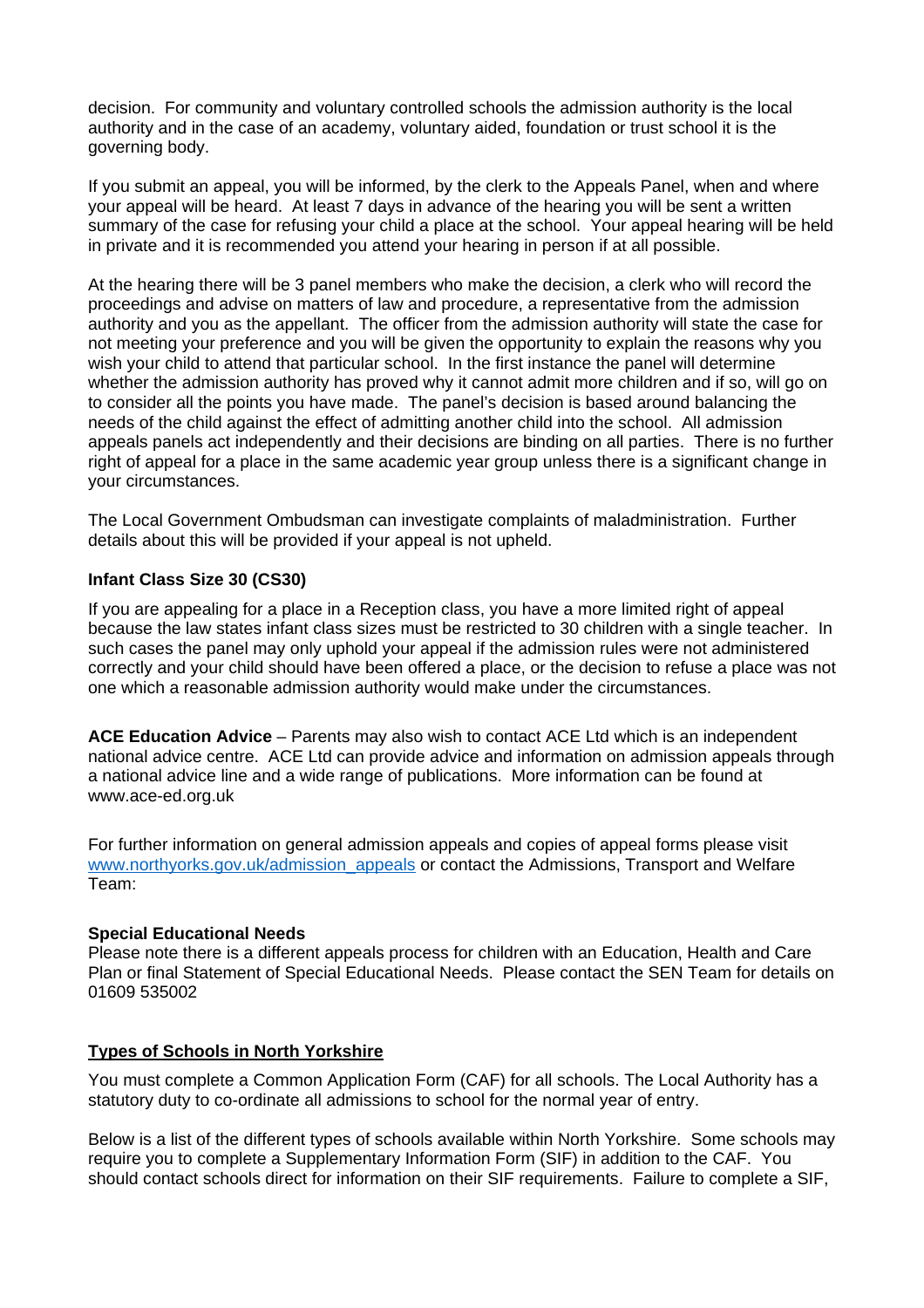if one is required, will result in your application being considered after all other applications where a SIF has been submitted.

### **Academy Schools**

Academy schools are directly funded by central government and are independent of the local authority. Academies manage their own assets, employ their own staff and determine their own admission arrangements.

### **Community Schools**

The school governors are responsible for the strategic management of the school, including appointing staff and managing the school budget. The local authority and the governors share responsibility for maintaining the school buildings. The local authority determines the admission arrangements for community schools.

### **Faith Schools**

Faith schools can be various types of schools e.g. academies, free schools, voluntary-aided schools etc. but are associated with a particular religion. Faith schools are free to restrict religious studies to their own particular religion. Anyone may apply for a place at a faith school however the admissions criteria may include certain faith based requirements.

### **Foundation Schools**

Some foundation schools were previously known as 'grant-maintained' schools. The schools governors are responsible for the strategic management of the school, including appointing staff and determining the school's admission arrangements.

### **Free Schools**

Free schools are funded by central government and are independent of local authorities. They are 'all-ability' schools and may not use academic selection as part of their admissions process. Free schools are run on a 'not-for-profit' basis and may be set up by groups such as parents, teachers, businesses, charities etc.

### **Independent Schools**

Independent schools are privately run and charge fees to attend instead of being funded by central government. These schools determine their own admission arrangements and should be contacted direct for further details. If you would prefer your child to attend an independent school you should still complete a Common Application Form (CAF), naming the independent school as well as any other schools you may be interested in. We will consider any preferences for a North Yorkshire school according to the order of preference however we will not co-ordinate admissions with any independent school nor offer a place there.

We will offer a place at a North Yorkshire school even if you have not named one on your CAF. This is because we have a duty to ensure a school place is available for every North Yorkshire child, unless you

confirm **in writing**, prior to the national offer day, that you have accepted a place at an independent school. If you accept a place at an independent school after national offer day, please confirm, in writing, to the admissions team so the place offered to your child may be allocated to another.

# **Selective Grammar Schools**

Within North Yorkshire there are 3 selective grammar schools:

- Ripon Grammar School.
- Ermysted's Grammar School for Boys (Skipton).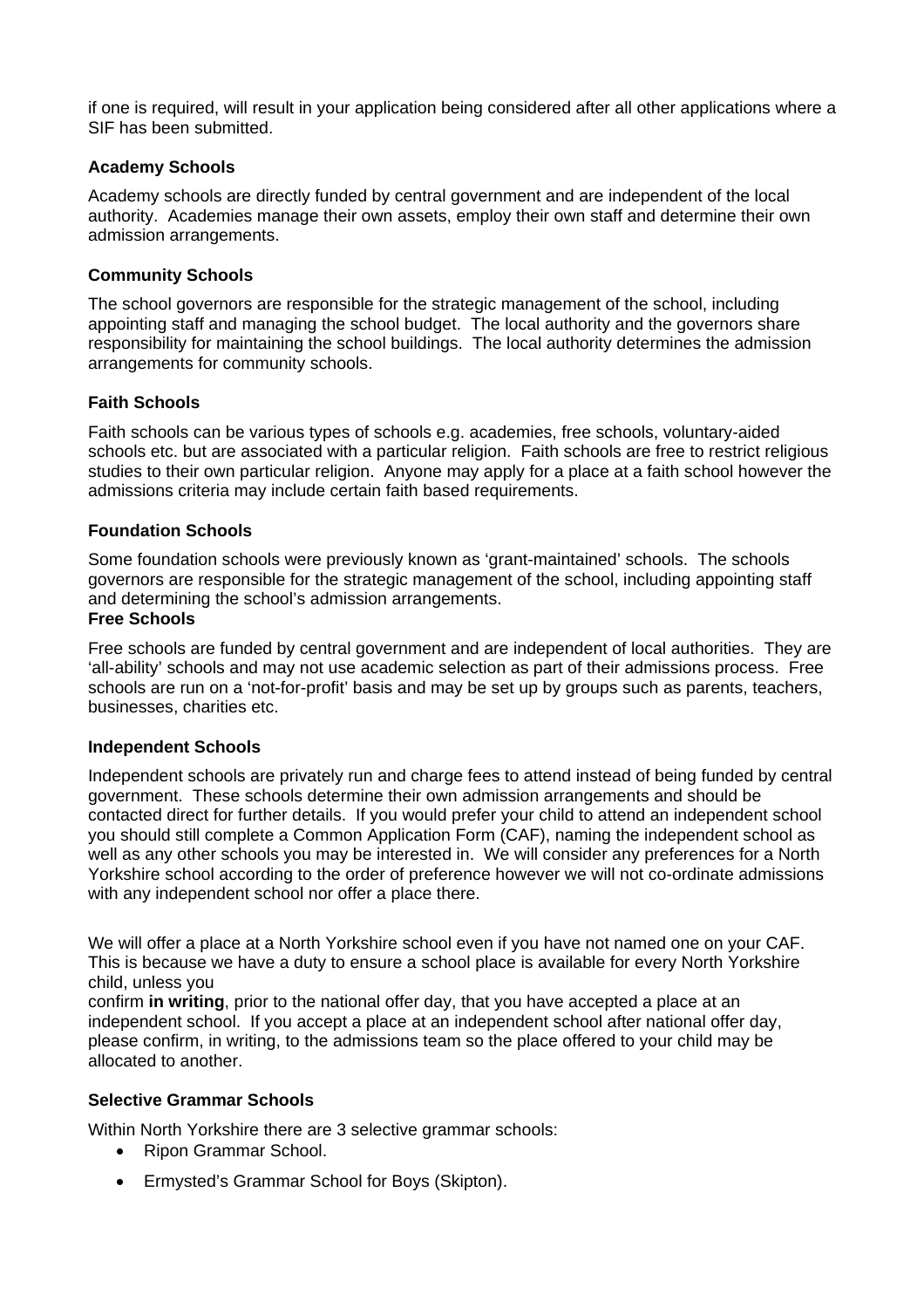• Skipton Girls' High School (an academy school).\*

Admission into Ripon Grammar School and Ermysted's Grammar School for Boys is based on a child's performance in a series of tests designed to identify academic potential. You should consider carefully whether a selective grammar school is the right choice for your child and whether or not they can meet the required academic standard. Further information about Ripon Grammar School, Ermysted's Grammar School for boys and the selection test procedure can be found on the North Yorkshire website.

\*As an academy, Skipton Girls High School sets and administers its own selection tests which will differ from those set by North Yorkshire County Council. Please contact the school direct for full details.

**If you would like your child to attend a grammar school in North Yorkshire you must list the school(s) on your Common Application Form.** 

# **Special Schools**

To attend a 'Special School' your child will need to have an Education, Health and Care Plan (or a Statement of Special Educational Needs. These schools may specialise in 1 of the 4 areas of special educational needs:

- Communication and interaction.
- Cognition and learning.
- Social, emotional and mental health.
- Sensory and physical needs.

You will need to contact the SEN Team if you wish your child to attend a special school.

### **Trust Schools**

A trust school is a state-funded foundation school supported by a charitable trust, made up of the school and partners working together for the benefit of the school. It manages its own assets, employs its own staff and sets its own admission arrangements.

### **University Technical College (UTC)**

A UTC is government funded schools and open to young people aged 14 – 18 years. A UTC is designed to integrate technical, practical and academic learning and is supported by industry and a local university to deliver its curriculum. Further information on UTCs can be found at www.utcolleges.org

### **Voluntary Schools**

These schools are funded by voluntary organisations including religious institutions and educational trusts or foundations. All have foundation governors appointed to protect and develop the religious or educational character of the school. There are 2 types of voluntary schools:

### **Voluntary-aided schools**

Both religious education and assemblies are in line with the trust deed. The board of governors determines the school's admission arrangements, term dates and appoints staff however, it shares responsibility with the local authority in respect of maintaining the school buildings.

### **Voluntary-controlled schools**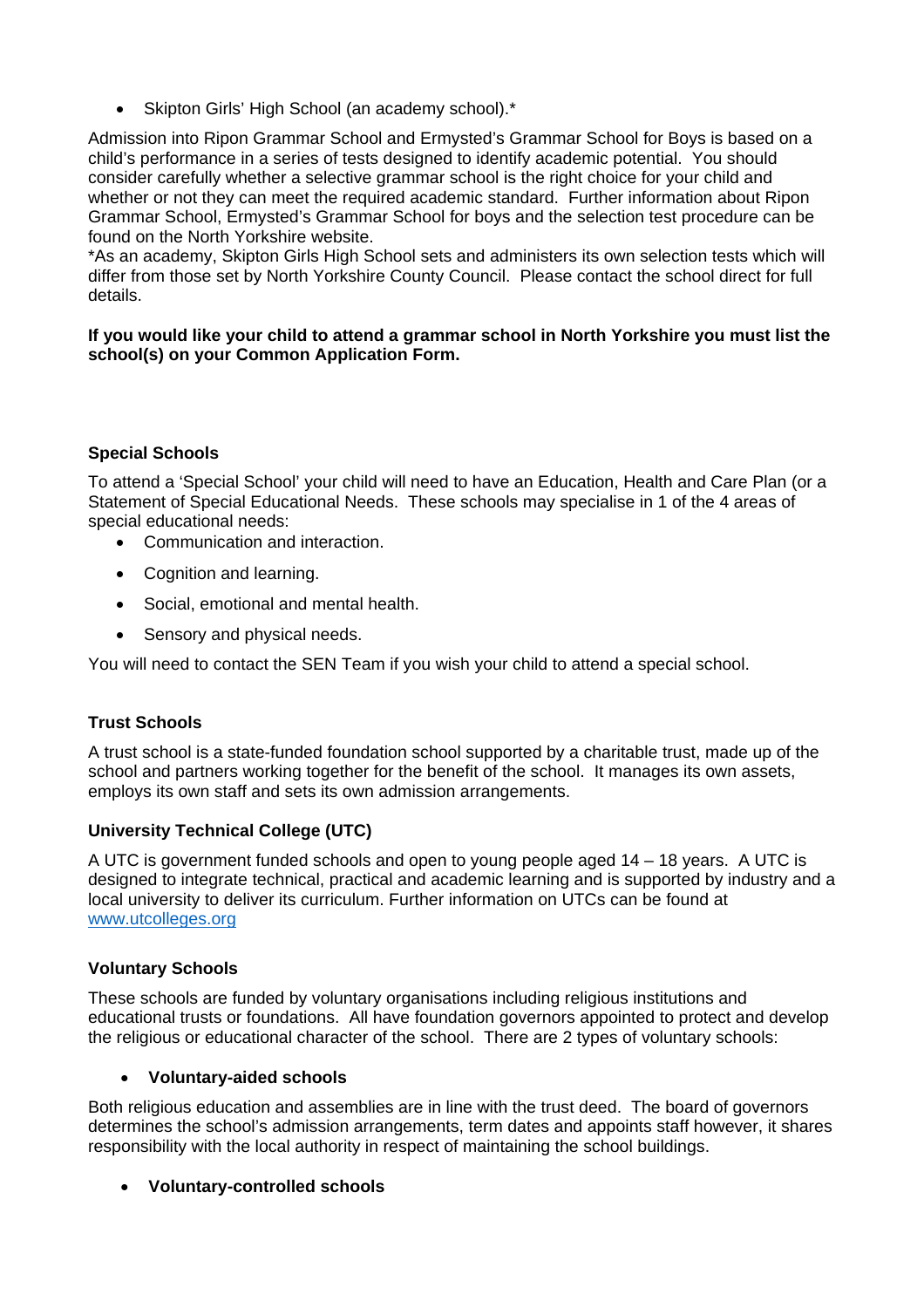Although funded by voluntary organisations, the local authority fully maintains these schools. School assemblies are in line with the trust deed however, religious education is in line with the locally agreed syllabus. In most matters the board of governors has the same duties and powers as those of community schools but the local authority determines the admission arrangements.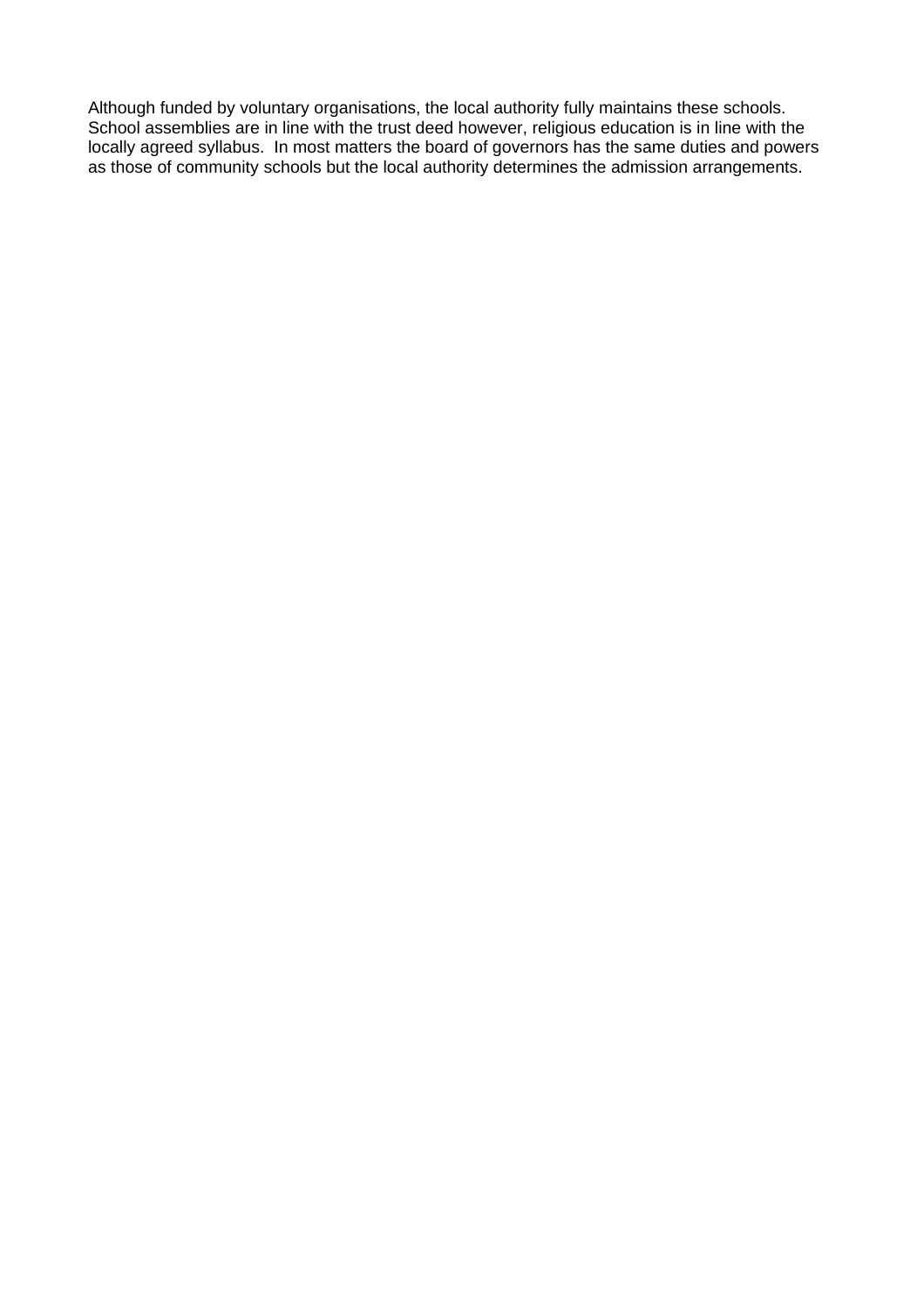### **Home to school transport**

### **Policy**

Free school transport will be provided to the catchment school or the nearest school to your home address if it is over the statutory walking distances set out in Section 444(5) of the Education Act 1996, this is:

- *2 miles for children under the age of 8 years.*
- *3 miles for children aged 8 years and over.*

*Or* 

 *Where the route to the catchment or nearest school is not safe to walk accompanied by a responsible adult.* 

### **Exceptions**

The following categories of children from low income families (children entitled to free school meals or whose parent are in receipt of the maximum level of Working Tax Credit) are eligible for free home to school transport:

- *Children aged 8, but under the age of 11 who are attending their catchment or nearest school and the distance to that school is more than 2 miles.*
- *Children in Years 7-11 who attend one of their three nearest secondary schools and the school is over 2 miles but less than 6 miles from where they live.*
- *Children in Years 7-11 who attend the nearest denominational secondary school, where the distance is over 2 miles but less than 15 miles from home.*
- *Children aged 5-11 who attend the nearest denominational primary school, where the distance is more than 2 miles but less than 5 miles from home.*

Eligibility will be assessed on an annual basis and may be withdrawn if parents' benefits change. For further information on the above, visit www.northyorks.gov.uk. For information about sources of financial support for young people aged over 16, visit www.direct.gov.uk.

**Please note;** if your child attends a school which is not your catchment school or the nearest school to your home address you will be responsible for transport and any associated transport costs, this is for the duration of your child's time at that school. In exceptional circumstances, free transport may be provided on a temporary basis however each case will be assessed on its own merits.

# **Type of transport provided**

The mode of transport provided for eligible children will be either:

- By school bus services.
- By local bus services.
- By contracted vehicles (taxis).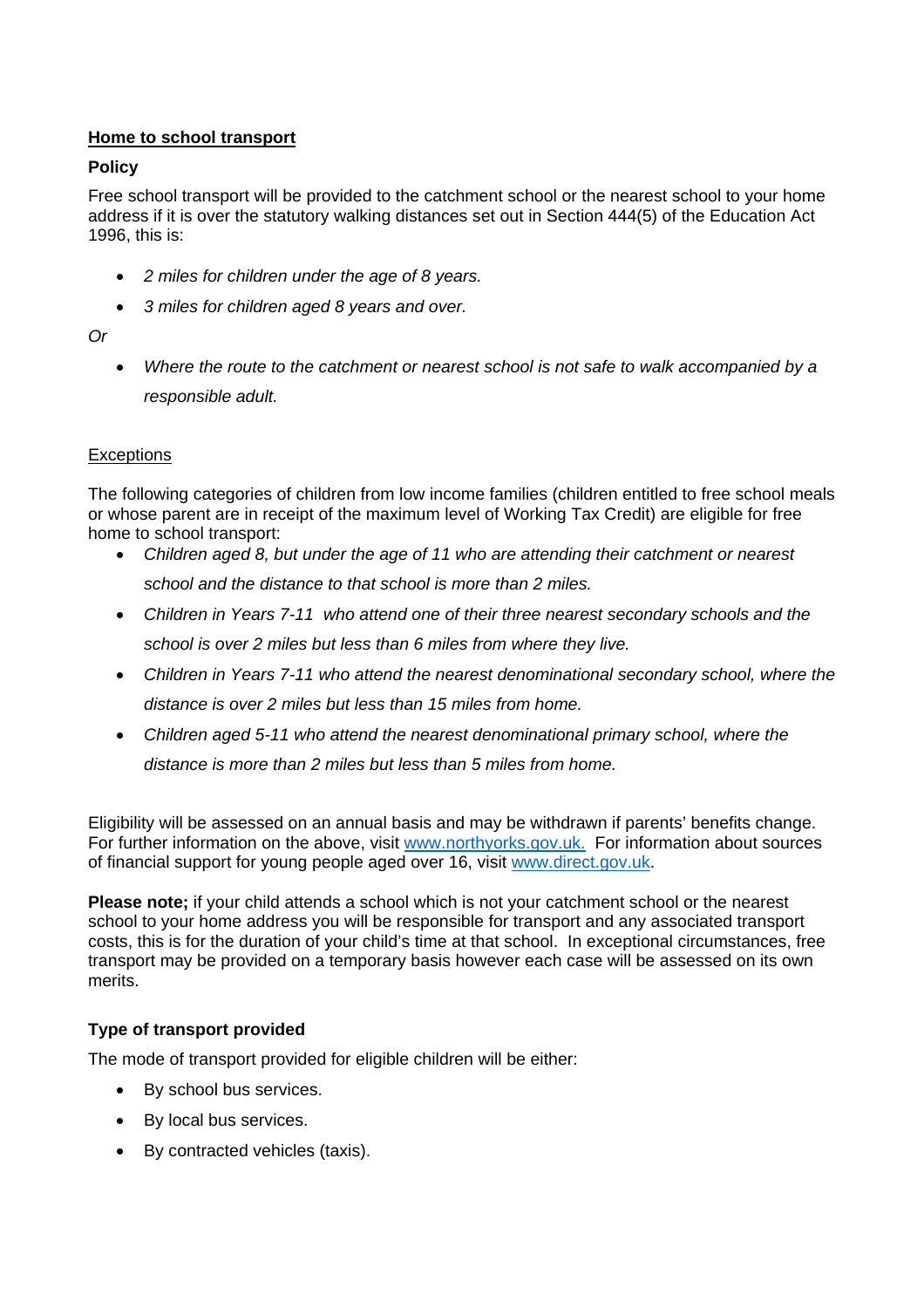In exceptional circumstances, allowances may be paid for parents to use their own transport. Children with specific mobility difficulties may be provided with specialist transport however, each case will be assessed on its own merit.

### **Transport to denominational schools**

The Authority no longer provides transport to denominational secondary school (see exceptions)

Existing arrangements for transporting primary school pupils to a denominational school will change in **July 2018**. At this time, the transport network will be reviewed and transport provision removed.

Additionally, paid permits will not be available for purchase and parents will be responsible for all transport arrangements and costs. It is important that you do not rely on existing travel arrangements when deciding which school you wish your child to attend.

### **Exceptions**

The exception to this is children from low income families (children entitled to free school meals or whose parents are in receipt of the maximum level of Working Tax Credit) will still be eligible for free home to denominational school transport as follows:

- *Children in Years 7-11 who attend the nearest denominational secondary school, where the distance is over 2 miles but less than 15 miles from home.*
- *Children aged 5-11 who attend the nearest denominational primary school, where the distance is more than 2 miles but less than 5 miles from home.*

**Please note**, transport on low income is assessed on an annual basis and may be withdrawn if parents' benefits change.

 *Where the denominational school is the nearest school to the child's home address and is over the statutory walking distances transport will be provided.* 

For further information on the above, visit www.northyorks.gov.uk/schooltransport

### **Distance measurements**

When determining eligibility for assistance with transport, the measurement from home to school will be taken from the boundary of the home to the nearest entrance gate to the school (this is not always the main entrance to the school) following the nearest available walked route. This can include a suitable footpath or bridle-path. Where a private road or farm track exists this is included in the measurement. The distance measurement is taken as an exact measurement and this means that in some cases pupils living in the same street or even in adjoining properties may not all be eligible for free home to school transport.

When deciding on eligibility for children under the exceptions criteria the route up to 2 miles will be measured as a walked route, using footpaths or bridle ways. The distance over 2 miles will be measured along road routes. **This only applies to children if they are in receipt of free school meals or if parents receive their maximum level of working tax credit.** 

The term 'home' in this policy means the permanent address where the child lives for most of the time. Where children have more than one 'home' (i.e. parents or guardians live separately)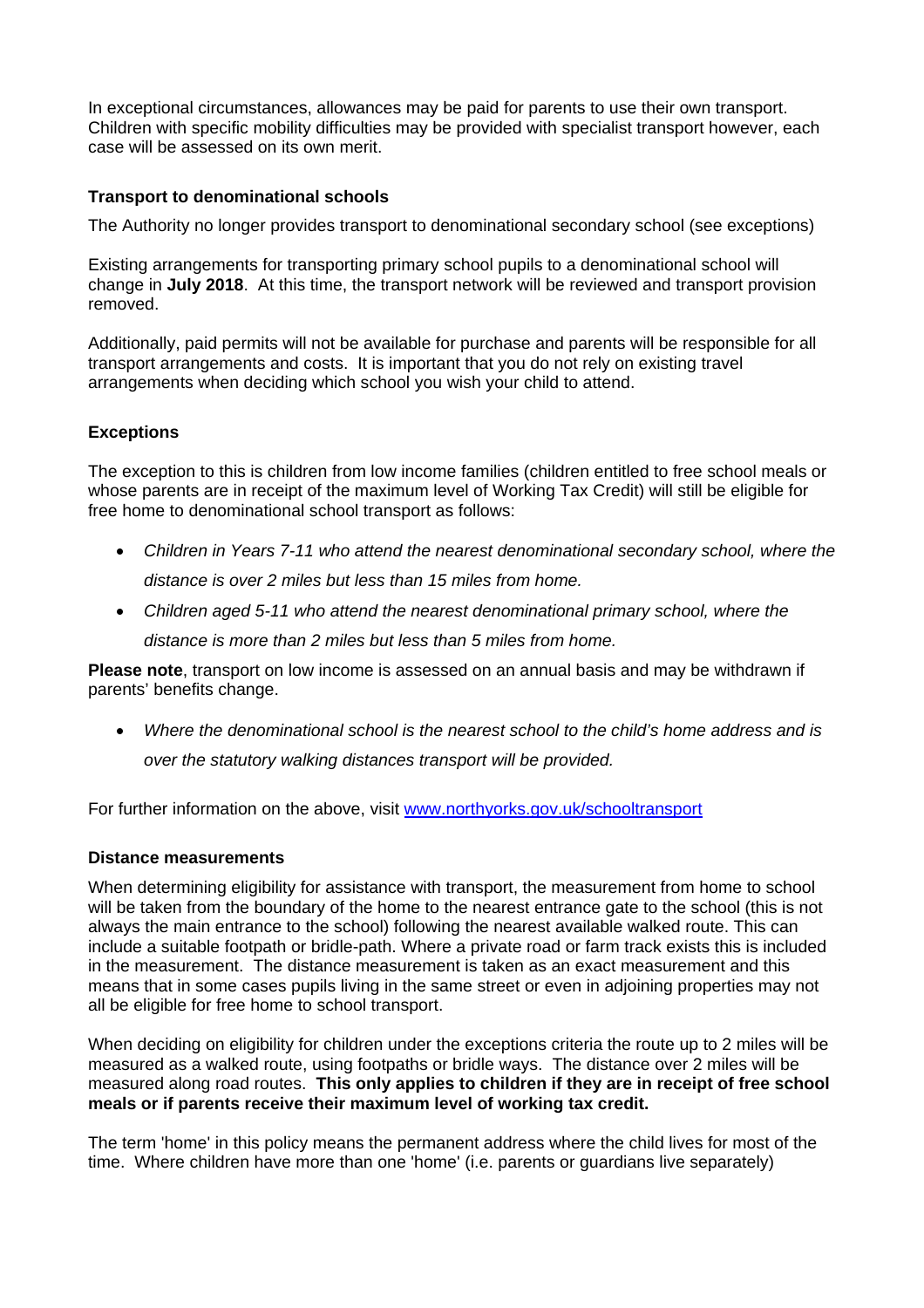eligibility will only be assessed from separate addresses when children live with each parent or guardian for 50% of the school term time, this does not include weekends or holidays.

Please note; routes from home to school are regularly reviewed by the Local Authority to incorporate newly identified routes into the electronic mapping system used for measuring. If a route from home to school is re-measured and found to be under the qualifying distance, free home to school transport will be withdrawn with a full terms notice.

### **Safety**

All the vehicles used are subject to regular inspections and the drivers and assistants all have the relevant clearance to work with children. The Authority takes all reasonable precautions to ensure the safety of pupils using the vehicles. For their part, pupils are expected to behave whilst travelling and wear a seatbelt, where fitted. Parents' are reminded they are solely responsible for the safety of their children both before they board and after disembarking the vehicle and for ensuring their children get to and from the nearest pickup point on time.

### **Appealing for Home to School Transport**

**Stage 1** - If your child is not entitled to free home to school transport, however if you feel there are circumstances which should be considered, and providing you submit supporting evidence, a senior officer will review your case. If we are still unable to award transport you will be notified of this decision.

*Stage 2* – You may appeal against our decision. Each case will be considered individually by the appeals committee which consists of 4 County Council members. For further information please contact the Admission, Transport and Welfare Team.

### **Paid Travel Permit**

If your child is not entitled to home to school transport you may be able to apply for paid travel permit to travel on a school service that is operating, for entitled pupils, that has spare seats. Once you have applied for a permit your application will be reviewed and availability checked on your chosen service. If there is a seat available then a permit will be issued and payment will be taken.

You must be aware that this is not a guaranteed seat on a bus and a pass may be withdrawn at short notice (7 days' notice) The County Council will not provide additional capacity or divert vehicles from their normal route to accommodate an application for a paid permit.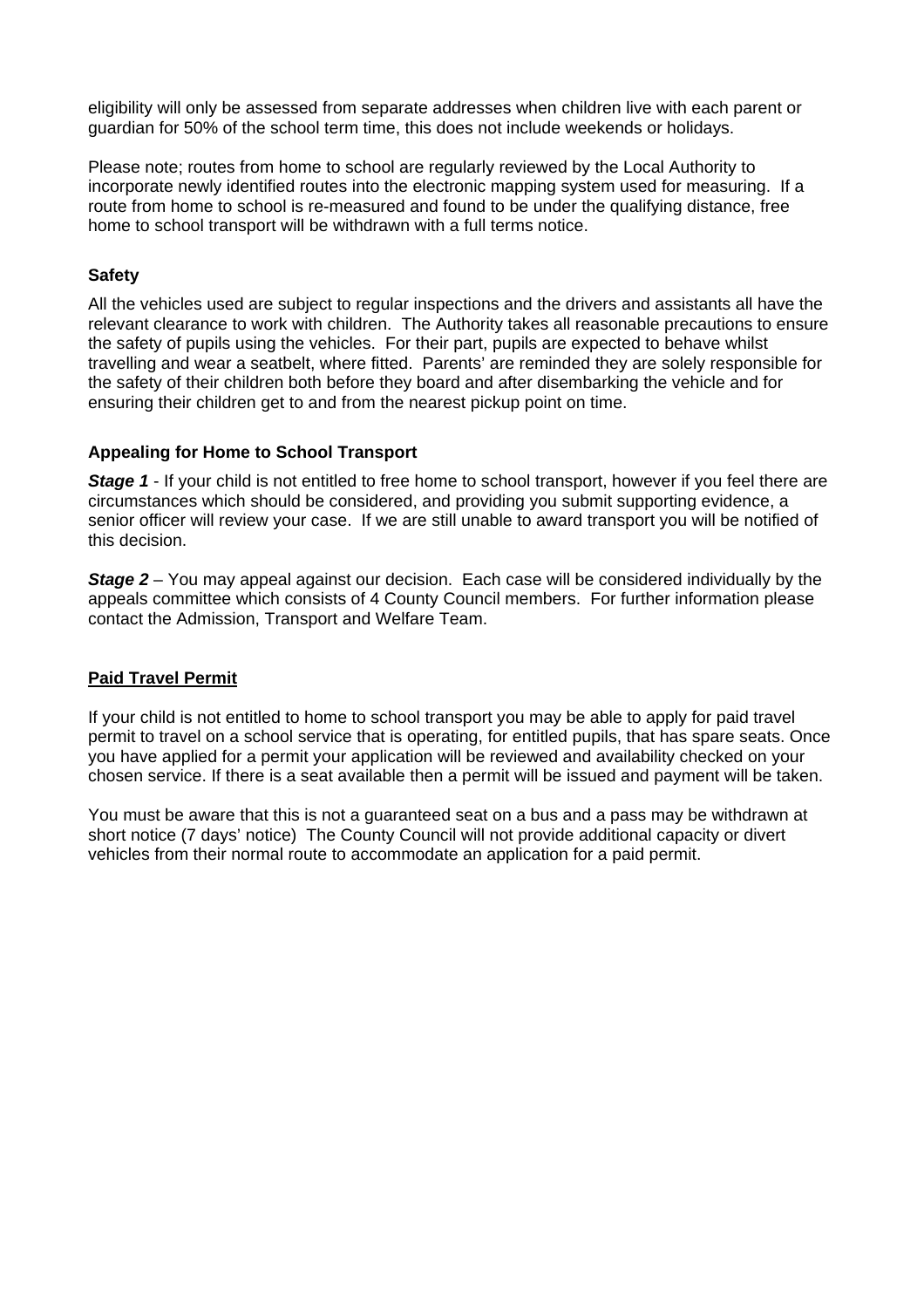### **New Information**

# **Academy Listings for North Yorkshire**

# **List of Academies (& proposed academies) as at August 2017**

| <b>School Name</b>                          | <b>Date of Conversion</b> |
|---------------------------------------------|---------------------------|
| Aspin Park Primary School                   | $Jul-17$                  |
| <b>Askwith Primary School</b>               | Aug- $15$                 |
| <b>Barlby High School</b>                   | Sept-17                   |
| <b>Bilton Grange Primary School</b>         | Aug- $15$                 |
| <b>Brayton Academy</b>                      | Sept-16                   |
| Brotherton & Byram Primary School           | $Jul-15$                  |
| Camblesforth Primary School                 | Jan- $17$                 |
| <b>Coppice Valley Primary School</b>        | Aug - 17                  |
| East Whitby Primary School                  | <b>Nov-16</b>             |
| <b>Ebor Academy Filey</b>                   | Sep- $15$                 |
| <b>Filey Infants and Nursery</b>            | Apr-17                    |
| Forest of Galtres Primary School            | <b>Dec-16</b>             |
| <b>Great Smeaton Academy Primary School</b> | $Sep-11$                  |
| Hampsthwaite Primary School                 | Feb-17                    |
| Harrogate Grammar School                    | $Mar-11$                  |
| Harrogate High School                       | $Jun-12$                  |
| <b>Hawes Primary School</b>                 | Oct-16                    |
| Hookstone Chase Primary School              | $Sep-16$                  |
| Leyburn Community Primary                   | $May-17$                  |
| Lothersdale Primary School                  | Aug- $15$                 |
| Meadowside Primary School                   | $Jul-17$                  |
| Moorside Infants School                     | Due Dec -17               |
| New Park Primary School                     | $Dec-15$                  |
| Norton College                              | $May-11$                  |
| <b>Oatlands Infant School</b>               | Aug-15                    |
| <b>Oatlands Junior School</b>               | Aug- $15$                 |
| Outwood Academy, Easingwold                 | Due Oct -17               |
| Outwood Academy, Ripon                      | $Sep-11$                  |
| Pannal Primary School, Harrogate            | $July-16$                 |
| Richard Taylor CE Primary School            | $Mar-15$                  |
| Richmond CE Primary School                  | Due Oct -17               |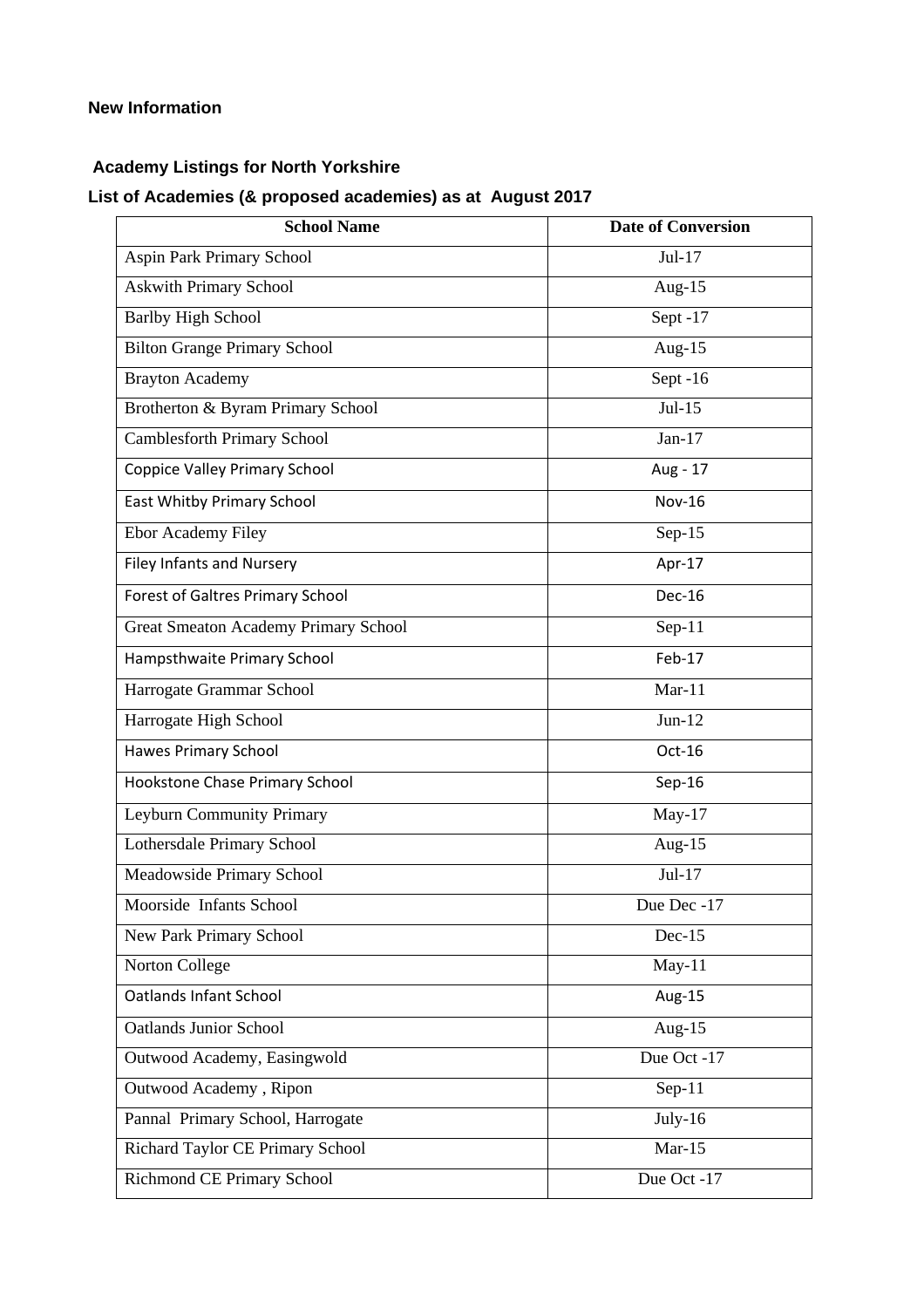| <b>Richmond School</b>                      | Due Sept -17  |
|---------------------------------------------|---------------|
| <b>Roseberry Primary School</b>             | $Oct-14$      |
| <b>Rossett School</b>                       | $Jul-11$      |
| Rossett Acre Primary School                 | <b>Nov-16</b> |
| <b>Scalby Secondary School</b>              | $Sep-16$      |
| Skipton Girl's High School                  | Apr- $11$     |
| South Craven School                         | $May-11$      |
| <b>Staynor Hall Primary Academy</b>         | Sept-16       |
| St. Aidan's CE High School                  | Aug- $11$     |
| St. Joseph's RC Primary School, Harrogate   | $Jul-15$      |
| St. Mary's RC Primary School, Knaresborough | $Jul-15$      |
| St. Peter's CE Harrogate                    | Mar-16        |
| St. Stephen's RC Primary School             | Aug- $15$     |
| <b>Stokesley Primary School</b>             | $Nov - 16$    |
| <b>Stokesley Secondary School</b>           | Apr-15        |
| The Grove Academy                           | $Sep-13$      |
| Thomas Hinderwell Primary Academy           | $Nov-13$      |
| <b>Topcliffe Primary School</b>             | Aug -17       |
| The Skipton Academy                         | $Sep-14$      |
| Western Primary School                      | Aug- $15$     |
| The Woodlands Academy                       | Apr-13        |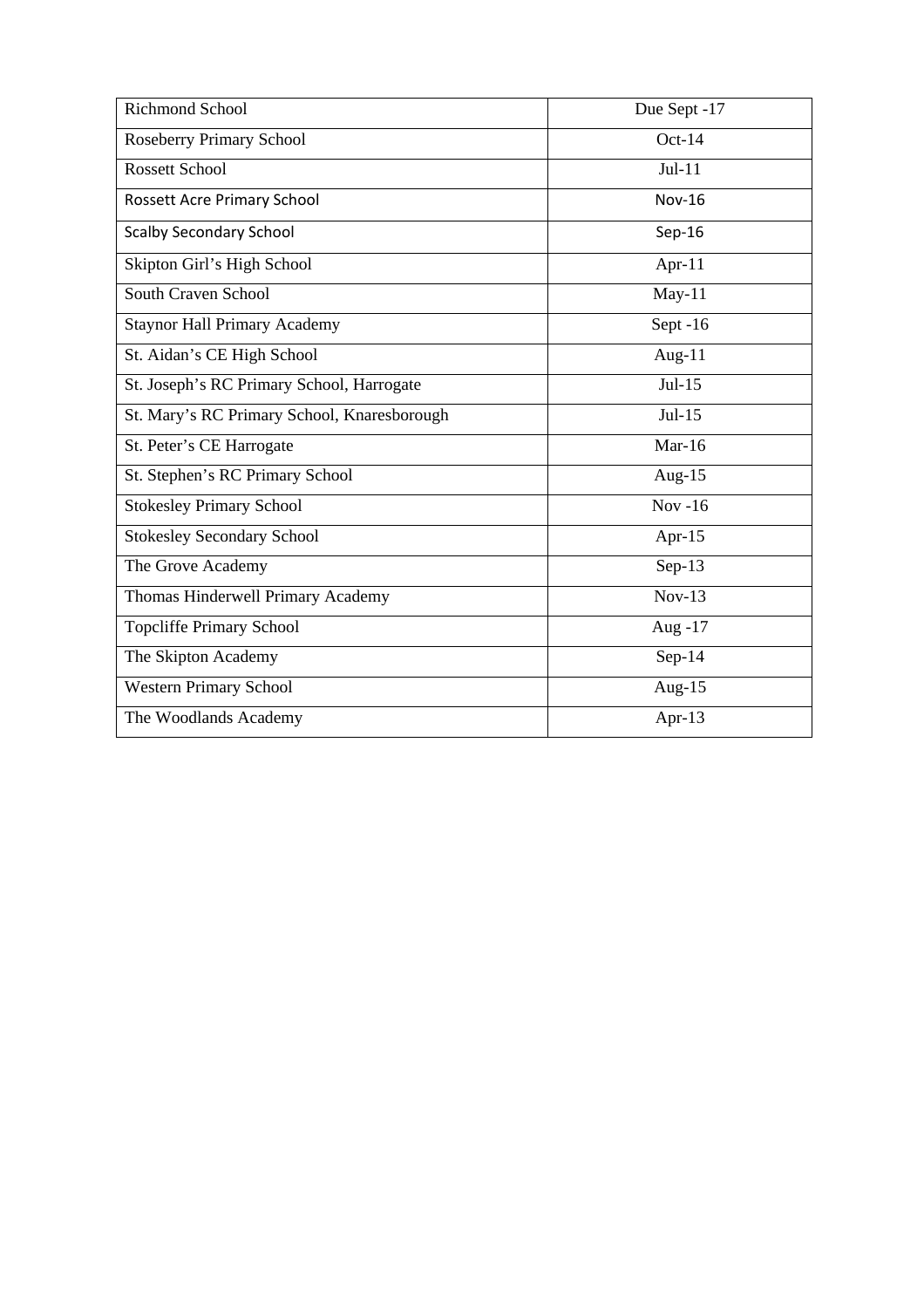# **Frequently Asked Questions (FAQs)**

### **General Questions**

### **Q - Do I have to apply for a school place?**

Yes - Everyone must apply. If you would like your child to attend a school which is state funded, the law states you must make an application for admission. Neither the local authority nor the school will assume you want a place and reserve one for you; even if you have an older child attending the same school, your child attends a nursery class at the school or you live next door to the school.

### **Q – How do I apply for a school place? (Primary, Infant to Junior & Secondary)**

You must submit a Common Application Form (CAF), online at www.northyorks.gov.uk/admissions or by obtaining a paper copy from the Admissions, Transport and Welfare team. Please read the admissions policy for your preferred schools' carefully. If you think your child has **exceptional**  social or medical reasons to attend your highest preference school please include the details on the CAF and **provide supporting evidence from an appropriately qualified professional. It is your responsibility to provide supporting information and the Authority will not request information.** All the information you provide will be treated confidentially. If you require help completing the CAF please contact the Admissions, Transport and Welfare team.

### **Q – Why should I apply online?**

There are a number of benefits to applying online:

- It is quick, safe and secure.
- $\bullet$  It is available 24/7.
- You will receive a verification email when setting up your account and an electronic acknowledgement once you have submitted your application.
- You will be able to find out which school your child has been offered on National Offer Day by logging back into your account.

### **Q - What if I do not have access to the internet at home?**

**Free access** to the internet is available at all North Yorkshire libraries and most children's centres. If you are unable to access the internet or have poor reception in your area, paper copies are available on request. **Please note**; if you apply using the paper copy, notification of a school place will be posted 2<sup>nd</sup> class on National Offer Day.

### **Q – What if I want my child to attend a faith school?**

If you live in North Yorkshire and want to apply for a place at a faith school you must complete a CAF. In addition, you **must** also contact the school direct. If your preferred school requires you to complete a Supplementary Information Form (SIF), failure to do so will result in your application being considered after all other applications for which a completed SIF was submitted. The school prospectus will contain information regarding the school's admission arrangements including whether or not a SIF is required. If you have any queries regarding admission to a voluntary-aided faith school please contact the school. The completion of a SIF is not an application for a place at the school.

### **Q – Who should complete the Common Application Form (CAF)?**

For education purposes, (section 576 of the Education Act 1966) any adult who has parental responsibility or day to day legal responsibility of a child may complete the CAF. A person has care of a child if they are the person with whom the child lives and who looks after the child, irrespective of what their relationship is with the child.

The School Admissions Team will only discuss the content or progress of any application with the applicant themselves.

### **Q – Can each parent make separate applications for their child's school place?**

**No.** Only one application per child will be accepted. In the case of disputes between parents, there is an expectation that parents will resolve these themselves and make a single application which both parents are in agreement with.

### **Q – What happens if both parents cannot agree on the choice of schools?**

In accordance with the School Admissions Code (2014), the local authority may only offer one school place per child. If parents disagree which school they would prefer their child to attend, a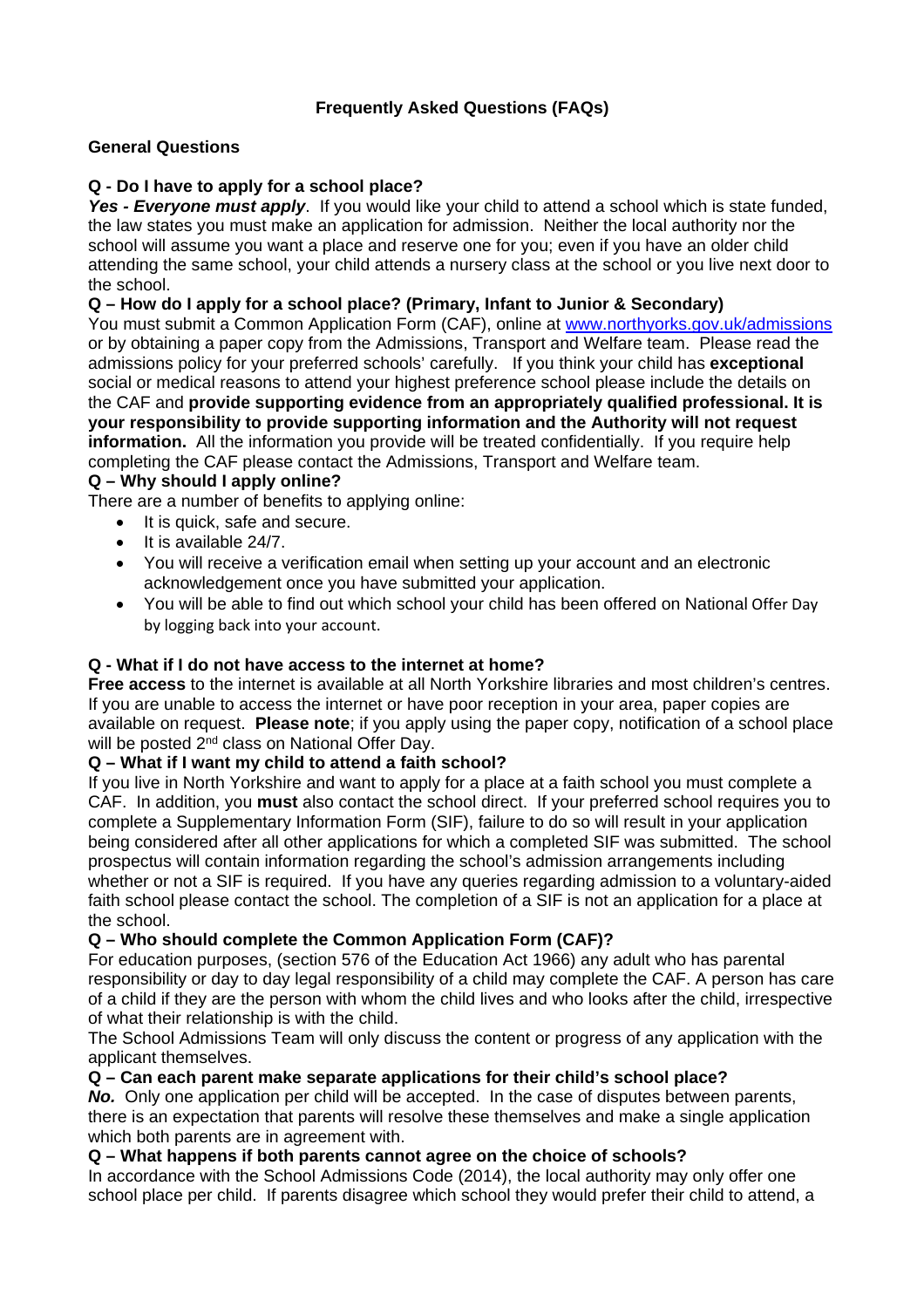school place will not be offered, until the dispute has been resolved. The local authority will require evidence of parental agreement in the form of either, written confirmation from each parent or a Court Order. If an agreement has not been reached before National Offer Day all preferences will be suspended and the local authority will seek to offer a place at the nearest school, with places available, to the child's principal permanent residence. The School Admissions Team will only discuss the content or progress of any application with the applicant themselves.

### **Q – What is the definition of 'home address' or 'principal permanent residence' in the context of school allocations?**

Applications are processed on the basis of where the child lives at the time the application is made. Both expressions refer to the address where the child lives for the majority of the school week (Monday – Friday) An address used for before and after school child care arrangements will not be considered.

### **Q – What if the child's parents live at separate addresses?**

Where parents live at separate addresses but share care of their child, the child's principal address is considered to be the address where the child lives for the majority of the school week (Monday to Friday).

Parents will be required to complete a Split Residency Form confirming which days of the week the child lives with them. If the child spends equal amounts of time at both addresses the parents/carers will be asked to nominate which address they wish to use for the purpose of allocating a school place. Should they fail to do so the Local Authority has the right to nominate the address that it considers appropriate (identified by the recipient of Child Benefit). If you do not receive Child Benefit we will use the address being used for GP registration purposes.

# **Q - What will happen if I apply using a fraudulent or intentionally misleading address?**

Where the local authority has reason to suspect information in support of an application may be fraudulent or intentionally misleading, a range of checks will be undertaken on behalf of the Local Authority. This may include a visit to the address' in question. If an address used to support an application for a community or voluntary controlled school is found to be fraudulent or intentionally misleading, the local authority reserves the right to withdraw the offer of a place. In cases where the application is for a Foundation, Free, Trust, Voluntary Aided or Academy school, the local authority will inform the relevant school of its findings.

If you have reason to believe another parent has not provided the correct information on their application form please contact The Admissions Team, in confidence, by emailing schooladmissions@northyorks.gov.uk or by telephoning 01609 533679.

# **Q – Which address do I use to complete the form if I am intending to move home?**

You must use the address at which you and your child are living when you complete the application form. If you move address after submitting your application you must complete a changes form available from the Admission, Transport and Welfare team. You will also be required to provide proof of residency at your new address. Until such time evidence is provided we will not be able to update our records.

We will not be able to consider any changes after the 26<sup>th</sup> January 2018 (secondary applications) and 9<sup>th</sup> March 2018 (primary applications) this is to allow us to co-ordinate with other authorities. You should be aware it is not usual practice for us to accept a temporary address if you still possess a property which was previously used as your home address.

### **Q - What documents should I supply to prove my new address? One of the following documents:-**

- A solicitor's letter which confirms the exchange of contracts on your property sale and the purchase.
- A full copy of your new tenancy agreement, signed by yourself and your landlord for a minimum duration of 12 months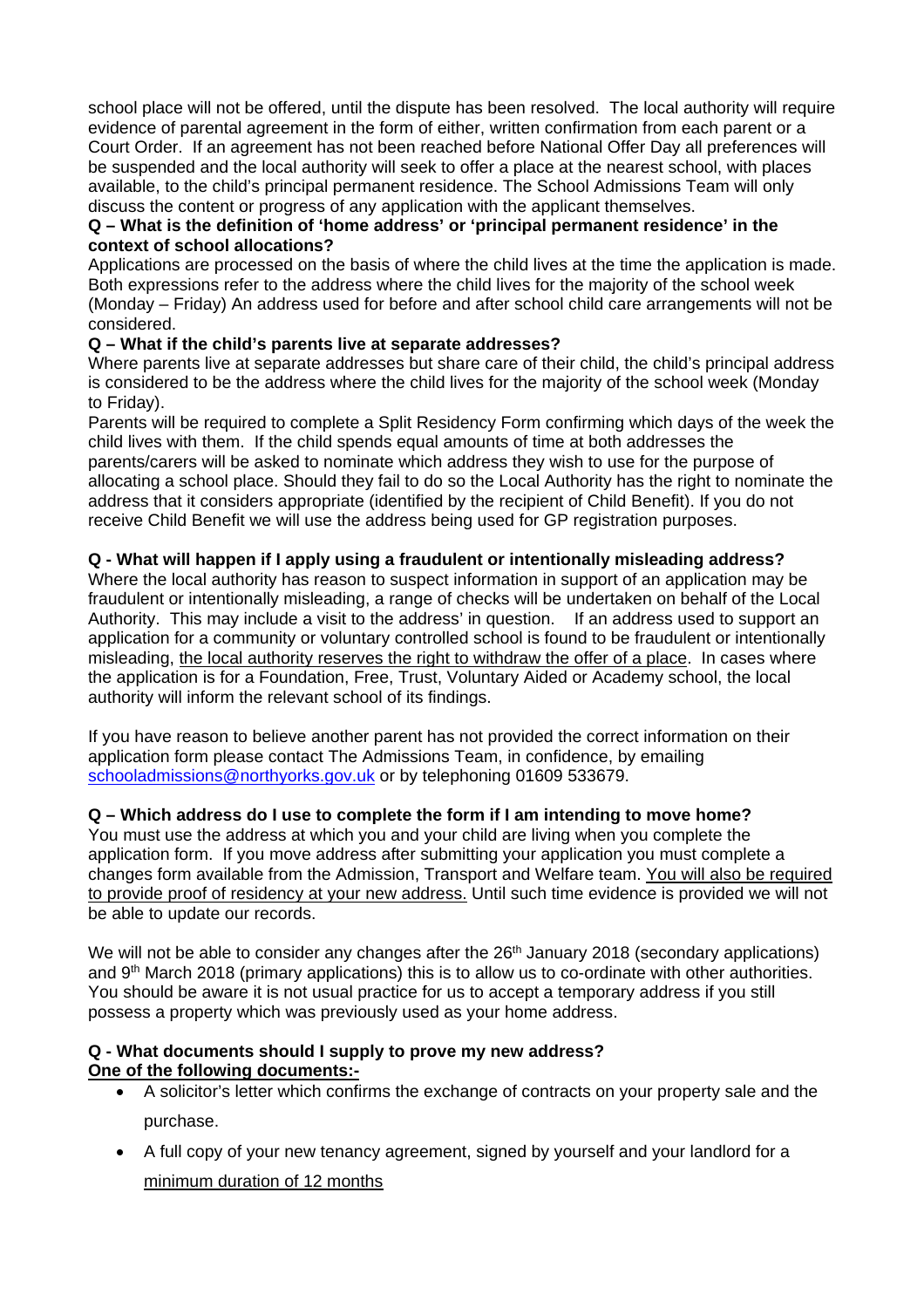- A letter from your current landlord confirming the date the tenancy ceased
- If returning to a property you already own, you will need to provide written evidence of the date you will resume living in the property. If you have rented out this property you need to provide evidence that you have given your tenants notice to leave.
- If your move involves you and your child living with a family member please contact the Admissions Team. The family member will be required to complete a Third Party Declaration form to confirm you are both living at their address.

### **In addition you must supply**

### **Two of the following documents:-**

- A copy of your driving licence showing your updated address
- A copy of your motor insurance showing your updated address
- A copy of your removal invoice showing both addresses
- A copy of your Child Benefit award notice
- A copy of your Tax Credit / Benefit award notice

### **Please note that unless the written evidence provided proves, to the satisfaction of the Authority, that you have moved to the address you have used to apply for a school place, we will not be able to consider your application from your new address**.

### **Q – What do I do if I move into the area after the application closing date?**

You must notify the Admissions, Transport and Welfare team immediately either by email or letter. You will be asked to complete a Changes Form. **Changes to an application cannot be made over the telephone.** We will be unable to consider any changes to your application after 26<sup>th</sup> January 2018 (secondary applications) and 9<sup>th</sup> March 2018 (primary applications) to enable us to co-ordinate with other authorities. If you move into the area after the National Offer Day our ability to meet your preferences may be reduced. In this situation, the Local Authority will consider each application on its own merits.

In the case of **UK Armed Forces personnel and other Crown servants**, school places will be allocated as described in the admissions policy. In respect of an admission into Reception year, a child of UK Armed Forces personnel and other Crown servants may be allocated a place at their catchment area school as an 'excepted pupil' to the Class Size 30 legislation.

### **Q – What happens if I apply late?**

If you submit your CAF after the closing dates you must provide a reason for why it is late. Without a reason that is acceptable to the admission authority, your application will be deemed late and will be considered after all other applications for a place at that school have been considered. For example, an application for a child living outside the catchment area for the school will be considered before a late application for a child living within the catchment area of the school.

You may still be allocated a place at your preferred school if the school is undersubscribed and there are places available. If you do not return your Common Application Form at all, and your child is not already attending a North Yorkshire school, we may not know they need a school place.

# **Q - What do I need to do if my child was previously looked after by the Local Authority?**

If your child was previously looked after, and you wish your application to be considered under category 1 of the Local Authority Admissions Policy, you will need to provide evidence. If your child was adopted, this will be a copy of the Adoption order. If your child became subject to a Child Arrangements Order or Special Guardianship Order, you will need to provide copies of these. If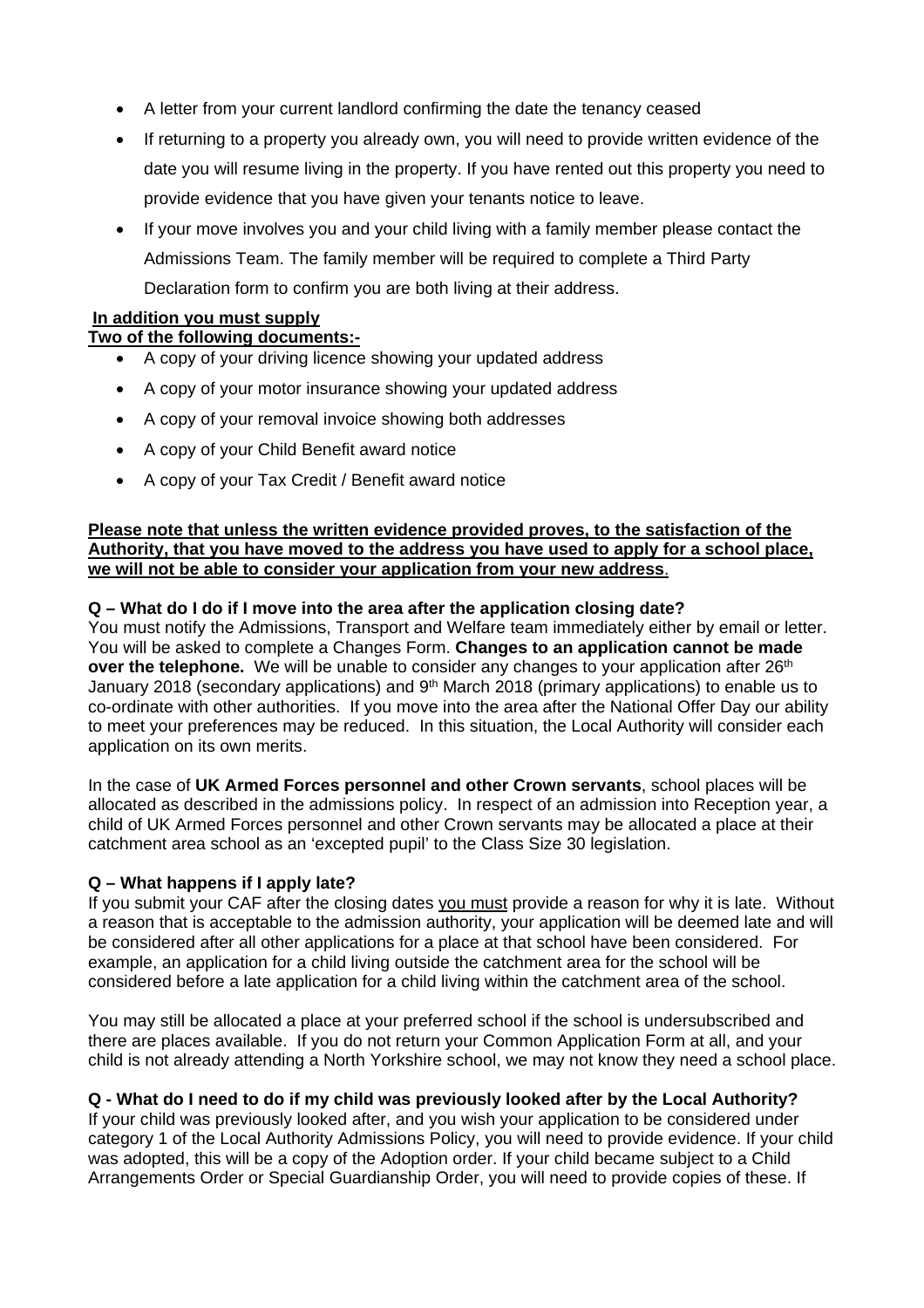you are unsure if your child can be considered under this category please contact the School Admissions Team for further guidance.

### **Q – Should I list the catchment school for my home address?**

**Yes.** If you do not list the catchment school(s) for your home address as a preference it may fill up with children whose parents have listed it as a preference. If we are then unable to offer you your preferred school we would have to look at the next nearest school with places available. This school may be further away from your home address than you would like, therefore you should consider carefully how you intend to get your child to school. If your home address is in a joint catchment area you will be given priority in accordance with the admissions criteria at each of those schools. If you are unaware of the catchment school for your home address, please contact the Admissions, Transport and Welfare team.

**Please note** if you list a school which is not your catchment school you will be responsible for transport arrangements and any associated costs for the duration of your child's time at that school. Details of our transport policy can be found on the North Yorkshire website.

### **Q – Should I preference more than one school?**

**Yes.** You may preference up to 5 schools and it is strongly recommended you preference more than one. Please do not be tempted to list the same school several times or list only 1 preference if there other schools you would be prepared to consider, it does not help or improve your chances in any way and may result in your child being offered a place at a school you would least prefer them to attend.

### **Q – What are the chances I will be offered my highest preference school?**

Based on past experience we have a good record of meeting parents' requests however we **cannot** guarantee your child will be offered a place at your preferred school. You can view the primary and secondary area guides on the North Yorkshire website to establish whether your preferred school has been oversubscribed in previous years.

### **Q – What should I do if I want to change my preferences?**

If you wish to change your preferences after the closing date you will need to complete a Changes Form and provide reasons for the change. Without a reason that is acceptable to us, for example moving house, we will consider it to be a late application and it will be processed after we have considered all other applications. The Changes Form is available to down load from www.northyorks.gov.uk/schooladmissions or from the Team on 01609 533679 We will be unable to consider any changes to secondary applications after 26<sup>th</sup> January 2018 and the 9th March 2018 for primary applications, this is to enable us to co-ordinate with all other admission authorities. We will start to make changes 10 working days **after the National Offer Dates,** where possible we will allocate your child a place at your preferred school, or your child will be placed on a waiting list and you will be offered the right to an admission appeal.

### Q – **My older child was allocated a place at a particular school last year; does this guarantee a place for my younger child this year?**

*No.* It is not possible to guarantee a place for siblings. The number of pupils who are offered a place depends on the number who apply and where they live.

### **Q – When do I find out which school my child has been allocated?**

National Offer Days for 2018 entry are:

| <b>Transfer to secondary school</b>   |  |                  | 1 <sup>st</sup> March 2018. |                  |
|---------------------------------------|--|------------------|-----------------------------|------------------|
| Transfer from infant to junior school |  | 16th April 2018. |                             |                  |
| <b>Admission to Reception Class</b>   |  |                  |                             | 16th April 2018. |
|                                       |  |                  |                             |                  |

If you applied online you will be notified by email on National Offer Day, alternatively you may log into your account to view the offer. If you applied using a paper CAF you will be notified by letter which will be posted 2<sup>nd</sup> class on National Offer Day.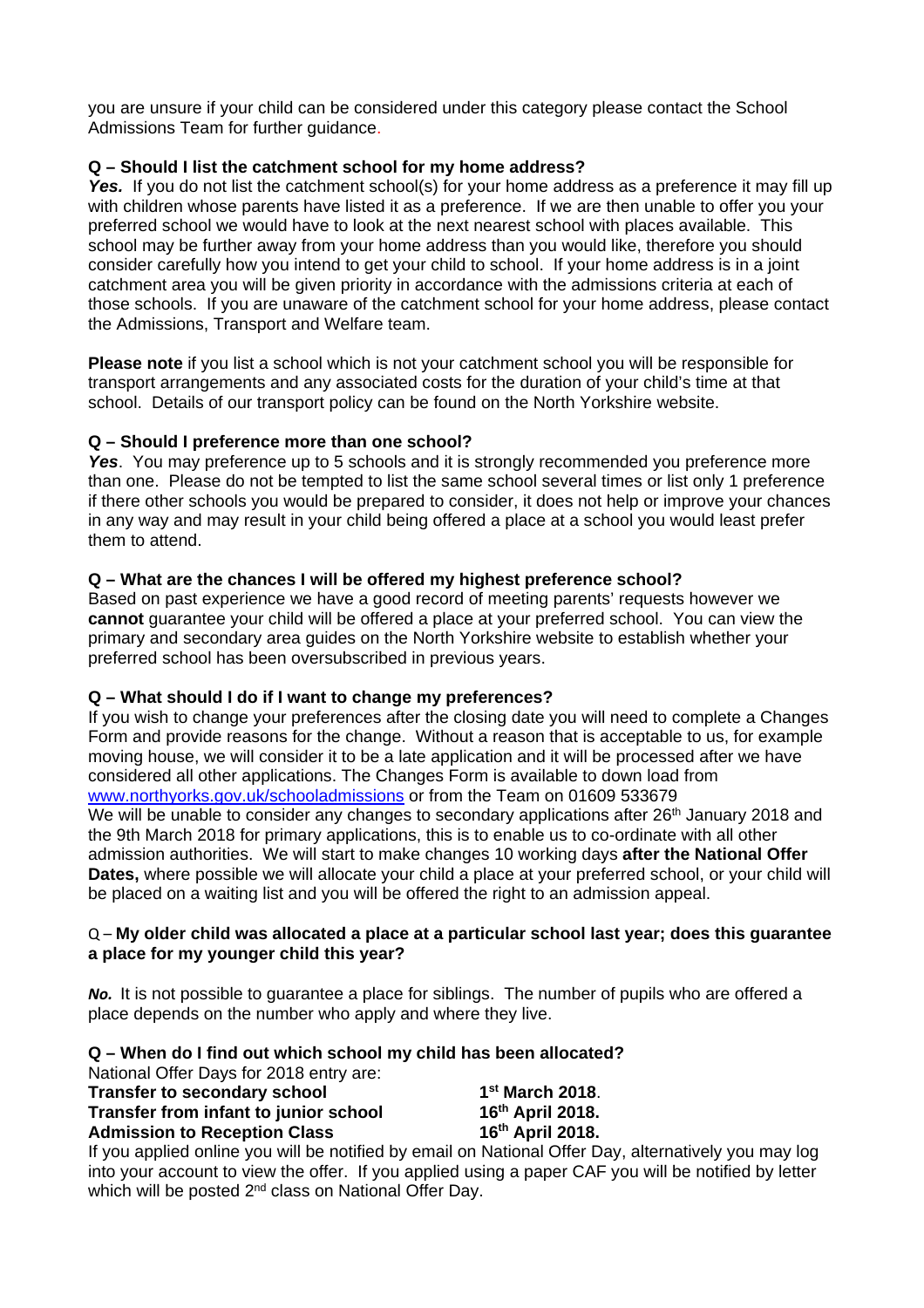### **Q – What do I need to do when I find out which school my child has been allocated?**

You do not have to do anything if you wish to accept a place offered at a community or voluntary controlled school. To accept places offered at schools which are their own admission authority please contact the school direct.

If you have not been offered your preferred school you have a statutory right to an admission appeal. Further details can be found at www.northyorks.gov.uk/admission\_appeals. You should retain all correspondence you receive as it may be required if you lodge an appeal.

# **Q – Will I be offered help with school transport?**

Only if you qualify for transport through the policy as stated below:

With effect from September 2016, free school transport will be provided to the catchment school or nearest school to your home address if it is over the statutory walking distances set out in Section 444(5) of the Education Act 1996:

- 2 miles for children under the age of 8 years.
- 3 miles for children aged 8 years and over.

Or

 Where the route to the catchment or nearest school is not safe to walk when accompanied by a responsible adult. If the nearest catchment or nearest school is full, transport will be provided, in accordance with the Authority's transport policy, to the nearest school with places available.

The following categories of children from low income families (children entitled to free school meals or whose parents are in receipt of the maximum level of Working Tax Credit) are eligible for free home to school transport:

- Children aged 8, but under the age of 11 who are attending their catchment or nearest school and the distance to that school is more than 2 miles.
- Children in Years 7-11 who attend one of their three nearest secondary schools and the school is over 2 miles but less than 6 miles from where they live.
- Children in Years 7-11 who attend the nearest denominational secondary school, where the distance is over 2 miles but less than 15 miles from home.
- Children aged 5-11 who attend the nearest denominational primary school, where the distance is more than 2 miles but less than 5 miles from home.

**Please note**, this will be assessed on an annual basis and may be withdrawn if parents' benefits change. For further information on the above, visit www.northyorks.gov.uk. For information about sources of financial support for young people aged over 16, visit www.direct.gov.uk.

# **Q – Can my child go on a waiting list?**

The local authority will automatically maintain a waiting list for all over-subscribed community and voluntary controlled schools in North Yorkshire, using its oversubscription criteria, between National Offer Day and 31<sup>st</sup> December that calendar year; at which point the waiting lists will cease. Your child will **not** be placed on a waiting list for another school if we have been able to offer a place at one of your higher preference schools. Schools that are their **own admission authority**, such as voluntary aided, foundation, trust schools and academies maintain their own waiting lists.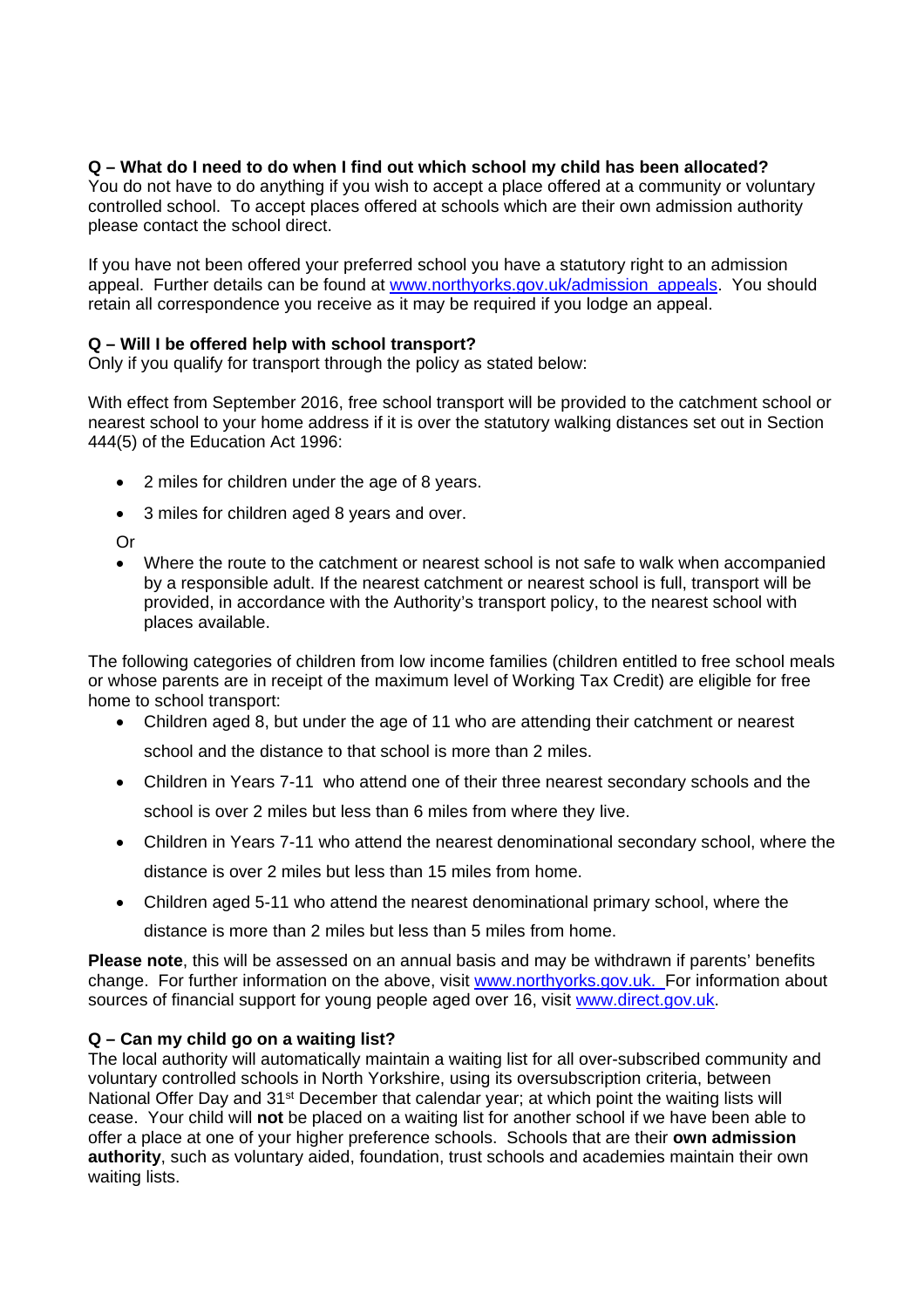**Please note**, a waiting list is a living document which can change, for example, when the offer of a place is turned down or a child moves in/out of area. Whenever a change is made the waiting list is re-ranked in line with the published oversubscription criteria for the school. **This means your child's position on the waiting list may move up or may go down accordingly.**

The School Admissions Code (2014) requires all admission authorities to maintain a waiting list for the standard year of entry into primary and secondary school, that is, Reception and Year 7 respectively. The Code states each admission authority must maintain a clear, fair and objective waiting list for at least the first term of the academic year of admission that is, from National Offer Day up to and including 31<sup>st</sup> December. Admission authorities must state in their arrangements that when a child is added the list must be re-ranked in line with the published oversubscription criteria. Priority **must not** be given to a child based on the date their application was received or the date their name was added to the waiting list. However, 'looked after children', 'previously looked after children' and those allocated a place at the school in accordance with a fair access protocol **must** take precedence over those children on a waiting list.

### **Q - My child is not known by their legal surname; which name should I use on the application form?**

You must provide your child's legal surname. We can only accept a different name if you provide written evidence that everyone with parental responsibility for the child is agreeable to the change of name. A Deed Poll or Statutory Declaration is not sufficient to allow the Admissions, Transport and Welfare team or a school to change a child's surname, unless accompanied by written confirmation signed by all parties with parental responsibility agreeing to the change. If either parent does not agree, or cannot be contacted, the name can only be changed legally by a Court Order. Please note it is the responsibility of the parent who wishes to change the surname to obtain the consent of the other person with parental responsibility.

### **Q – What if I think my child has exceptional social or medical reasons to attend a particular school?**

If you are applying for a community or voluntary controlled school, you must complete the relevant section of the CAF and provide supporting evidence from an appropriately qualified professional. It is your responsibility to provide this evidence, the Local Authority will not request it.This evidence should be current and state why your highest preference school is the only school which can meet your child's needs and the difficulties which would be encountered if your child had to attend another school. Please note:

Social reasons do not include domestic circumstances such as, parental work commitments, childcare arrangements or separation from your child's friends.

Medical evidence must be current and demonstrate the exceptional nature of your child's condition(s). A confirmation of diagnosis is insufficient on its own as all mainstream schools are able to cope with a wide range of medical needs encountered by children. Failure to provide this independent professional evidence by the closing date will mean your application will not be considered under criterion 2 (social medical reasons). Instead it will be considered under criteria 3 or 4 (in catchment and out of catchment respectively) and you will have the right to an admission appeal at a later date if you do not obtain a place at your preferred school. The closing dates for providing evidence of exceptional social or medical reasons are:

Transfer to secondary school 30<sup>th</sup> November 2017 Transfer from infant to junior school 31<sup>st</sup> January 2018

Admission to Reception class 31<sup>st</sup> January 2018

Please contact the Admissions, Transport and Welfare team if you have difficulty meeting the respective deadlines.

If you live within another local authority but are applying for a place at a North Yorkshire community or voluntary controlled school, you must complete your home authority's application form. If you are applying on exceptional social medical grounds you must provide the North Yorkshire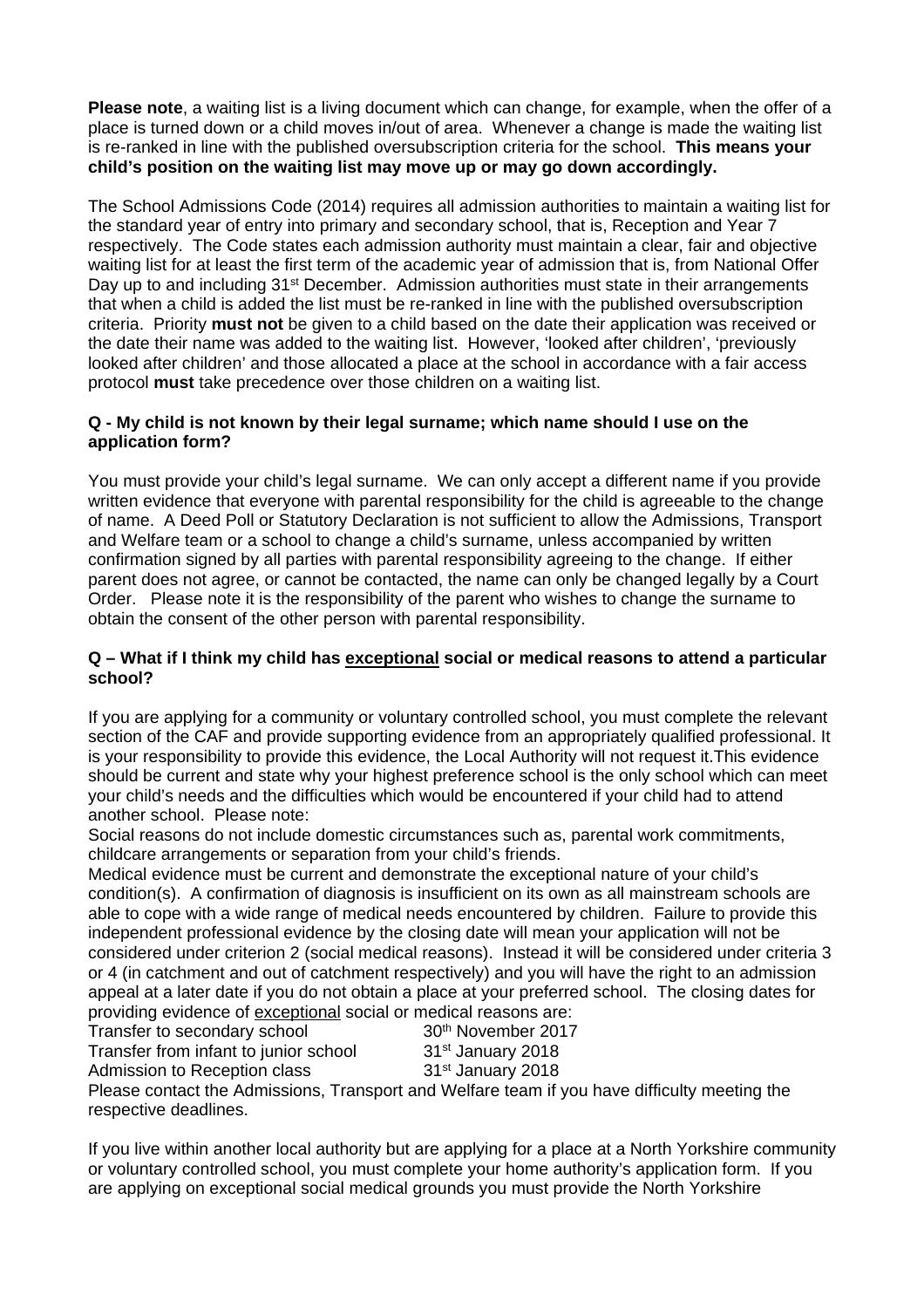Admissions. Transport and Welfare team with professional evidence as detailed above. In respect of applications for places at community and voluntary controlled schools, the evidence is reviewed and considered by a panel of qualified professionals. Following these meetings a letter will be sent to you confirming whether or not your child's school place will be allocated under criterion 2 (social medical).

It is important to note the social medical priority group is non-statutory. For schools which are their own admission authorities it is the parents' responsibility to check whether the schools' oversubscription policy includes a social medical category and what sort of documentary evidence is required.

# **Q – What if my child has been permanently excluded from 2 or more schools?**

If your child has been permanently excluded from 2 or more schools, you may still express a preference for a school place, but the requirement to comply with that preference is removed for a period of 2 years from the date on which the last exclusion took place. This does not apply to: Children with an Education Health and Care Plan or final Statement of Special Education Needs or Children who were below compulsory school age when they were excluded.

Children who have been reinstated following a permanent exclusion.

Children who would have been reinstated following a permanent exclusion had it been practicable to do so.

# **Q – What if my child is arriving in the UK from overseas?**

Parents from outside of the European Economic Area (EEA) who are living in the UK and whose children have accompanied them may apply for a school place under the normal admission arrangements. This includes:

The children of asylum seekers.

Parents who have limited leave to enter or remain in the UK.

Teachers coming to the UK with their children on a teacher exchange scheme.

Different rules apply however, in relation to parents making applications from overseas and are set out below:

Children who hold a full British passport or children whose parents have the right of abode in this country are entitled to apply for a place at a maintained school, as well as children of EEA nationals who come to the UK lawfully to work. This does not apply to non-EEA nationals whose children will only be granted leave to enter or remain if the child satisfies requirements specified in paragraph 57 of the current immigration rules.

We can process your application using your overseas address and a place will be allocated if available. If you are returning to an address in North Yorkshire that you lived in immediately prior to going overseas, you may use that address on the application form providing evidence is supplied to prove residency, for example, utility bills, bank statements etc. Otherwise, we will only accept a UK address once you are in residence and have provided proof of residency. In respect of the families of UK Armed Forces personnel with a confirmed posting to North Yorkshire, or crown servants returning to live in North Yorkshire, we will accept the barrack's address prior to the family moving in provided the application is accompanied by an official Ministry of Defence, Foreign and Commonwealth Office or Government Communication Headquarters letter declaring a relocation date. Further advice is available by contacting the Children's Education Advisory Service helpline on 01980 618244, visiting www.sceschools.com or emailing enquiries.caes@gnet.gov.uk.

### **Q – What should I do if I am a parent living outside North Yorkshire but would like my child to attend a North Yorkshire school**?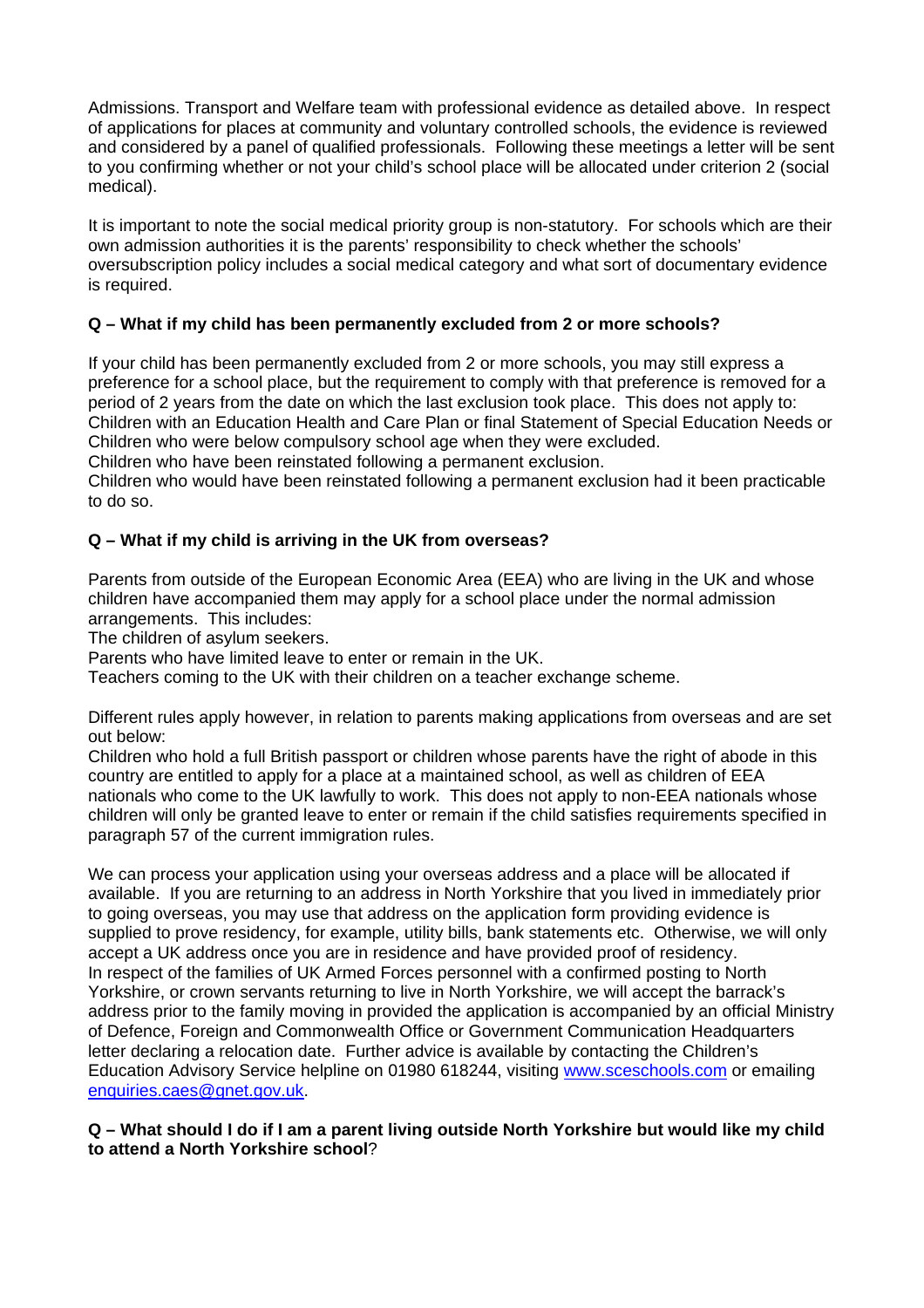You must apply through your home local authority (even if your child already attends a North Yorkshire primary or nursery school) naming the North Yorkshire school(s) you would prefer your child to attend. We will work with your home local authority in considering your preferences under our co-ordinated admission arrangements.

Your application will be considered in the same way as those applications from North Yorkshire parents Where we are able to offer you a place, your home local authority will write to you on our behalf. We cannot guarantee your child a place at a North Yorkshire school therefore you should also name a school within your home local authority's area. It is your local home authority which is responsible for providing an education for your child.

### **Q – Who makes decisions about admissions?**

The local authority makes the decision about admissions to community and voluntary controlled schools. Admission to voluntary-aided, foundation, trust schools and academies are controlled by the governing body or academy trust of the school, although we co-ordinate admissions and will make the offer on their behalf.

The local authority co-ordinates the admissions scheme and will offer you a place at your highest preference school with an available place.

Head teachers cannot offer your child a place or guarantee the availability of a place at their school.

### **Q - How will I know whether a school can meet my child's special educational needs?**

Various options are available to help you establish whether or not a particular school is suitable for your child's special educational needs. You may:

View the school's website – it is a good idea to view the school's website and read the school's policies on special educational needs. Other information such as the school's anti-bullying and anti-discrimination policies should also be available.

Visit the school – parents/carers are entitled to visit any school they are considering for their child. Many schools will host an open evening for prospective pupils; you should contact the schools direct to find out the dates and times.

Speak to the school's Special Educational Needs Co-ordinator (SENCo) - the SENCo has a role in ensuring provision meets the needs of pupils with special educational needs.

View the school's Ofsted report – this will also be a good source of information.

### **Q – How can I get my child into a special school?**

The Authority's expectation is the majority of children with special educational needs, including those with an Education, Health and Care Plan (EHCP) or a final Statement of Special Educational Needs (SEN) will have their needs met in a mainstream setting.

In some cases a special school will provide the best setting to meet a child's needs however to be considered your child will need an EHCP (or Statement of Special Educational Needs). If your child already has one then you should discuss your preference and concerns with the SENCo in your child's school or setting. An early review can be arranged, if necessary, to review your child's progress and discuss whether they would benefit from a specialist placement or if additional support or provision can be made within the current setting. If you are still concerned following the review, you have a right to request a change of placement to a special school; you may do this by writing to the Assessment and Review Officer (ARO). The Authority has 8 weeks to consider your request, during which time we will contact the school you are requesting to ascertain whether you child's needs can be met.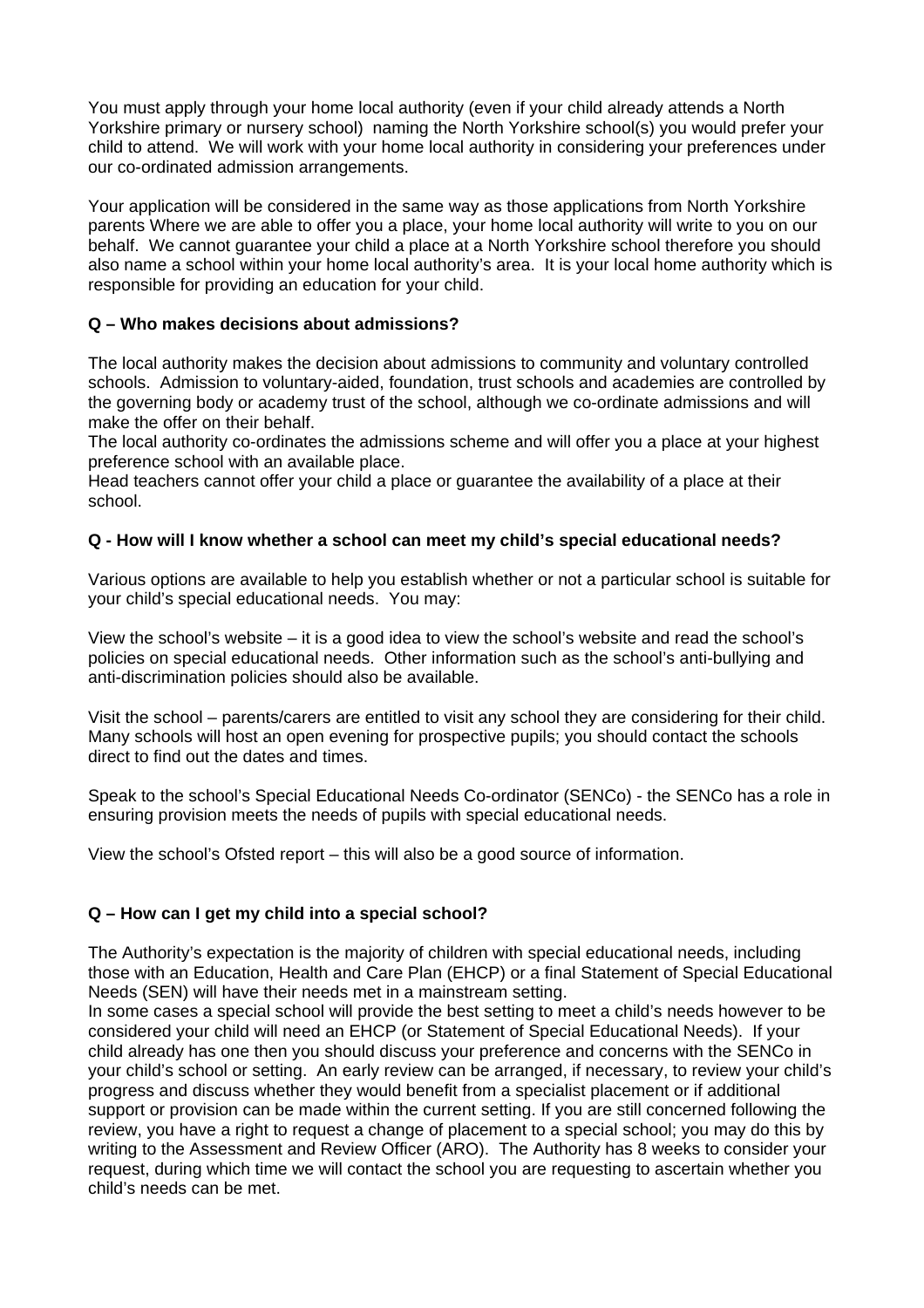If you require information or support throughout the process please contact the Special Educational Needs and Disability Impartial Advice Services (the SENDIASS team).

### **Q – Can a school refuse to admit a child with special educational needs?**

*No.* Applications for children with special educational needs must be considered on the basis of the school's published admission criteria. They may not be refused because the school is unable to cater for their needs. Where a child has an EHCP (Statement of SEN) in which a mainstream school is named, the governing body must admit the pupil.

### **Q – What should I do if I want to educate my child at home?**

Responsibility for a child's education rests with the parents. In England, education is compulsory but schooling is not, therefore you have a right to educate your child at home. However, you have a legal duty to ensure your child receives an education suitable to their age, ability and aptitude and to any special educational needs they may have.

If your child has never been to school, you do not need to take any action prior to commencing home based education. You may however find it beneficial to contact your local authority for advice, information and support. This can be provided by the Elective Home Education Adviser.

If your child is already in school you must de-register them by informing the head teacher, in writing, of your intention to educate your child at home. Your child's name will be removed from the register and the school will have no further responsibility for your child's education. The head teacher will inform the local authority of your decision. Further information can be found at https://www.northyorks.gov.uk/home-education-and-homeschooling

# **Q – If my child attends a nursery class do I need to apply for a place in Reception?**

*Yes.* You must apply for a Reception place even if you want a place at the same school.

### **Q – Does attending a nursery guarantee a place in Reception at the attached school?**

*No.* Attendance at a nursery does not guarantee or give any priority for a place in Reception, even if it is attached to the main school.

# **Q - Do I need to apply for my child to transfer from infant to junior school?**

*Yes.* You must complete a Common Application Form for your child to transfer from an infant school to a junior school. Just because your child attends an infant school there is no guarantee they will be allocated a place at the linked junior school when they transfer at the end of year 2. This is because the two schools are considered to be separate entities. Having a sibling at the junior school does not give any priority to a younger child applying for a place at the infant school. We will apply our normal admission arrangements as set out on the admissions policies page.

### **Q – What if I want my child to transfer to a primary school at the end of Year 2?**

If you would prefer your child to transfer to a primary school at the end of Year 2, rather than a junior school, you must complete an In Year Form. This is a different form to the Common Application Form used when transferring from infant to junior school. The In Year Transfer form is available online on the Council's website.

Parents without internet access may request a paper copy from the Admissions, Transfer and Welfare Team.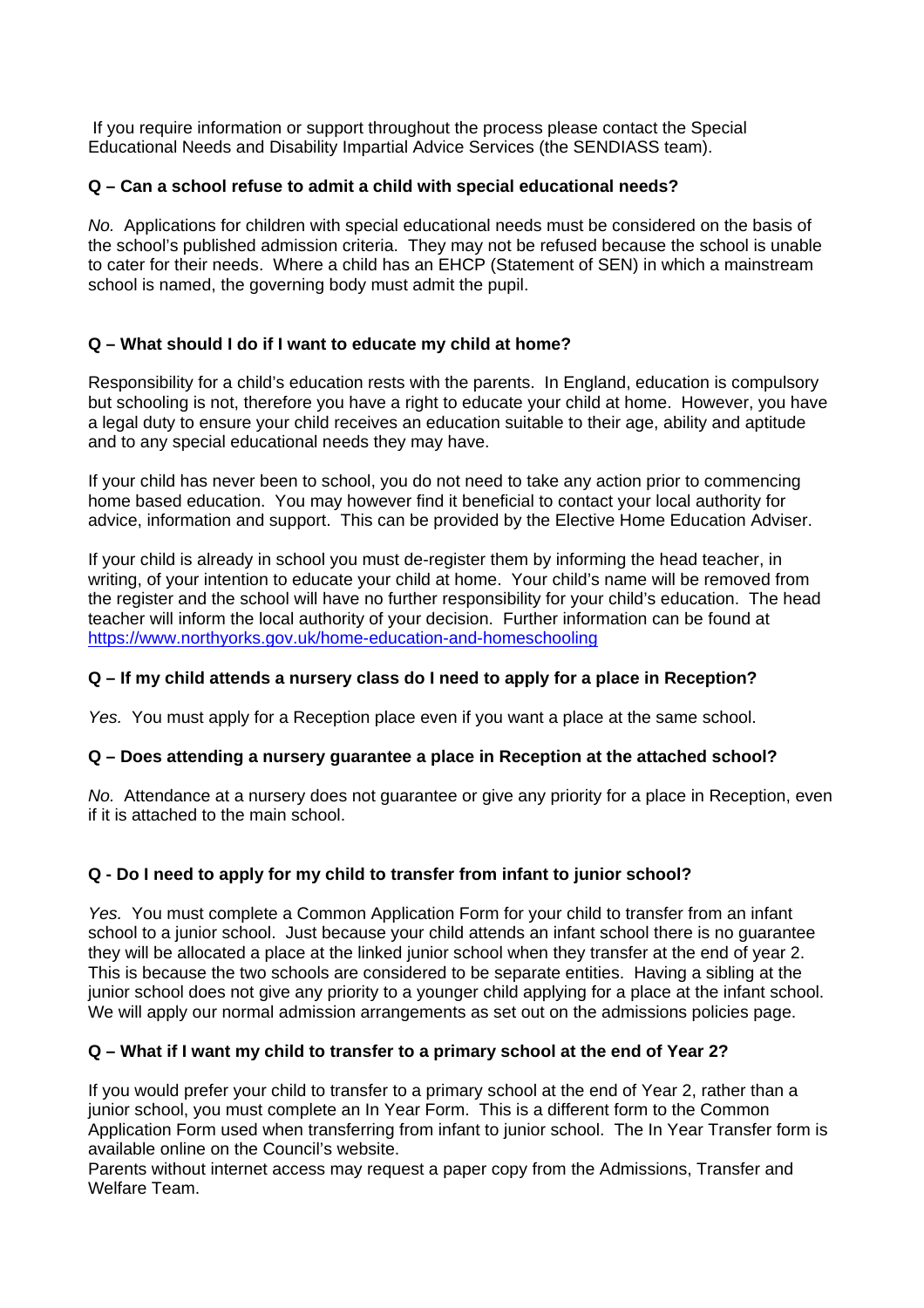Please note if you apply for your child to transfer from infant school to a primary school, rather than to a junior school, at the end of Year 2, your application will be processed during June/July. You will not be offered a place on National Offer Day as Year 3 is not the normal year of entry into a primary school.

### Q – **What if I think my child is not yet ready to start school; can they start in Reception the following academic year?**

Admission authorities must consider parental requests and make decisions based on the merits of each case. Parents must make their request, in writing and well in advance of the closing date for the normal admissions round. Detailed reasons for the request, together with supporting professional evidence must be provided. Parents must also indicate which schools they are likely to preference as the decision will be made by the local authority for community and voluntary controlled schools, the governing bodies for foundation, trust and voluntary aided schools and the academy trusts in respect of academies and free schools. Please note, the admission authority for a school may change, for example, when a school becomes an academy. The new admission authority has the legal right to re-consider the request at the time of application.

If the request is agreed the parent will need to apply the following year. Where the request is not upheld, the child will be considered for a Reception place in the standard year of entry, provided the application form is received on time, otherwise it will be considered alongside other late applications. Alternatively parents may apply at a later stage, either as a late application for Reception (to start school the term after the child's 5<sup>th</sup> birthday) or the following year for a place in Year 1.

### **Q – What if my child is summer born?**

#### *Summer Born Children (Deferred)*

Children born in the summer term are not required to start school until a full year after the point at which they could first have been admitted – the point at which other children in their age range are beginning Year 1. As noted above, school admission authorities are required to provide for the admission of all children in the September following their fourth birthday, but flexibilities exist for children whose parents do not feel they are ready to begin school at this point.

If you feel that your summer born child is not ready to start school in the September following his/her fourth birthday, you should still submit your application for your child's normal age group at the usual time and at the same time submit a request for admission out of the normal age group. This request should be sent to the local authority. You will be advised of the outcome of your request for delayed entry prior to the primary national offer date of 16<sup>th</sup> April 2018.

The DfE has issued non-statutory guidance, "Advice on the Admission of summer born children", which can be accessed via https://www.gov.uk/government/publications/summer-born-childrenadmission

#### The DfE guidance states:

'It is reasonable for admission authorities to expect parents to provide them with information in support of their request – since without it they are unlikely to be able to make a decision on the basis of the circumstances of the case. This information should demonstrate why it would be in the child's interests to be admitted into Reception rather than Year 1.

 In some cases parents may have professional evidence that it would be appropriate for them to submit, for example, when a child receives support from a speech and language therapist. However, there should be no expectation that parents will obtain professional evidence that they do not already have. Admission authorities must still consider requests that are not accompanied by professional evidence. In such cases the supporting information might simply be the parent's statement as to why they have made their request.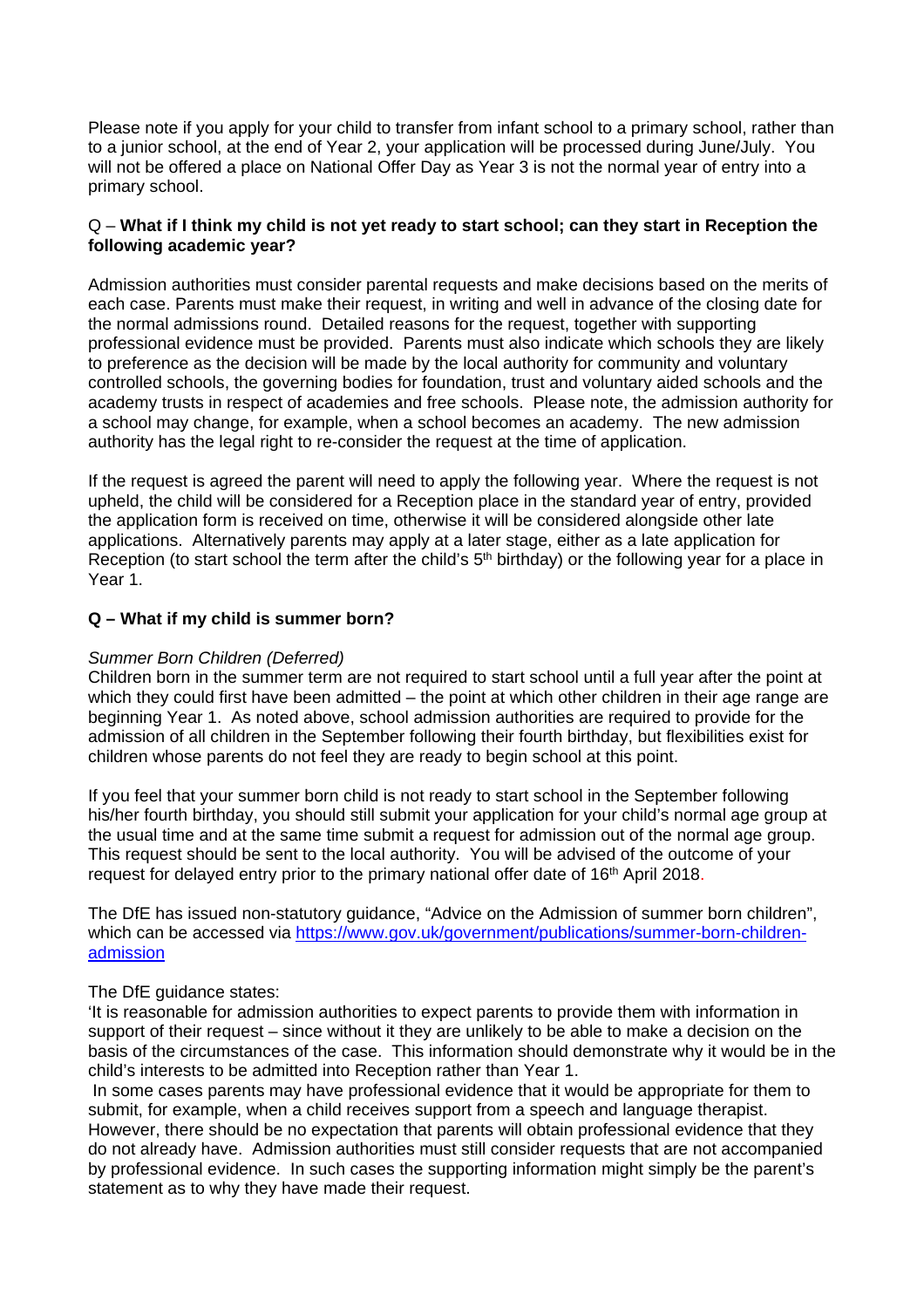If your request is agreed, your application for the normal age group may be withdrawn before a place is offered. If your request is refused, you must decide whether to accept the offer of a place for the normal age group, or to refuse it and make an In Year application for admission to Year 1 for the September following your child's fifth birthday. Where your request is agreed, you must make a new application as part of the main admissions round the following year.

#### **Glossary of Terms**

#### Academic Year

A period of time commencing 1<sup>st</sup> August and ending 31<sup>st</sup> July the following year, as defined by Section 88M of the School Standards and Framework Act 1998 (SSFA 1998).

#### Admission Authority

This is the body responsible for setting and applying a school's admission arrangements. In respect of community or voluntary controlled schools, this means the County Council. When referring to foundation, trust or voluntary aided schools it means the governing body of the school and for academies it means the academy trust.

#### Admission Arrangements

The overall procedure, practices and oversubscription criteria used to allocate school places.

#### Catchment School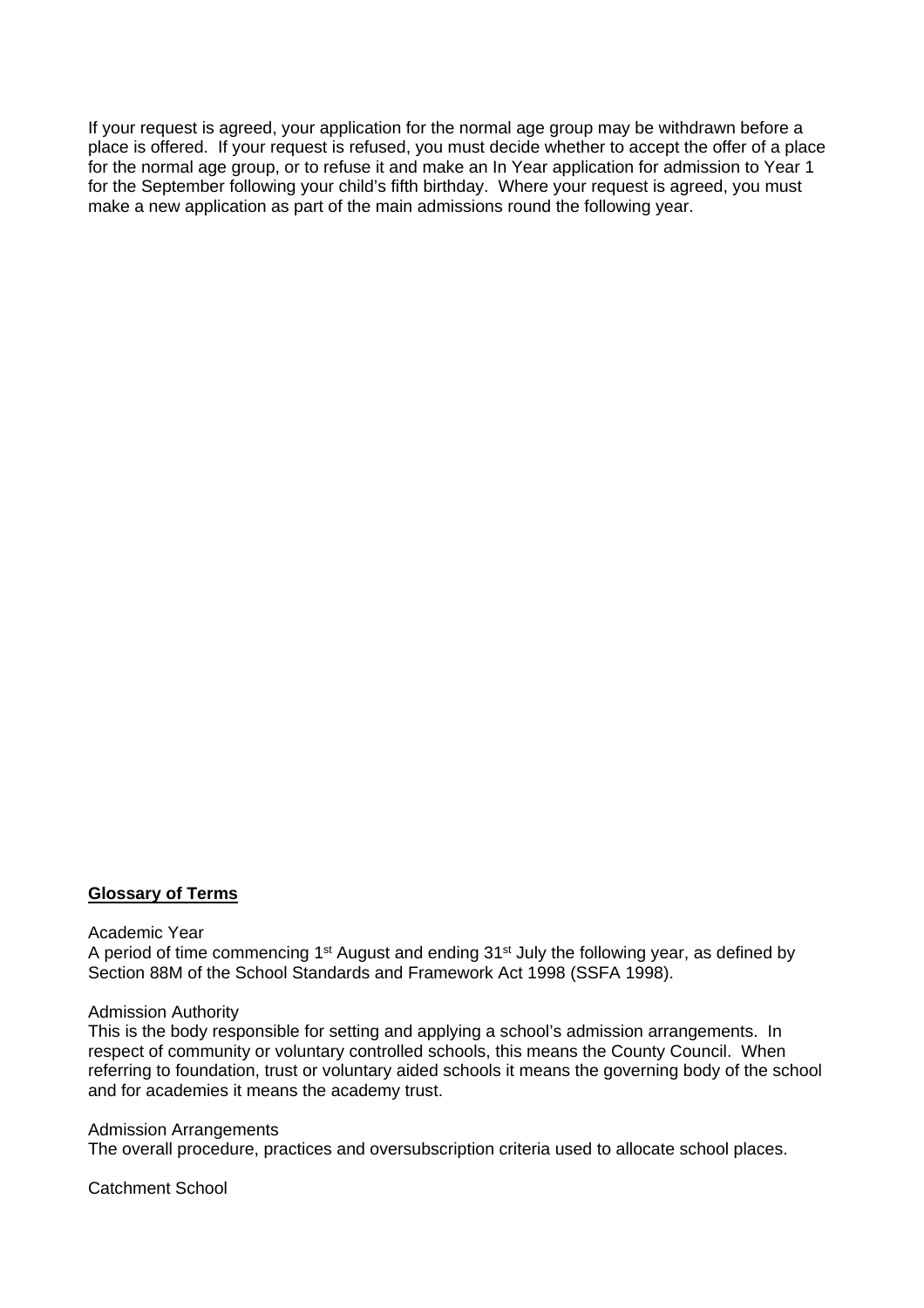This is the school allocated by the local authority from the geographical area in which your address falls. This may also be referred to as the 'normal, local or appropriate' school for your home address.

Common Application Form (CAF)

This is the form used by parents to list their preferences when applying for a school place.

### Co-ordination Scheme

The process by which local authorities' co-ordinate the distribution of school places in their area. All local authorities are required to co-ordinate admissions for the normal year of entry into schools, that is, entry in Reception classes, transfers from infant to junior schools and transfers to secondary schools.

### Determined Admission Arrangements

Admission arrangements which have been formally agreed by the admission authority, for example, agreed at a meeting of the admission authority and recorded in the minutes of the meeting.

Education, Health and Care Plan (see also Statement of Special Educational Needs) An Education, Health and Care Plan (EHCP) is for children and young people who need additional support over and above that available through special educational needs support. The place identifies educational, health and social needs and details the level of support required to meet those needs. (DfE, 2015)

### Governing Bodies

These are corporate bodies of people responsible for the strategic management of the school, ensuring accountability, monitoring and evaluation.

### Grammar Schools (designated)

These are the 164 schools designated under Section 104(5) of the SSFA 1998 as grammar schools. Grammar schools select their pupils on the basis of academic ability.

### Local Authority (LA)

This is the local government body responsible for the education service in its own area. In respect of North Yorkshire, this is North Yorkshire County Council.

### Local Government Ombudsman (LGO)

An independent, impartial and free service which investigates complaints of maladministration by certain public bodies, for example, local authorities.

Looked After Children (see also Previously Looked After Children)

These are children in the care of a local authority as defined by Section 22 of the Children Act 1989. In relation to school admissions legislation a 'looked after child' is a child in public care at the time of application to school.

### National Offer Day

The day each year on which local authorities are required to send the offer of a school place to all parents of children who, on the 1<sup>st</sup> September that year will:

Start school in Reception class.

Transfer from infant to junior school.

Transfer to secondary school.

For secondary school transfers this is 1<sup>st</sup> March each year, or the next working day if the 1<sup>st</sup> March falls over a weekend or on a public bank holiday. For primary schools it is  $16<sup>th</sup>$  April each year, or the next working day if the 16<sup>th</sup> April falls over a weekend or on a public bank holiday.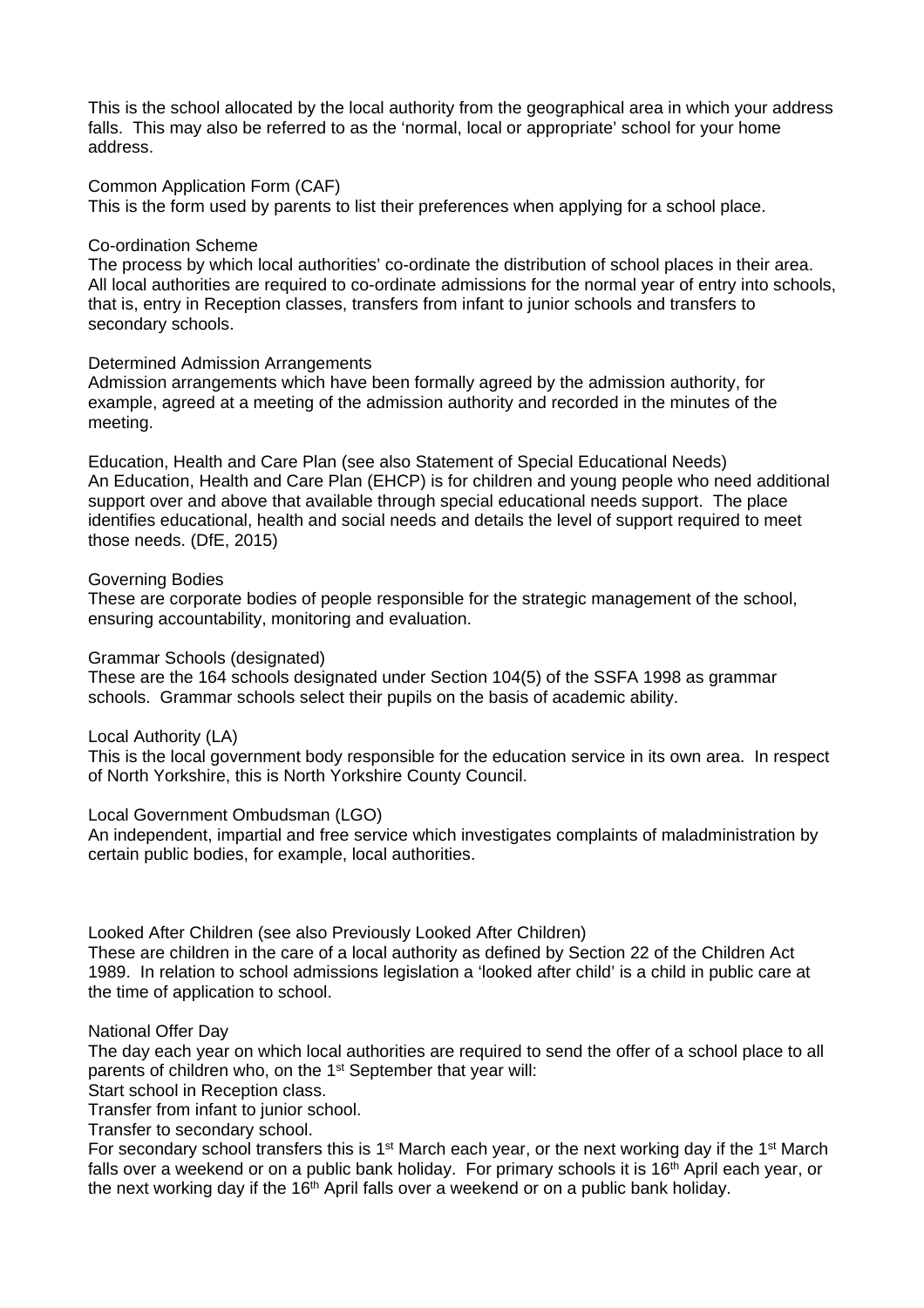### Oversubscribed School

This is a school where more applications have been received than there are places available.

Oversubscription Criteria

This refers to the conditions or priorities an admission authority applies when allocating places for an oversubscribed school. It determines which children will be allocated places at the school.

Previously Looked After Children (see also Looked After Children) Previously looked after children are children which were looked after, but ceased to be so because

they were adopted or made the subject of a Child Arrangement Order (CAO) or Special Guardianship Order (SGO), immediately following being in the care of a local authority.

### **Sibling**

The term 'sibling' refers to a brother or sister, adopted brother or sister, half-brother or sister, stepbrother or sister, or the child of the parent/carer's partner where the applicant child is living in the same family unit and at the same address as the named sibling.

Statement of Special Educational Needs (see also Education, Health and Care Plan) A Statement of Special Educational Need (SEN) is made by the local authority under Section 324 if the Education Act 1996, specifying additional educational support required for a child.

### Summer Born Children

The term 'summer born' refers to children born between 1<sup>st</sup> April and 31<sup>st</sup> August each year. Please refer to FAQs or www.gov.uk for more detailed information.

(Sources: DfE, School Admissions Code 2014)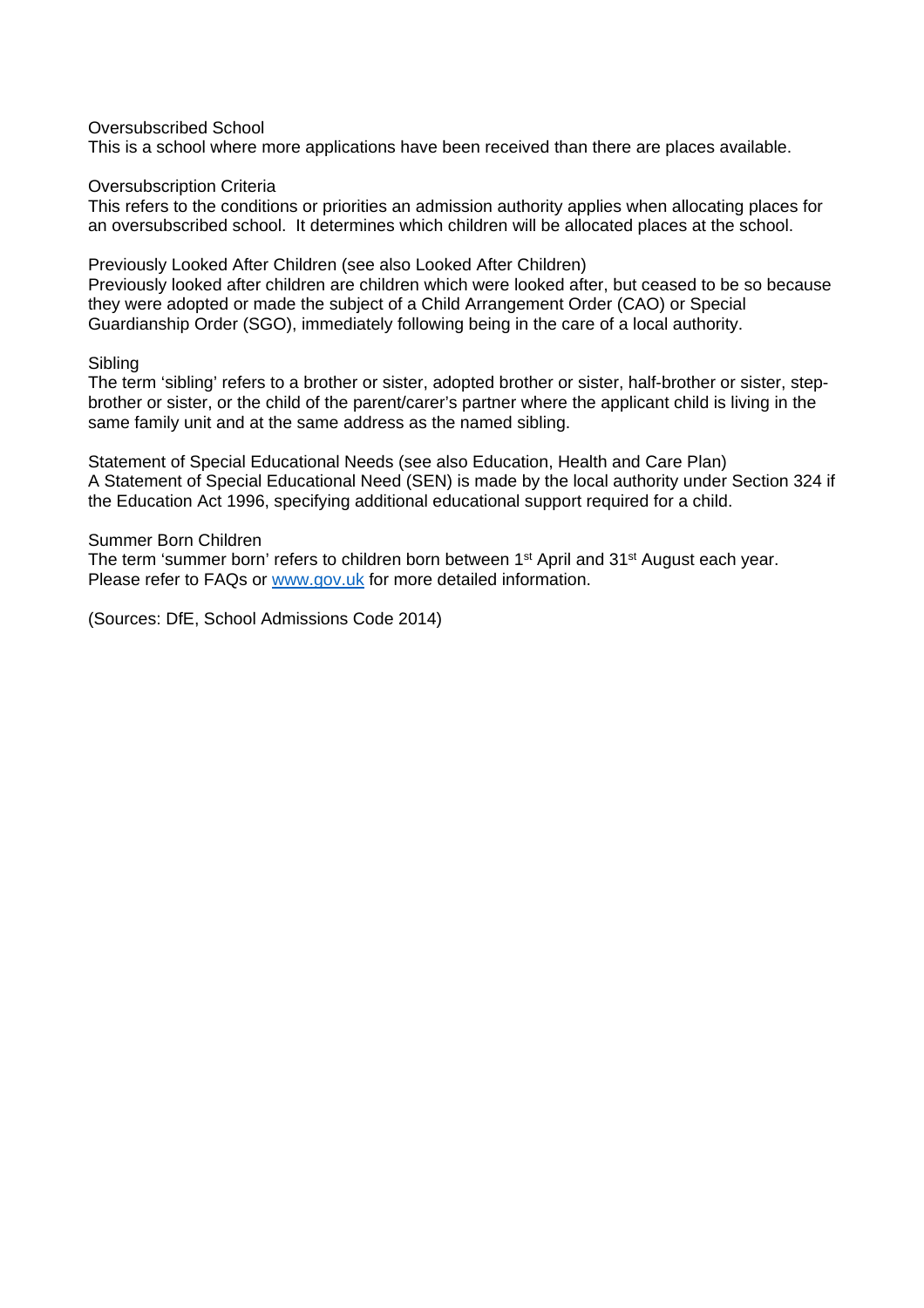### **Useful Information**

Business Support Admissions Transport & Welfare Team Jesmond House, 31-33 Victoria Avenue, Harrogate, North Yorkshire, HG1 5QE

Telephone: 01609 533679

Email schooladmissions@northyorks.gov.uk (Admissions to schools and queries relating to school places)

schooltransport@northyorks.gov.uk (Eligibility to home to school transport)

schoolwelfare@northyorks.gov.uk (Eligibility to free school meals)

**Websites** 

www.northyorks.gov.uk/admissions Information on school admissions and to apply on line

www.northyorks.gov.uk/selection Information on the selection scheme process

www.northyorks.gov.uk/hometoschooltransport Information on home to school transport and to apply for a paid travel permit

www.northyorks.gov.uk/bus-timetables Information on transport to schools and bus timetables

www.northyorks.gov.uk/freeschoolmeals Information on free school meals and qualifying benefits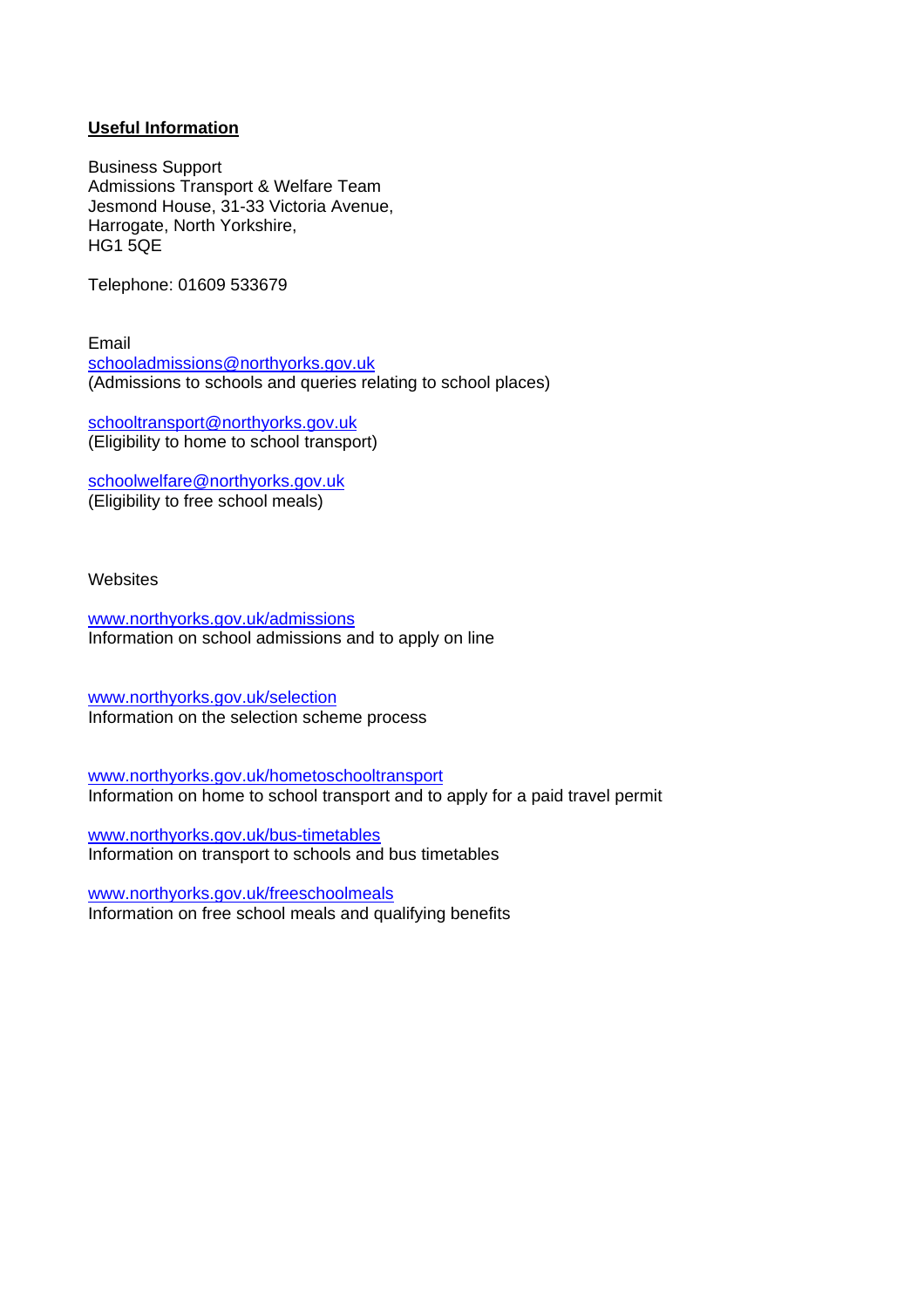# Appendix B

# **ADMISSIONS AND THE CUSTOMER JOURNEY**

| <b>Initial</b><br>customer<br>contact                            | The initial point of contact for parents with the admissions process is<br>when they apply for a school place for their child or children. There<br>a number of entry points :                                                                                                                                                                                                                                                                          |  |  |
|------------------------------------------------------------------|---------------------------------------------------------------------------------------------------------------------------------------------------------------------------------------------------------------------------------------------------------------------------------------------------------------------------------------------------------------------------------------------------------------------------------------------------------|--|--|
|                                                                  | Entering primary or infant school (Reception)<br>Transferring to junior<br>$\bullet$<br>Transferring to secondary school (Year 7)<br>$\bullet$<br>In-Year transfers moving school during the school year<br>$\bullet$<br>Applying for the Authorities selective Education scheme for<br>entry into grammar school (Year 7).                                                                                                                             |  |  |
| <b>Customer</b><br>Access to<br><b>Admissions</b><br><b>Team</b> | Parents access admissions through parental applications and or<br>requests for information, about and for schools places and the<br>selection tests. Contact can be made in a number of different<br>ways:<br>Visiting the NYCC Web Site<br>$\bullet$<br>Through an online application forms<br>$\bullet$<br>Through a paper application form (Requested from the<br>٠<br>admissions team)<br>Via letter or email<br>Via telephone enquiry<br>$\bullet$ |  |  |
|                                                                  |                                                                                                                                                                                                                                                                                                                                                                                                                                                         |  |  |
|                                                                  | <b>Admissions</b>                                                                                                                                                                                                                                                                                                                                                                                                                                       |  |  |
| <b>Services</b><br><b>Provided</b><br>and process<br>carried out | Admissions is broken down into "Bulk" and "In Year"<br>admissions.<br><b>Bulk Admissions:</b>                                                                                                                                                                                                                                                                                                                                                           |  |  |
| by the<br><b>Admissions</b><br>Team                              | Bulk admissions is the process by with the authority allocates<br>children into schools at the normal year of entry. For primary<br>school Reception (Primary) and Secondary School (Year 7):                                                                                                                                                                                                                                                           |  |  |
|                                                                  | <b>Bulk Admission Rounds (annual)</b>                                                                                                                                                                                                                                                                                                                                                                                                                   |  |  |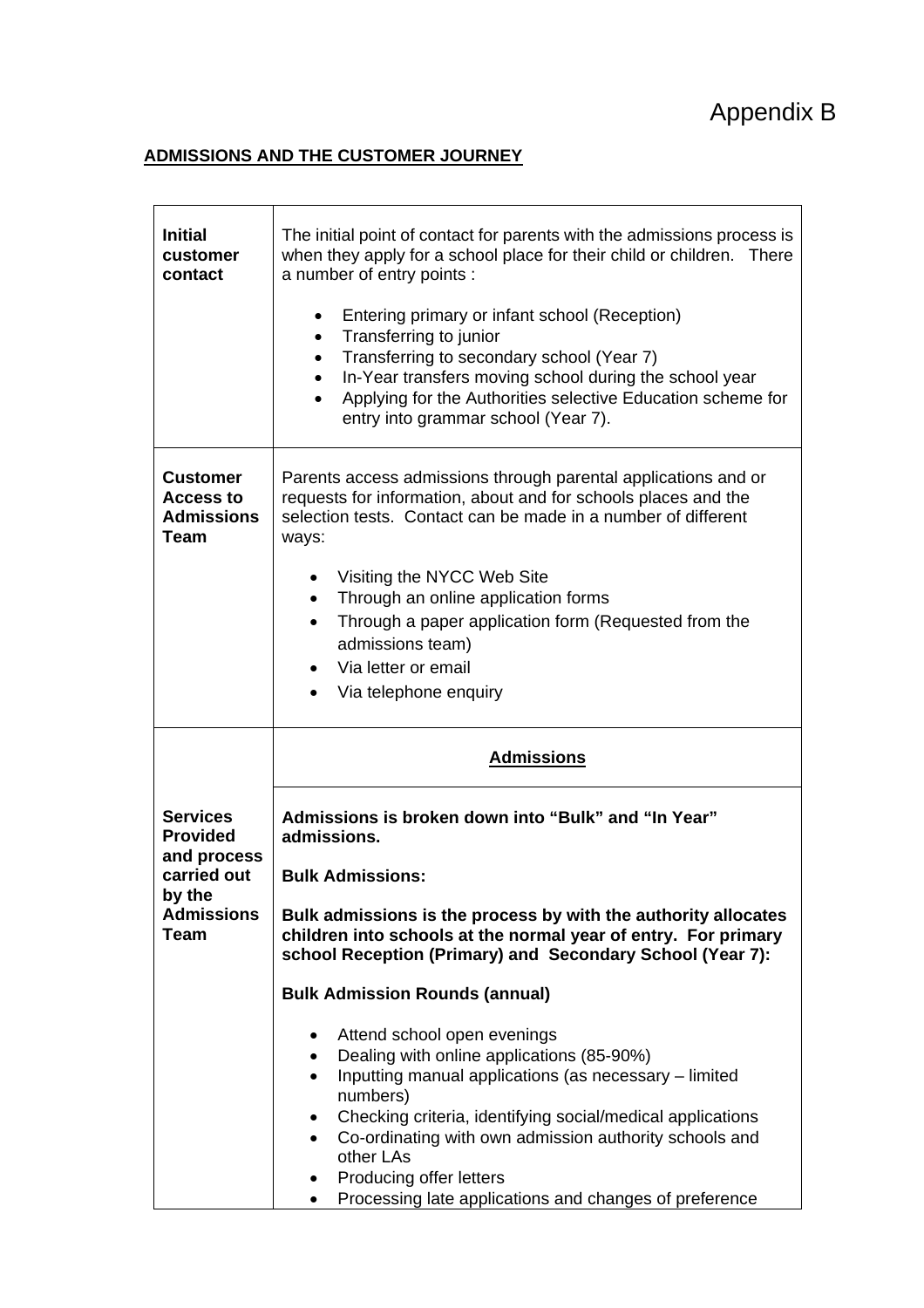| Maintaining waiting lists and allocating from these as<br>$\bullet$<br>necessary                                                                                                                                                                                                                                                                                                                                                                                                                                                                                                                                                                                                                                                                                   |
|--------------------------------------------------------------------------------------------------------------------------------------------------------------------------------------------------------------------------------------------------------------------------------------------------------------------------------------------------------------------------------------------------------------------------------------------------------------------------------------------------------------------------------------------------------------------------------------------------------------------------------------------------------------------------------------------------------------------------------------------------------------------|
| Dealing with parents queries throughout the whole process,<br>including information on catchment areas, criteria etc.                                                                                                                                                                                                                                                                                                                                                                                                                                                                                                                                                                                                                                              |
| In Year Admission applications                                                                                                                                                                                                                                                                                                                                                                                                                                                                                                                                                                                                                                                                                                                                     |
| Logging applications<br>Considering criteria and numbers on roll<br>Contacting schools and/or other authorities parents are<br>$\bullet$<br>applying for.<br>Sending allocation letters, notifying of right of appeal if<br>applicable<br>Dealing with parents queries throughout the whole<br>application process, including information on catchment<br>areas and numbers in schools etc.                                                                                                                                                                                                                                                                                                                                                                        |
| <b>Admission Appeals</b>                                                                                                                                                                                                                                                                                                                                                                                                                                                                                                                                                                                                                                                                                                                                           |
| Log and scan applications<br>Obtain information from schools to be presented with the<br>appeal<br>Provide information including maps, distances, numbers on<br>roll<br>Prepare a statement of cases<br>• Present appeals<br>Record decision and allocate places if applicable<br>$\bullet$<br>Gather information for any selection appeals for candidates<br>who have not reached the cut off mark.<br>Present these appeals.                                                                                                                                                                                                                                                                                                                                     |
| <b>The Selection Process</b>                                                                                                                                                                                                                                                                                                                                                                                                                                                                                                                                                                                                                                                                                                                                       |
| Attend selection information evenings<br>Process applications, considering any special requirements<br>Send invitations to parents for children to undertake North<br>$\bullet$<br><b>Yorkshire's Selection Tests</b><br>Proof read test papers to ensure suitability of questions and<br>validity of test instructions<br>Recruit invigilators if required<br>$\bullet$<br>Arrange test venues<br>$\bullet$<br>Allocate invigilators<br>$\bullet$<br>Renew DBS's if required<br>$\bullet$<br>Train invigilators<br>$\bullet$<br>Administer the tests including collating test papers<br>$\bullet$<br>Invigilate as required<br>$\bullet$<br>Collate test papers after tests<br>Calculate cut off mark<br>Attend panel and cluster meetings<br>Send result letters |
|                                                                                                                                                                                                                                                                                                                                                                                                                                                                                                                                                                                                                                                                                                                                                                    |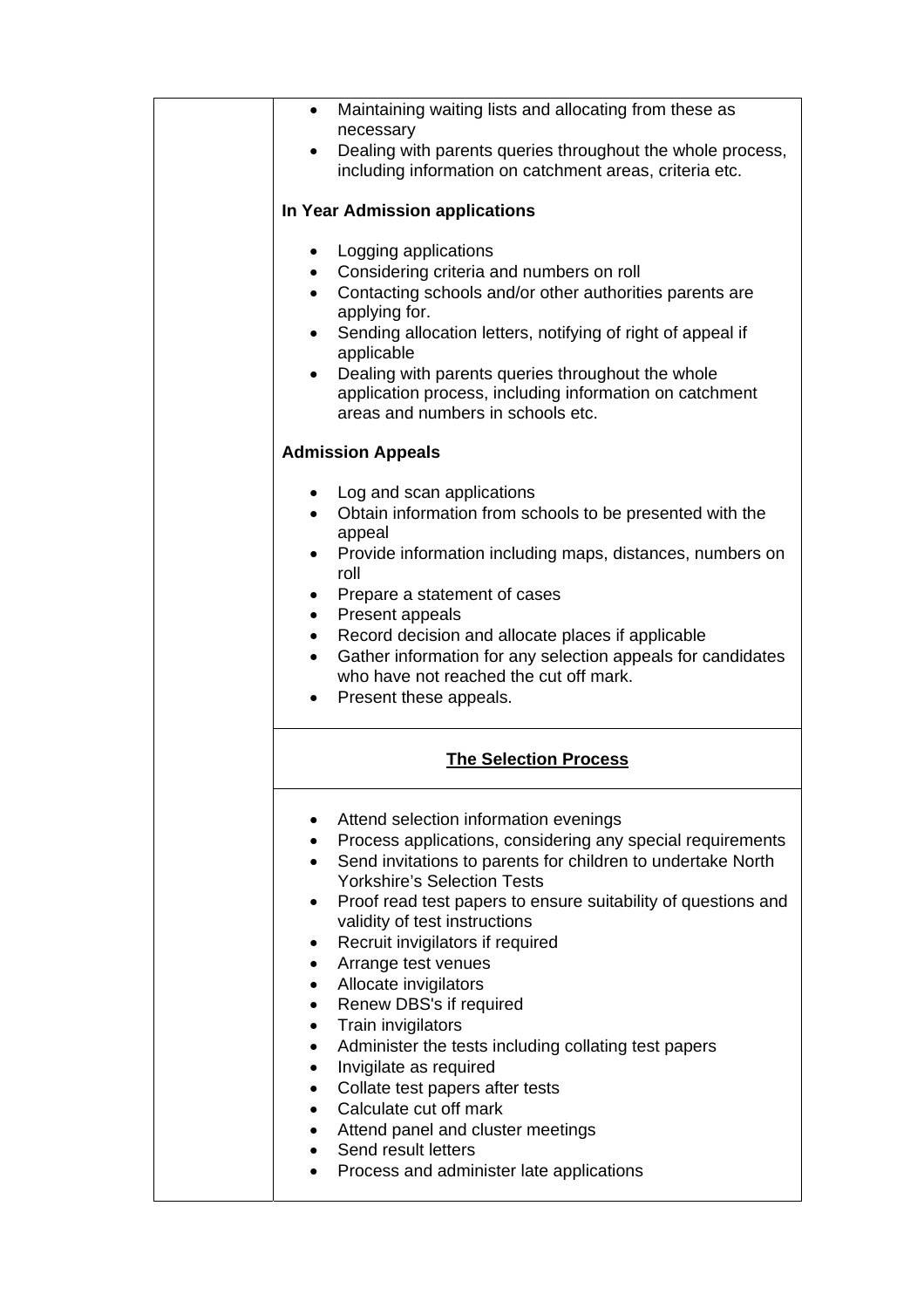| <b>Volumes of</b><br><b>Applications</b>         | <b>Bulk Applications:</b><br>Approximately the Authority receives 15300 "Annual" bulk<br>applications for both primary and secondary rounds.<br>In-Year Applications:<br>The Authority also receives/deals with 5000 in year applications<br><b>Applications for Selective Education:</b><br>The Authority receives approx. 900 applications for testing.                                                                                                                                                                                                                                                                                |  |
|--------------------------------------------------|------------------------------------------------------------------------------------------------------------------------------------------------------------------------------------------------------------------------------------------------------------------------------------------------------------------------------------------------------------------------------------------------------------------------------------------------------------------------------------------------------------------------------------------------------------------------------------------------------------------------------------------|--|
| Important<br>Steps on the<br>customer<br>journey | Application for school place completed by parent<br>Parent receives decision letter - this will either:<br>Allocate a school place<br>a.<br>b. Turn down and offer the Statutory Right of Appeal.<br>If school place offered parent is advised to contact the<br>school to make necessary arrangements.<br>If the application is refused parent(s) can submit an<br>$\bullet$<br>admissions appeal<br>a. When appeal is heard parents can and are<br>encouraged to attend to put their case to the<br>independent panel.<br>If the Authority is unable to allocate a school place then the<br>in-year fair access protocol will be used. |  |
| <b>Academies</b>                                 | Academies are their own admission authorities and so are<br>responsible for their own admissions. The Local Authority is unable<br>to direct Academies to admit pupils.                                                                                                                                                                                                                                                                                                                                                                                                                                                                  |  |
| <b>Customer</b><br>feedback                      | The team do receive a number of compliments on their assistance.<br>The issue for parents who are unhappy is normally around the<br>length of time it can take to find a suitable school place.                                                                                                                                                                                                                                                                                                                                                                                                                                          |  |